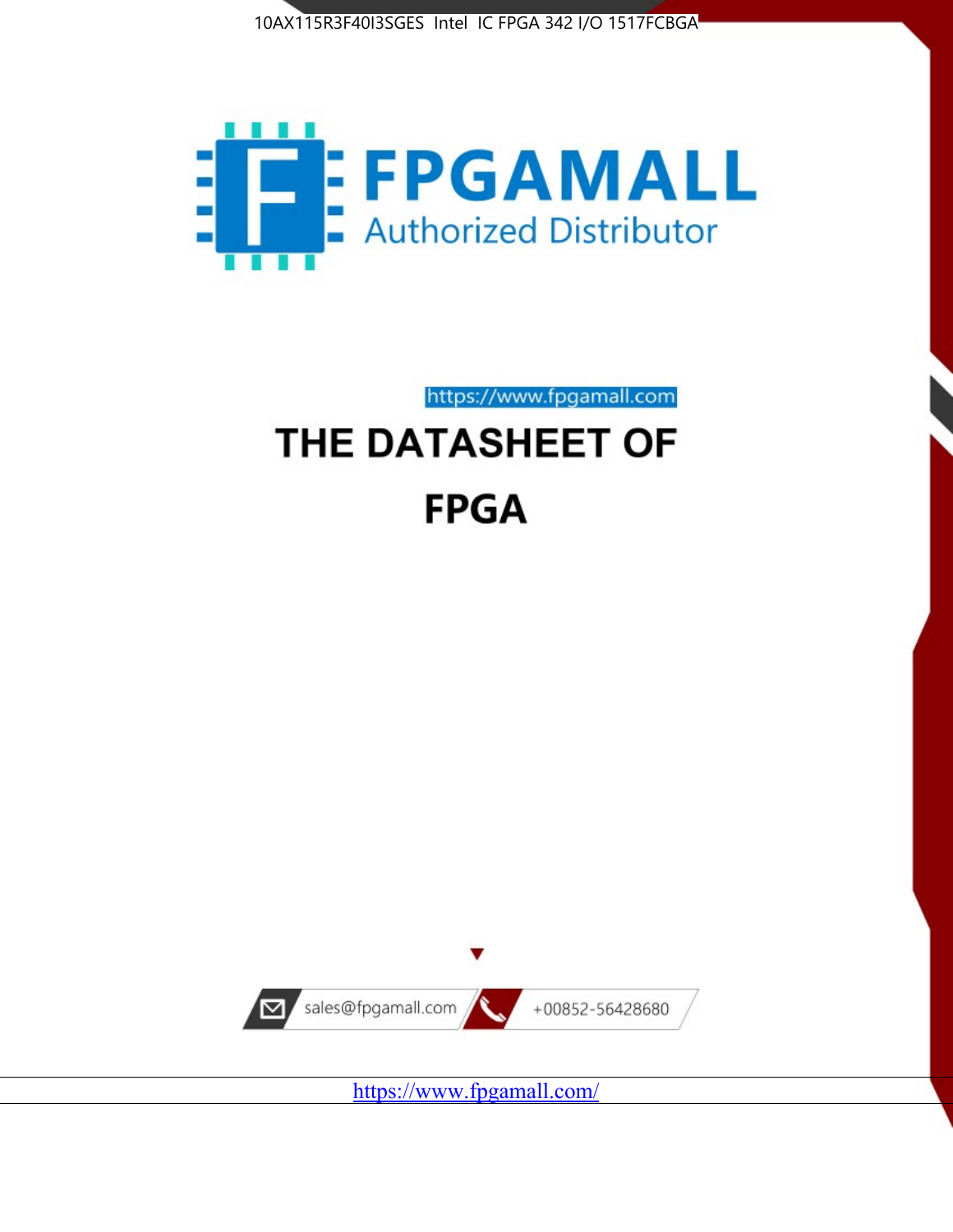10AX115R3F40I3SGES Intel IC FPGA 342 I/O 1517FCBGA



# **Intel® Arria® 10 Device Overview**



**A10-OVERVIEW | 2018.12.06** Latest document on the web: **[PDF](https://www.intel.com/content/dam/www/programmable/us/en/pdfs/literature/hb/arria-10/a10_overview.pdf)** | **[HTML](https://www.intel.com/content/www/us/en/programmable/documentation/sam1403480274650.html)**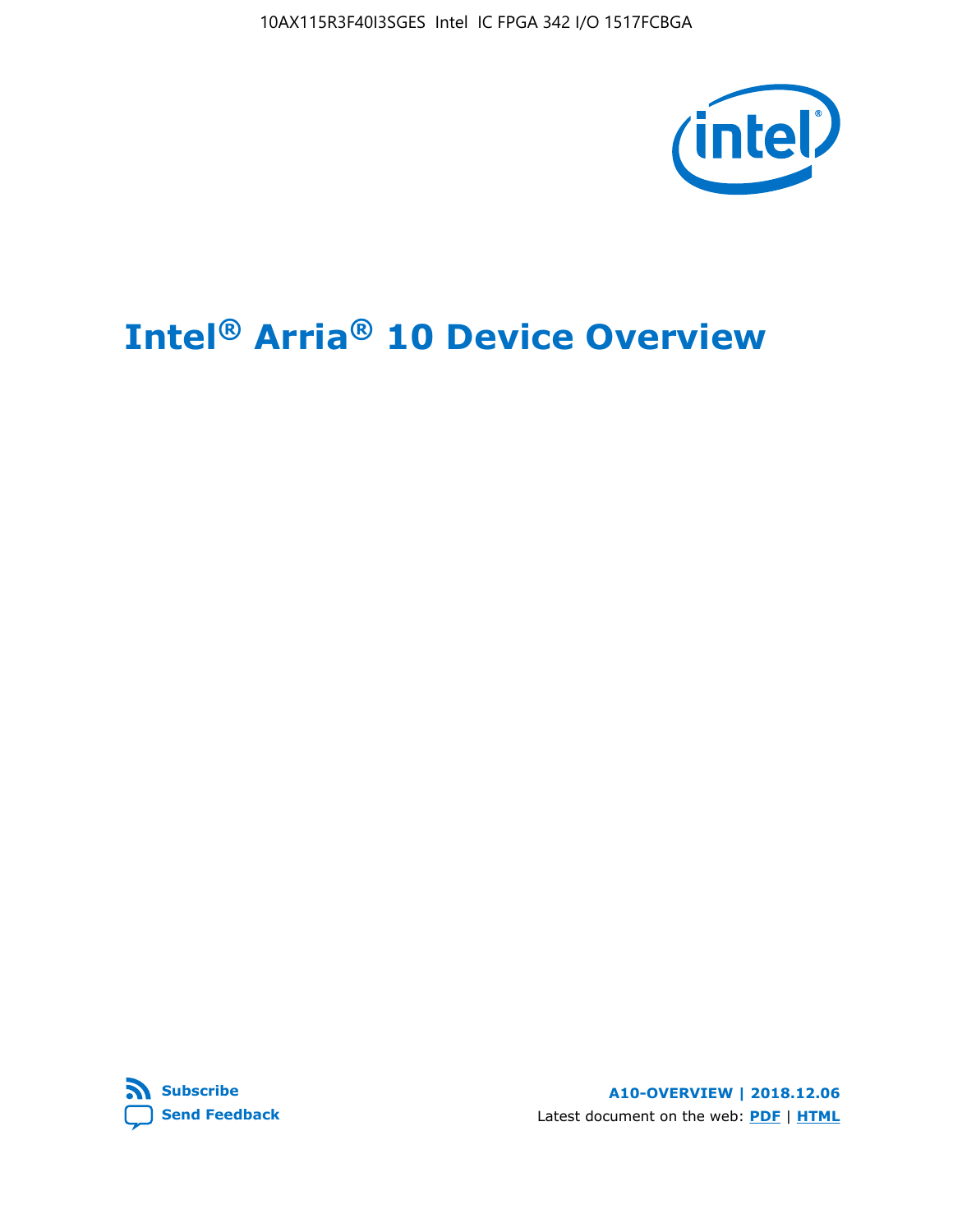

**Contents** 

# **Contents**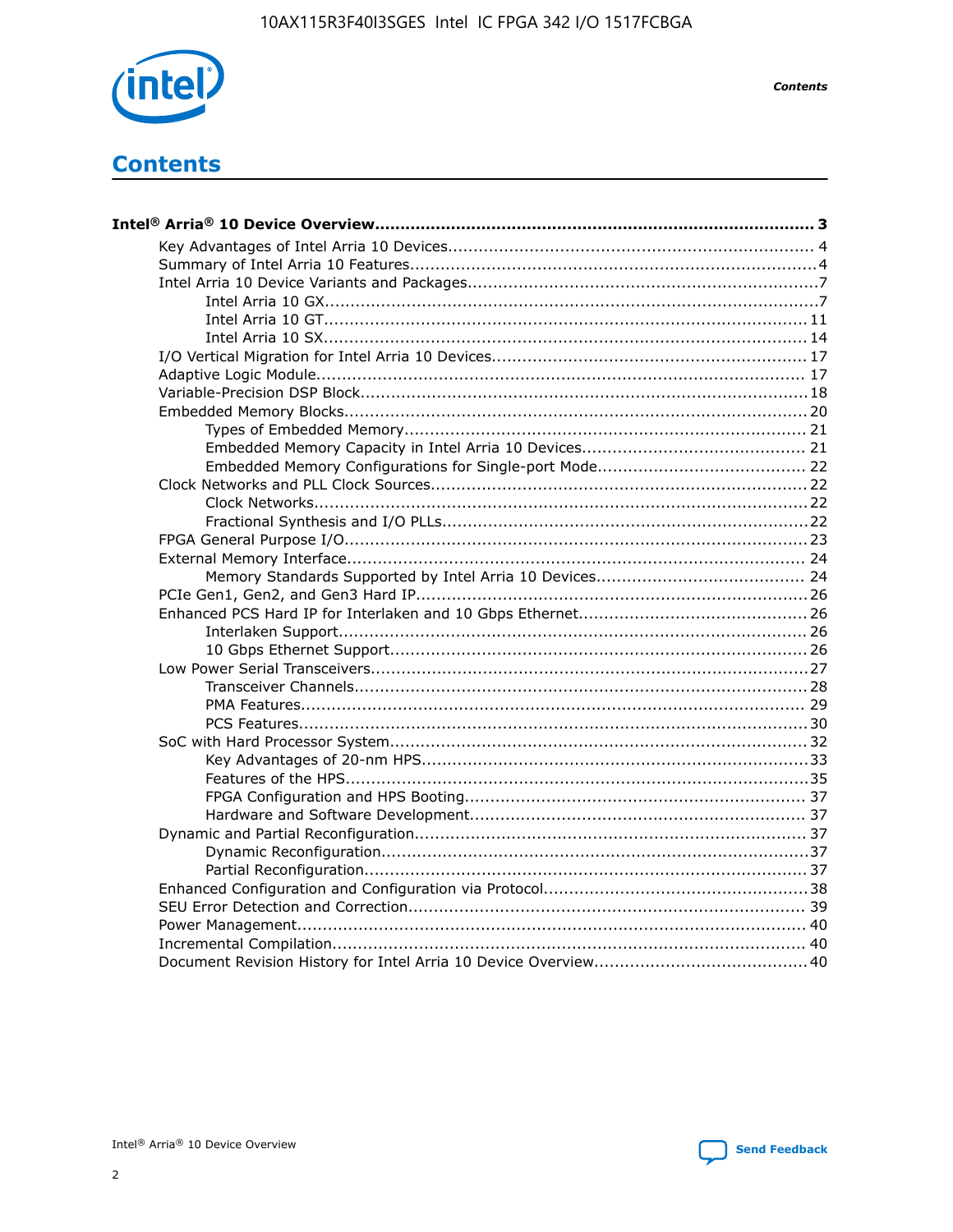**A10-OVERVIEW | 2018.12.06**

**[Send Feedback](mailto:FPGAtechdocfeedback@intel.com?subject=Feedback%20on%20Intel%20Arria%2010%20Device%20Overview%20(A10-OVERVIEW%202018.12.06)&body=We%20appreciate%20your%20feedback.%20In%20your%20comments,%20also%20specify%20the%20page%20number%20or%20paragraph.%20Thank%20you.)**



# **Intel® Arria® 10 Device Overview**

The Intel<sup>®</sup> Arria<sup>®</sup> 10 device family consists of high-performance and power-efficient 20 nm mid-range FPGAs and SoCs.

Intel Arria 10 device family delivers:

- Higher performance than the previous generation of mid-range and high-end FPGAs.
- Power efficiency attained through a comprehensive set of power-saving technologies.

The Intel Arria 10 devices are ideal for high performance, power-sensitive, midrange applications in diverse markets.

| <b>Market</b>         | <b>Applications</b>                                                                                               |
|-----------------------|-------------------------------------------------------------------------------------------------------------------|
| Wireless              | Channel and switch cards in remote radio heads<br>٠<br>Mobile backhaul<br>٠                                       |
| Wireline              | 40G/100G muxponders and transponders<br>٠<br>100G line cards<br>٠<br><b>Bridging</b><br>٠<br>Aggregation<br>٠     |
| <b>Broadcast</b>      | Studio switches<br>٠<br>Servers and transport<br>٠<br>Videoconferencing<br>٠<br>Professional audio and video<br>٠ |
| Computing and Storage | Flash cache<br>٠<br>Cloud computing servers<br>٠<br>Server acceleration<br>٠                                      |
| Medical               | Diagnostic scanners<br>٠<br>Diagnostic imaging<br>٠                                                               |
| Military              | Missile guidance and control<br>٠<br>Radar<br>٠<br>Electronic warfare<br>٠<br>Secure communications<br>٠          |

#### **Table 1. Sample Markets and Ideal Applications for Intel Arria 10 Devices**

#### **Related Information**

- [Intel Arria 10 Device Handbook: Known Issues](http://www.altera.com/support/kdb/solutions/rd07302013_646.html) Lists the planned updates to the *Intel Arria 10 Device Handbook* chapters.
- [Intel Arria 10 GX/GT Device Errata and Design Recommendations](https://www.intel.com/content/www/us/en/programmable/documentation/agz1493851706374.html#yqz1494433888646)
- [Intel Arria 10 SX Device Errata and Design Recommendations](https://www.intel.com/content/www/us/en/programmable/documentation/cru1462832385668.html#cru1462832558642)

Intel Corporation. All rights reserved. Intel, the Intel logo, Altera, Arria, Cyclone, Enpirion, MAX, Nios, Quartus and Stratix words and logos are trademarks of Intel Corporation or its subsidiaries in the U.S. and/or other countries. Intel warrants performance of its FPGA and semiconductor products to current specifications in accordance with Intel's standard warranty, but reserves the right to make changes to any products and services at any time without notice. Intel assumes no responsibility or liability arising out of the application or use of any information, product, or service described herein except as expressly agreed to in writing by Intel. Intel customers are advised to obtain the latest version of device specifications before relying on any published information and before placing orders for products or services. \*Other names and brands may be claimed as the property of others.

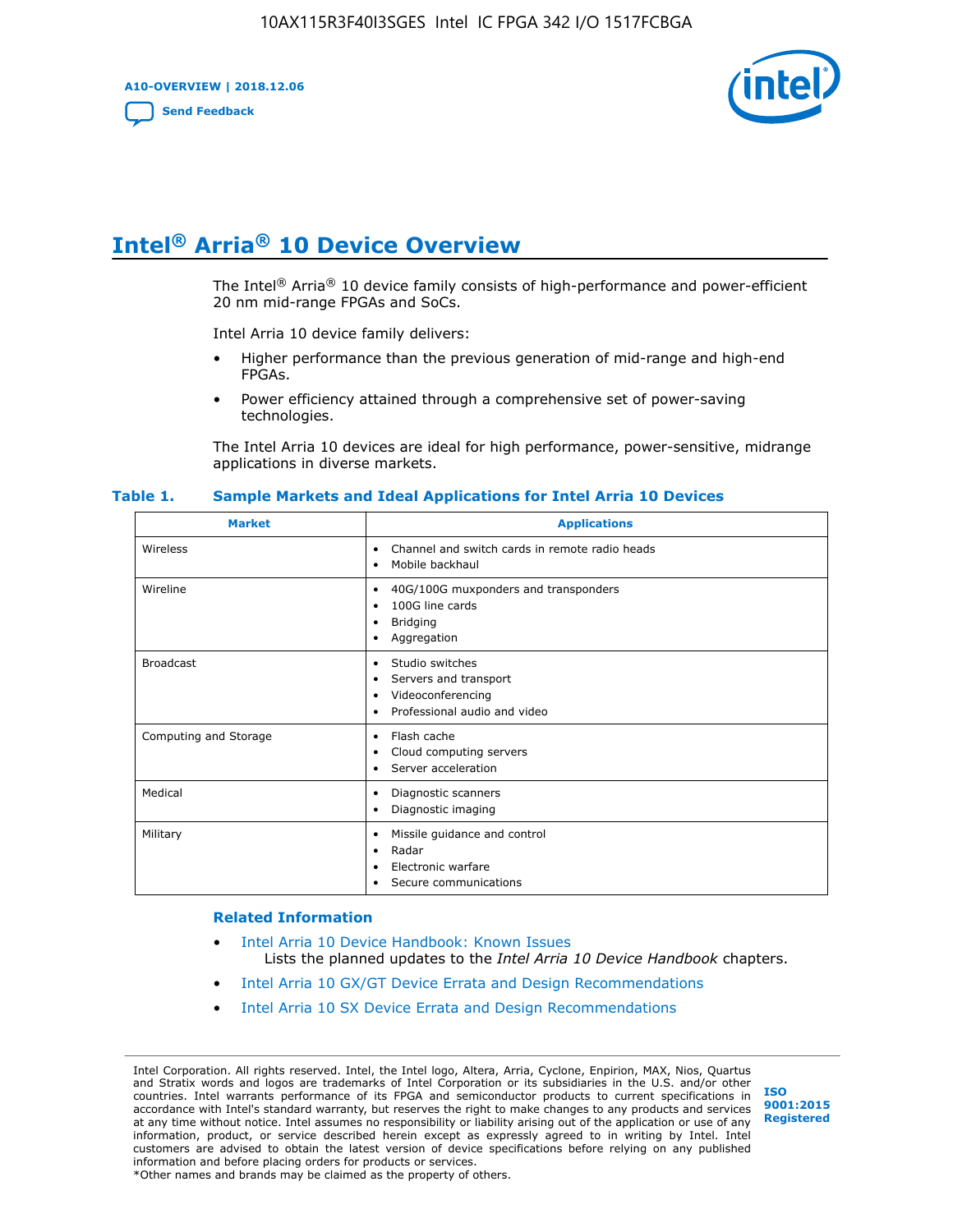

# **Key Advantages of Intel Arria 10 Devices**

## **Table 2. Key Advantages of the Intel Arria 10 Device Family**

| <b>Advantage</b>                                                                                          | <b>Supporting Feature</b>                                                                                                                                                                                                                                                                                                |
|-----------------------------------------------------------------------------------------------------------|--------------------------------------------------------------------------------------------------------------------------------------------------------------------------------------------------------------------------------------------------------------------------------------------------------------------------|
| Enhanced core architecture                                                                                | Built on TSMC's 20 nm process technology<br>٠<br>60% higher performance than the previous generation of mid-range FPGAs<br>٠<br>15% higher performance than the fastest previous-generation FPGA<br>٠                                                                                                                    |
| High-bandwidth integrated<br>transceivers                                                                 | Short-reach rates up to 25.8 Gigabits per second (Gbps)<br>٠<br>Backplane capability up to 12.5 Gbps<br>٠<br>Integrated 10GBASE-KR and 40GBASE-KR4 Forward Error Correction (FEC)<br>٠                                                                                                                                   |
| Improved logic integration and<br>hard IP blocks                                                          | 8-input adaptive logic module (ALM)<br>٠<br>Up to 65.6 megabits (Mb) of embedded memory<br>٠<br>Variable-precision digital signal processing (DSP) blocks<br>Fractional synthesis phase-locked loops (PLLs)<br>Hard PCI Express Gen3 IP blocks<br>Hard memory controllers and PHY up to 2,400 Megabits per second (Mbps) |
| Second generation hard<br>processor system (HPS) with<br>integrated ARM* Cortex*-A9*<br>MPCore* processor | Tight integration of a dual-core ARM Cortex-A9 MPCore processor, hard IP, and an<br>٠<br>FPGA in a single Intel Arria 10 system-on-a-chip (SoC)<br>Supports over 128 Gbps peak bandwidth with integrated data coherency between<br>$\bullet$<br>the processor and the FPGA fabric                                        |
| Advanced power savings                                                                                    | Comprehensive set of advanced power saving features<br>٠<br>Power-optimized MultiTrack routing and core architecture<br>٠<br>Up to 40% lower power compared to previous generation of mid-range FPGAs<br>٠<br>Up to 60% lower power compared to previous generation of high-end FPGAs                                    |

# **Summary of Intel Arria 10 Features**

## **Table 3. Summary of Features for Intel Arria 10 Devices**

| <b>Feature</b>                  | <b>Description</b>                                                                                                                                                                                                                                                                                                                                                                                           |
|---------------------------------|--------------------------------------------------------------------------------------------------------------------------------------------------------------------------------------------------------------------------------------------------------------------------------------------------------------------------------------------------------------------------------------------------------------|
| Technology                      | TSMC's 20-nm SoC process technology<br>Allows operation at a lower $V_{\text{CC}}$ level of 0.82 V instead of the 0.9 V standard $V_{\text{CC}}$ core voltage                                                                                                                                                                                                                                                |
| Packaging                       | 1.0 mm ball-pitch Fineline BGA packaging<br>٠<br>0.8 mm ball-pitch Ultra Fineline BGA packaging<br>Multiple devices with identical package footprints for seamless migration between different<br><b>FPGA</b> densities<br>Devices with compatible package footprints allow migration to next generation high-end<br>Stratix <sup>®</sup> 10 devices<br>RoHS, leaded $(1)$ , and lead-free (Pb-free) options |
| High-performance<br>FPGA fabric | Enhanced 8-input ALM with four registers<br>Improved multi-track routing architecture to reduce congestion and improve compilation time<br>Hierarchical core clocking architecture<br>Fine-grained partial reconfiguration                                                                                                                                                                                   |
| Internal memory<br>blocks       | M20K-20-Kb memory blocks with hard error correction code (ECC)<br>Memory logic array block (MLAB)-640-bit memory                                                                                                                                                                                                                                                                                             |
|                                 | continued                                                                                                                                                                                                                                                                                                                                                                                                    |



<sup>(1)</sup> Contact Intel for availability.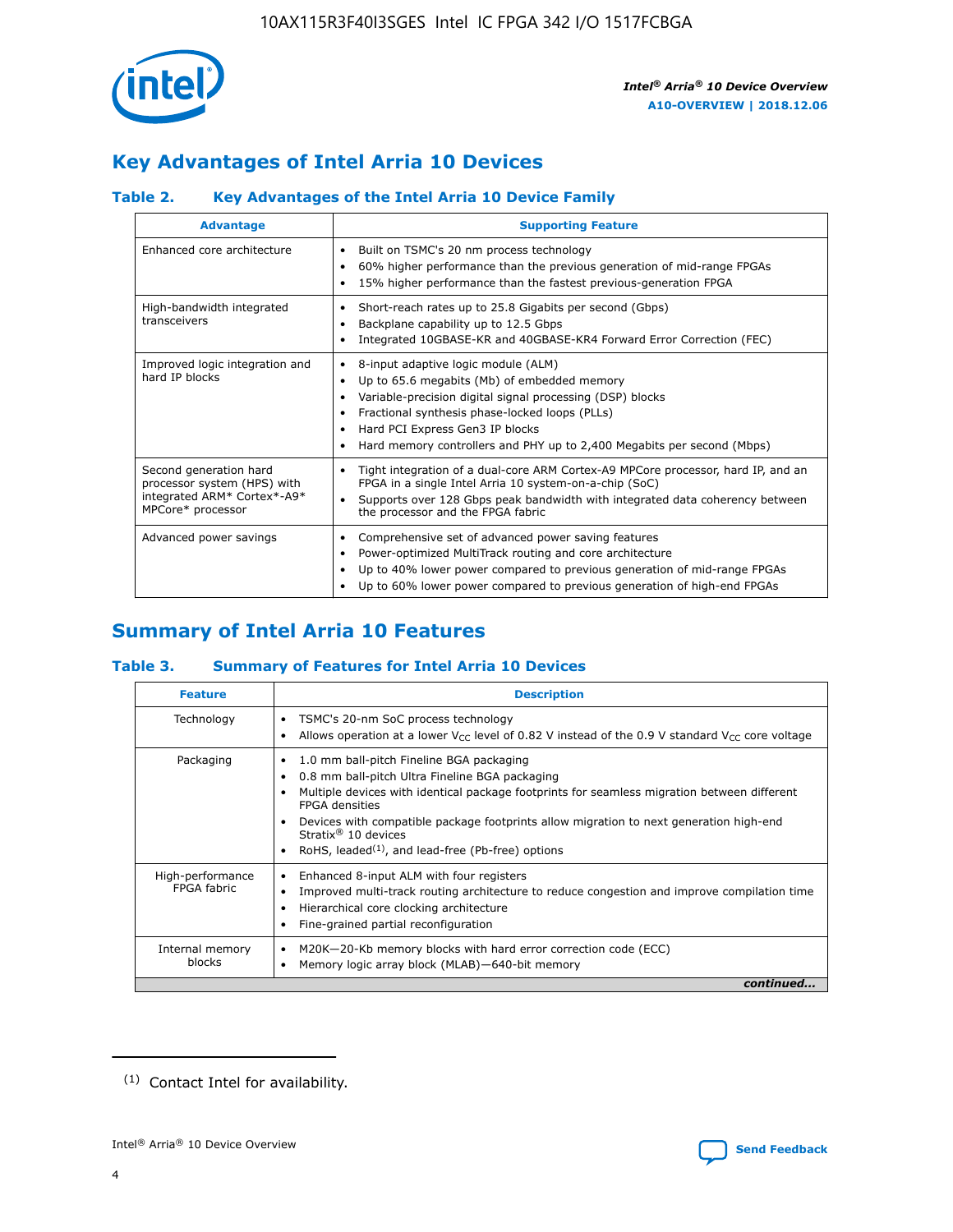r



| <b>Feature</b>                         | <b>Description</b>                                                                                             |                                                                                                                                                                                                                                                                                                                                                                                                                                                                                                                                                                                                                                                                                                                                                                                                                                        |  |  |  |  |  |
|----------------------------------------|----------------------------------------------------------------------------------------------------------------|----------------------------------------------------------------------------------------------------------------------------------------------------------------------------------------------------------------------------------------------------------------------------------------------------------------------------------------------------------------------------------------------------------------------------------------------------------------------------------------------------------------------------------------------------------------------------------------------------------------------------------------------------------------------------------------------------------------------------------------------------------------------------------------------------------------------------------------|--|--|--|--|--|
| Embedded Hard IP<br>blocks             | Variable-precision DSP                                                                                         | Native support for signal processing precision levels from $18 \times 19$ to<br>54 x 54<br>Native support for 27 x 27 multiplier mode<br>64-bit accumulator and cascade for systolic finite impulse responses<br>(FIRs)<br>Internal coefficient memory banks<br>$\bullet$<br>Preadder/subtractor for improved efficiency<br>Additional pipeline register to increase performance and reduce<br>power<br>Supports floating point arithmetic:<br>- Perform multiplication, addition, subtraction, multiply-add,<br>multiply-subtract, and complex multiplication.<br>- Supports multiplication with accumulation capability, cascade<br>summation, and cascade subtraction capability.<br>- Dynamic accumulator reset control.<br>- Support direct vector dot and complex multiplication chaining<br>multiply floating point DSP blocks. |  |  |  |  |  |
|                                        | Memory controller                                                                                              | DDR4, DDR3, and DDR3L                                                                                                                                                                                                                                                                                                                                                                                                                                                                                                                                                                                                                                                                                                                                                                                                                  |  |  |  |  |  |
|                                        | PCI Express*                                                                                                   | PCI Express (PCIe*) Gen3 (x1, x2, x4, or x8), Gen2 (x1, x2, x4, or x8)<br>and Gen1 (x1, x2, x4, or x8) hard IP with complete protocol stack,<br>endpoint, and root port                                                                                                                                                                                                                                                                                                                                                                                                                                                                                                                                                                                                                                                                |  |  |  |  |  |
|                                        | Transceiver I/O                                                                                                | 10GBASE-KR/40GBASE-KR4 Forward Error Correction (FEC)<br>PCS hard IPs that support:<br>$\bullet$<br>- 10-Gbps Ethernet (10GbE)<br>- PCIe PIPE interface<br>$-$ Interlaken<br>- Gbps Ethernet (GbE)<br>- Common Public Radio Interface (CPRI) with deterministic latency<br>support<br>- Gigabit-capable passive optical network (GPON) with fast lock-<br>time support<br>13.5G JESD204b<br>$\bullet$<br>8B/10B, 64B/66B, 64B/67B encoders and decoders<br>Custom mode support for proprietary protocols                                                                                                                                                                                                                                                                                                                               |  |  |  |  |  |
| Core clock networks                    | $\bullet$<br>$\bullet$                                                                                         | Up to 800 MHz fabric clocking, depending on the application:<br>- 667 MHz external memory interface clocking with 2,400 Mbps DDR4 interface<br>- 800 MHz LVDS interface clocking with 1,600 Mbps LVDS interface<br>Global, regional, and peripheral clock networks<br>Clock networks that are not used can be gated to reduce dynamic power                                                                                                                                                                                                                                                                                                                                                                                                                                                                                            |  |  |  |  |  |
| Phase-locked loops<br>(PLLs)           | High-resolution fractional synthesis PLLs:<br>$\bullet$<br>Integer PLLs:<br>- Adjacent to general purpose I/Os | - Precision clock synthesis, clock delay compensation, and zero delay buffering (ZDB)<br>- Support integer mode and fractional mode<br>- Fractional mode support with third-order delta-sigma modulation<br>- Support external memory and LVDS interfaces                                                                                                                                                                                                                                                                                                                                                                                                                                                                                                                                                                              |  |  |  |  |  |
| FPGA General-purpose<br>$I/Os$ (GPIOs) | On-chip termination (OCT)                                                                                      | 1.6 Gbps LVDS-every pair can be configured as receiver or transmitter<br>1.2 V to 3.0 V single-ended LVTTL/LVCMOS interfacing                                                                                                                                                                                                                                                                                                                                                                                                                                                                                                                                                                                                                                                                                                          |  |  |  |  |  |
| <b>External Memory</b><br>Interface    |                                                                                                                | Hard memory controller- DDR4, DDR3, and DDR3L support<br>$-$ DDR4 $-$ speeds up to 1,200 MHz/2,400 Mbps<br>- DDR3-speeds up to 1,067 MHz/2,133 Mbps<br>Soft memory controller—provides support for RLDRAM $3^{(2)}$ , QDR IV $^{(2)}$ , and QDR II+<br>continued                                                                                                                                                                                                                                                                                                                                                                                                                                                                                                                                                                       |  |  |  |  |  |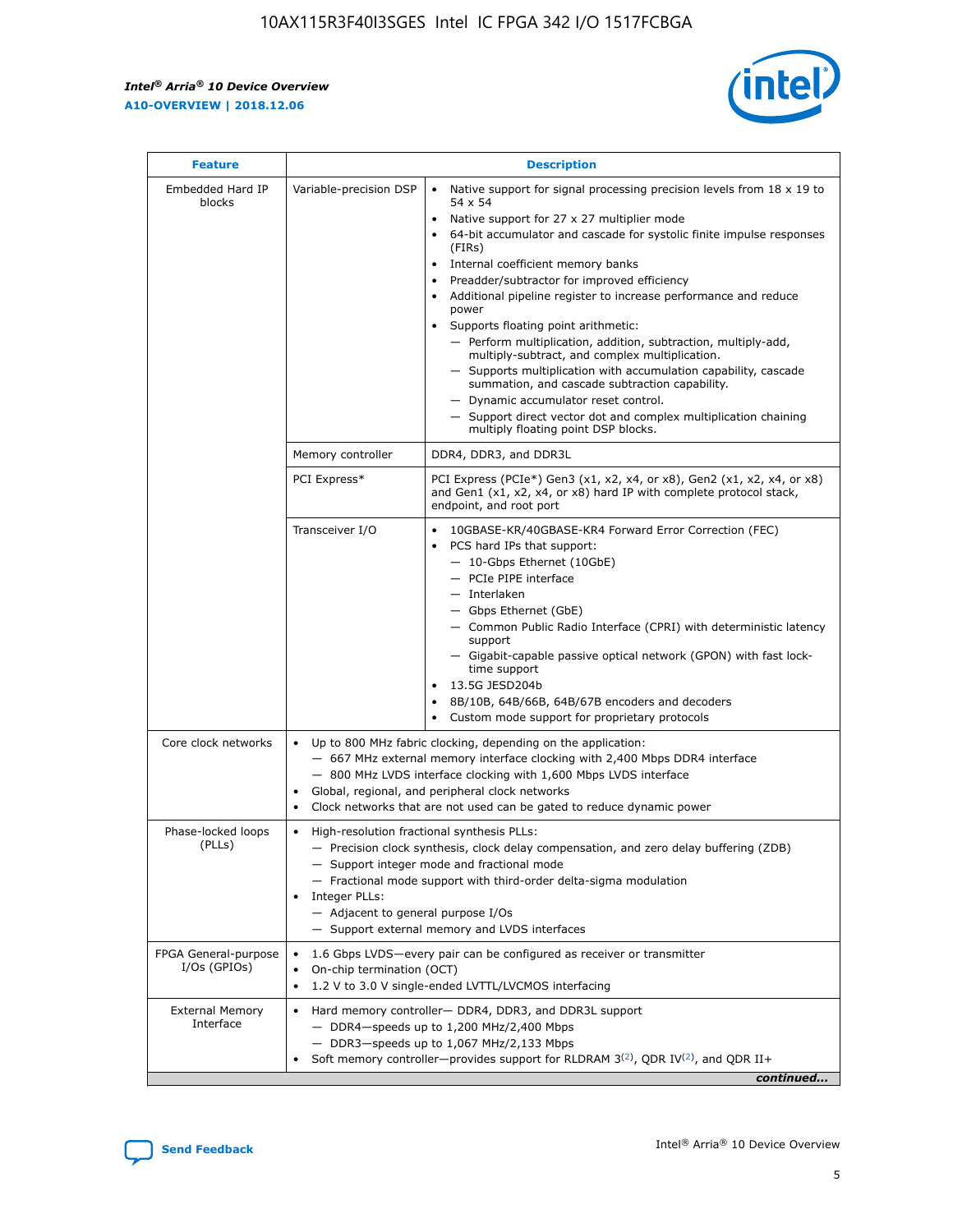

| <b>Feature</b>                                    | <b>Description</b>                                                                                                                                                                                                                                                                                                                                                                                                                                                                                                                                                                                                                                  |
|---------------------------------------------------|-----------------------------------------------------------------------------------------------------------------------------------------------------------------------------------------------------------------------------------------------------------------------------------------------------------------------------------------------------------------------------------------------------------------------------------------------------------------------------------------------------------------------------------------------------------------------------------------------------------------------------------------------------|
| Low-power serial<br>transceivers                  | • Continuous operating range:<br>- Intel Arria 10 GX-1 Gbps to 17.4 Gbps<br>- Intel Arria 10 GT-1 Gbps to 25.8 Gbps<br>Backplane support:<br>- Intel Arria 10 GX-up to 12.5<br>- Intel Arria 10 GT-up to 12.5<br>Extended range down to 125 Mbps with oversampling<br>ATX transmit PLLs with user-configurable fractional synthesis capability<br>Electronic Dispersion Compensation (EDC) support for XFP, SFP+, QSFP, and CFP optical<br>module<br>Adaptive linear and decision feedback equalization<br>$\bullet$<br>Transmitter pre-emphasis and de-emphasis<br>$\bullet$<br>Dynamic partial reconfiguration of individual transceiver channels |
| <b>HPS</b><br>(Intel Arria 10 SX<br>devices only) | Dual-core ARM Cortex-A9 MPCore processor-1.2 GHz CPU with<br>Processor and system<br>$\bullet$<br>1.5 GHz overdrive capability<br>256 KB on-chip RAM and 64 KB on-chip ROM<br>System peripherals—general-purpose timers, watchdog timers, direct<br>memory access (DMA) controller, FPGA configuration manager, and<br>clock and reset managers<br>Security features-anti-tamper, secure boot, Advanced Encryption<br>Standard (AES) and authentication (SHA)<br>ARM CoreSight* JTAG debug access port, trace port, and on-chip<br>trace storage                                                                                                    |
|                                                   | <b>External interfaces</b><br>Hard memory interface-Hard memory controller (2,400 Mbps DDR4,<br>$\bullet$<br>and 2,133 Mbps DDR3), Quad serial peripheral interface (QSPI) flash<br>controller, NAND flash controller, direct memory access (DMA)<br>controller, Secure Digital/MultiMediaCard (SD/MMC) controller<br>Communication interface-10/100/1000 Ethernet media access<br>control (MAC), USB On-The-GO (OTG) controllers, I <sup>2</sup> C controllers,<br>UART 16550, serial peripheral interface (SPI), and up to 62<br>HPS GPIO interfaces (48 direct-share I/Os)                                                                       |
|                                                   | High-performance ARM AMBA* AXI bus bridges that support<br>Interconnects to core<br>$\bullet$<br>simultaneous read and write<br>HPS-FPGA bridges-include the FPGA-to-HPS, HPS-to-FPGA, and<br>$\bullet$<br>lightweight HPS-to-FPGA bridges that allow the FPGA fabric to issue<br>transactions to slaves in the HPS, and vice versa<br>Configuration bridge that allows HPS configuration manager to<br>configure the core logic via dedicated 32-bit configuration port<br>FPGA-to-HPS SDRAM controller bridge-provides configuration<br>interfaces for the multiport front end (MPFE) of the HPS SDRAM<br>controller                              |
| Configuration                                     | Tamper protection—comprehensive design protection to protect your valuable IP investments<br>Enhanced 256-bit advanced encryption standard (AES) design security with authentication<br>٠<br>Configuration via protocol (CvP) using PCIe Gen1, Gen2, or Gen3<br>continued                                                                                                                                                                                                                                                                                                                                                                           |

<sup>(2)</sup> Intel Arria 10 devices support this external memory interface using hard PHY with soft memory controller.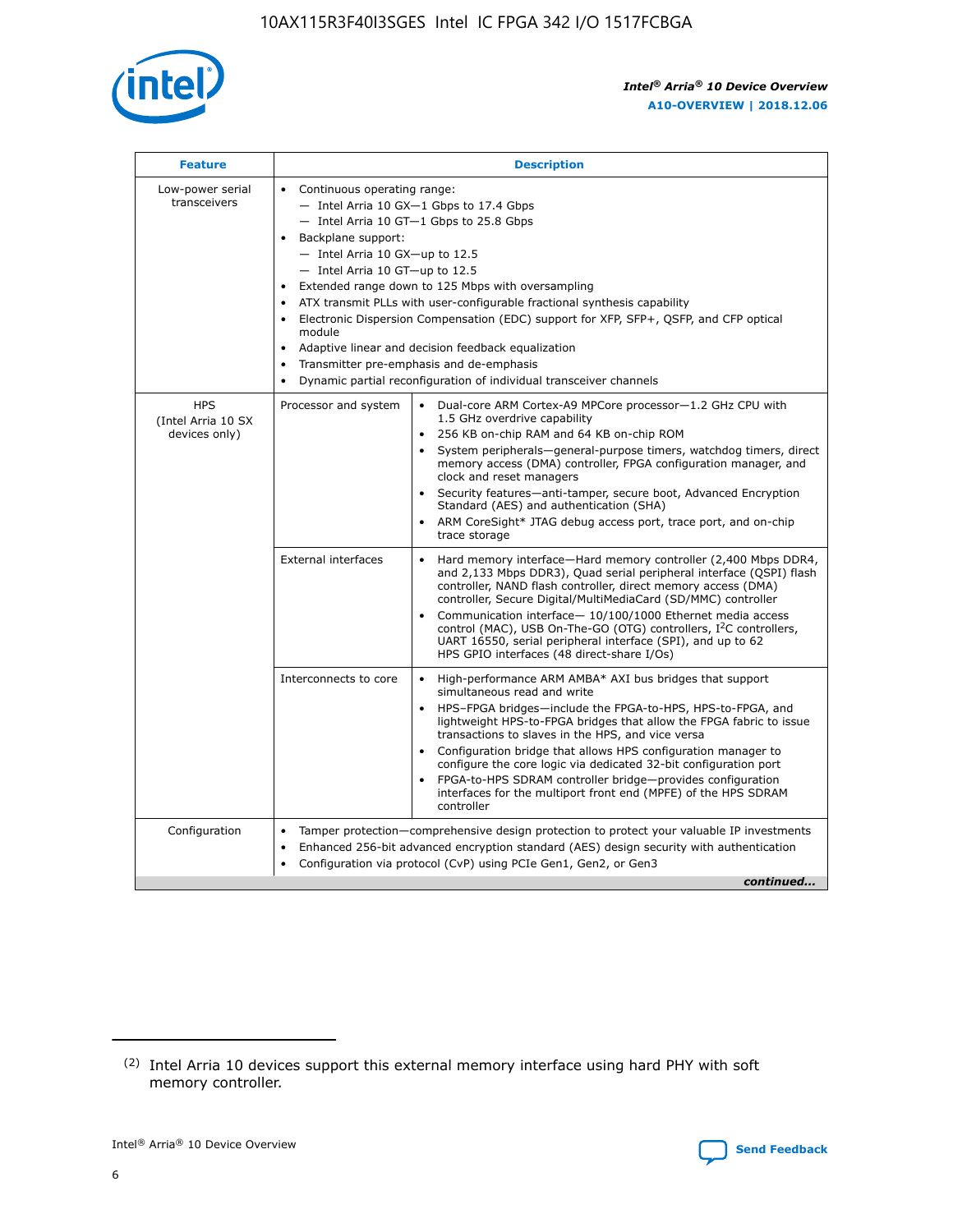

| <b>Feature</b>     | <b>Description</b>                                                                                                                                                                                               |
|--------------------|------------------------------------------------------------------------------------------------------------------------------------------------------------------------------------------------------------------|
|                    | Dynamic reconfiguration of the transceivers and PLLs<br>Fine-grained partial reconfiguration of the core fabric<br>Active Serial x4 Interface<br>$\bullet$                                                       |
| Power management   | SmartVID<br>Low static power device options<br>Programmable Power Technology<br>Intel Quartus <sup>®</sup> Prime integrated power analysis                                                                       |
| Software and tools | Intel Quartus Prime design suite<br>Transceiver toolkit<br>Platform Designer system integration tool<br>DSP Builder for Intel FPGAs<br>OpenCL <sup>™</sup> support<br>Intel SoC FPGA Embedded Design Suite (EDS) |

## **Related Information**

[Intel Arria 10 Transceiver PHY Overview](https://www.intel.com/content/www/us/en/programmable/documentation/nik1398707230472.html#nik1398706768037) Provides details on Intel Arria 10 transceivers.

# **Intel Arria 10 Device Variants and Packages**

#### **Table 4. Device Variants for the Intel Arria 10 Device Family**

| <b>Variant</b>    | <b>Description</b>                                                                                                                                                                                                     |
|-------------------|------------------------------------------------------------------------------------------------------------------------------------------------------------------------------------------------------------------------|
| Intel Arria 10 GX | FPGA featuring 17.4 Gbps transceivers for short reach applications with 12.5 backplane driving<br>capability.                                                                                                          |
| Intel Arria 10 GT | FPGA featuring:<br>17.4 Gbps transceivers for short reach applications with 12.5 backplane driving capability.<br>25.8 Gbps transceivers for supporting CAUI-4 and CEI-25G applications with CFP2 and CFP4<br>modules. |
| Intel Arria 10 SX | SoC integrating ARM-based HPS and FPGA featuring 17.4 Gbps transceivers for short reach<br>applications with 12.5 backplane driving capability.                                                                        |

## **Intel Arria 10 GX**

This section provides the available options, maximum resource counts, and package plan for the Intel Arria 10 GX devices.

The information in this section is correct at the time of publication. For the latest information and to get more details, refer to the Intel FPGA Product Selector.

#### **Related Information**

#### [Intel FPGA Product Selector](http://www.altera.com/products/selector/psg-selector.html) Provides the latest information on Intel products.

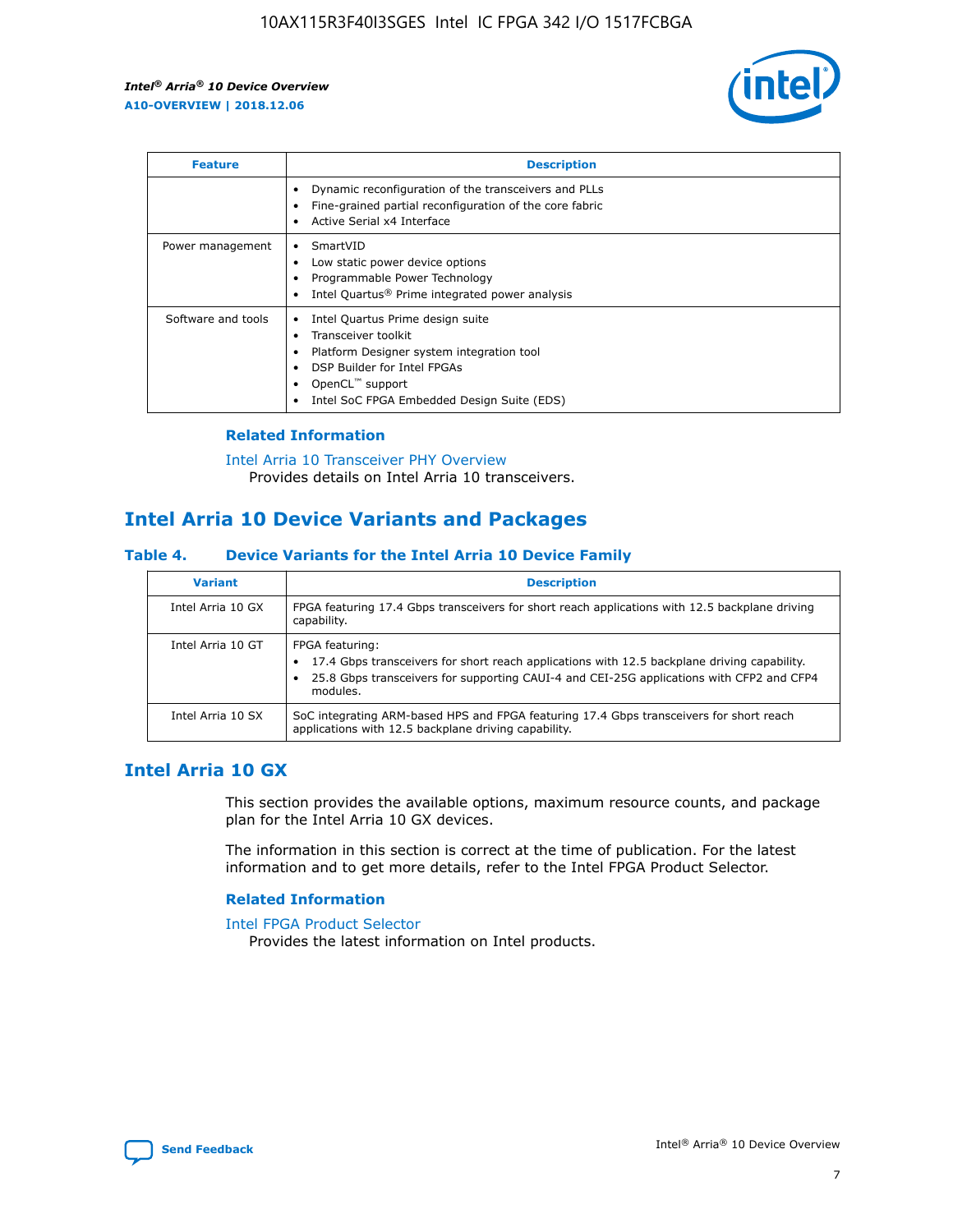

## **Available Options**





#### **Related Information**

[Transceiver Performance for Intel Arria 10 GX/SX Devices](https://www.intel.com/content/www/us/en/programmable/documentation/mcn1413182292568.html#mcn1413213965502) Provides more information about the transceiver speed grade.

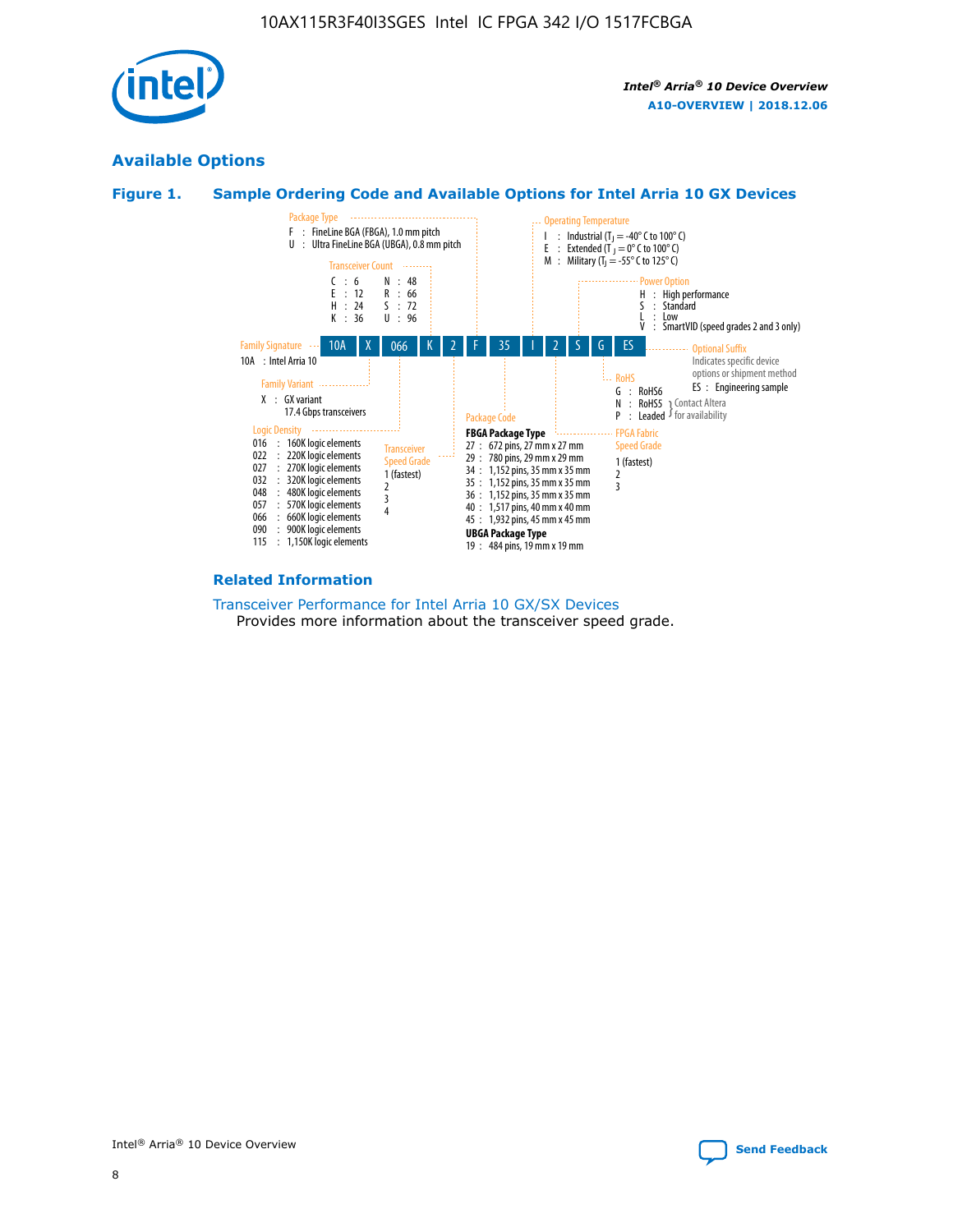

## **Maximum Resources**

#### **Table 5. Maximum Resource Counts for Intel Arria 10 GX Devices (GX 160, GX 220, GX 270, GX 320, and GX 480)**

| <b>Resource</b>              |                         | <b>Product Line</b>      |                                |                |                |                |  |  |  |
|------------------------------|-------------------------|--------------------------|--------------------------------|----------------|----------------|----------------|--|--|--|
|                              |                         | <b>GX 160</b>            | <b>GX 220</b><br><b>GX 270</b> |                | <b>GX 320</b>  | <b>GX 480</b>  |  |  |  |
| Logic Elements (LE) (K)      |                         | 160                      | 220                            | 270            | 320            | 480            |  |  |  |
| <b>ALM</b>                   |                         | 61,510                   | 80,330                         | 101,620        | 119,900        | 183,590        |  |  |  |
| Register                     |                         | 246,040                  | 321,320                        | 406,480        | 479,600        | 734,360        |  |  |  |
| Memory (Kb)                  | M <sub>20</sub> K       | 8,800                    | 11,740                         | 15,000         | 17,820         | 28,620         |  |  |  |
| <b>MLAB</b>                  |                         | 1,050                    | 1,690<br>2,452                 |                | 2,727          | 4,164          |  |  |  |
| Variable-precision DSP Block |                         | 192<br>830<br>985<br>156 |                                |                |                | 1,368          |  |  |  |
| 18 x 19 Multiplier           |                         | 312                      | 384                            | 1,660          | 1,970          | 2,736          |  |  |  |
| PLL                          | Fractional<br>Synthesis | 6                        | 6                              | 8              | 8              | 12             |  |  |  |
|                              | I/O                     | 6                        | 6                              | 8              | 8              | 12             |  |  |  |
| 17.4 Gbps Transceiver        |                         | 12                       | 12                             | 24             | 24             |                |  |  |  |
| GPIO <sup>(3)</sup>          |                         | 288                      | 288<br>384<br>384              |                |                | 492            |  |  |  |
| LVDS Pair $(4)$              |                         | 120                      | 120                            | 168            | 168            | 222            |  |  |  |
| PCIe Hard IP Block           |                         | $\mathbf{1}$             | 1                              | $\overline{2}$ | $\overline{2}$ | $\overline{2}$ |  |  |  |
| Hard Memory Controller       |                         | 6                        | 6                              | 8              | 8              | 12             |  |  |  |

<sup>(4)</sup> Each LVDS I/O pair can be used as differential input or output.



<sup>(3)</sup> The number of GPIOs does not include transceiver I/Os. In the Intel Quartus Prime software, the number of user I/Os includes transceiver I/Os.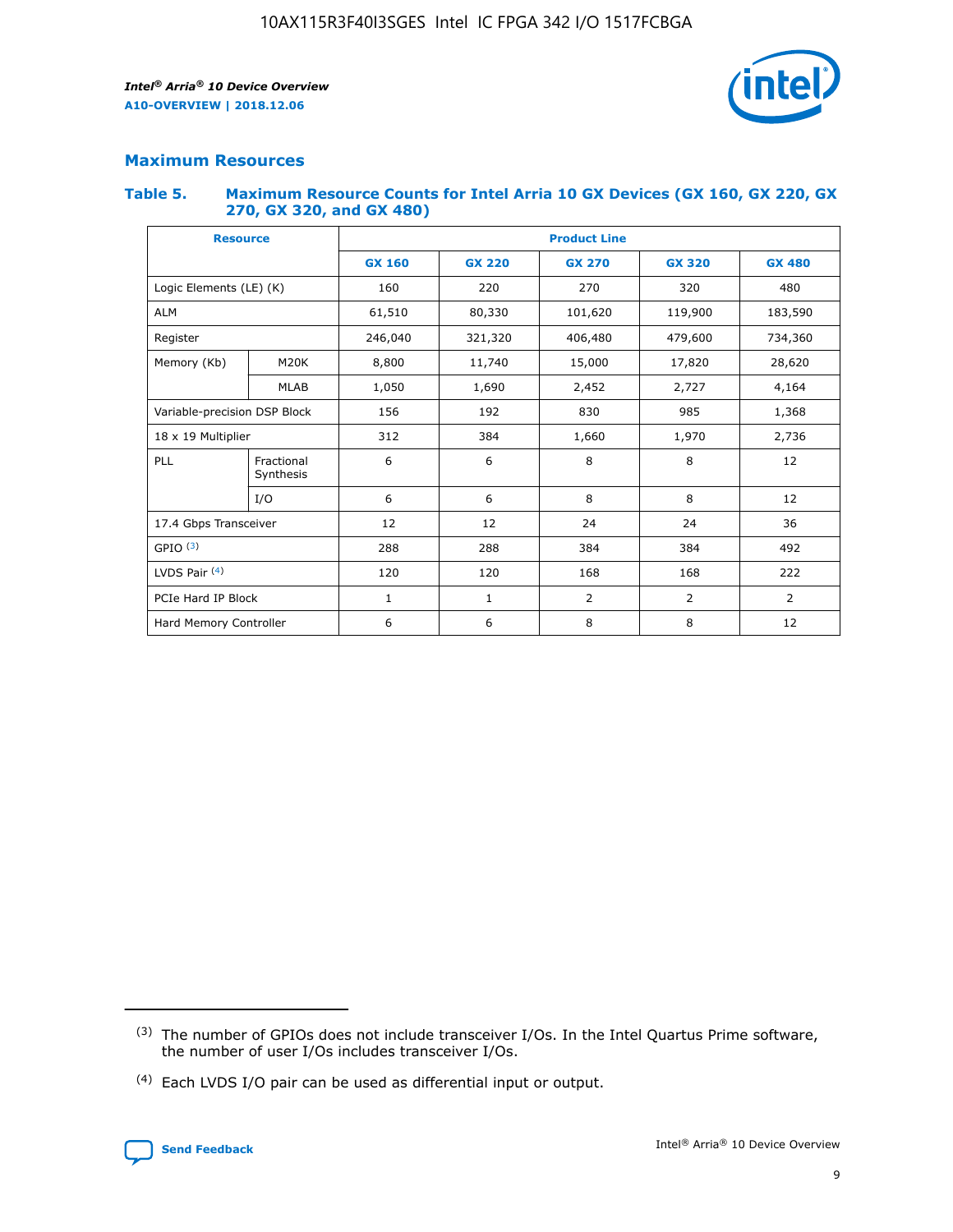

## **Table 6. Maximum Resource Counts for Intel Arria 10 GX Devices (GX 570, GX 660, GX 900, and GX 1150)**

|                              | <b>Resource</b>         | <b>Product Line</b> |                |                |                |  |  |  |
|------------------------------|-------------------------|---------------------|----------------|----------------|----------------|--|--|--|
|                              |                         | <b>GX 570</b>       | <b>GX 660</b>  |                | <b>GX 1150</b> |  |  |  |
| Logic Elements (LE) (K)      |                         | 570                 | 660            | 900            | 1,150          |  |  |  |
| <b>ALM</b>                   |                         | 217,080             | 251,680        | 339,620        | 427,200        |  |  |  |
| Register                     |                         | 868,320             | 1,006,720      | 1,358,480      | 1,708,800      |  |  |  |
| Memory (Kb)                  | <b>M20K</b>             | 36,000              | 42,620         | 48,460         | 54,260         |  |  |  |
|                              | <b>MLAB</b>             | 5,096               | 5,788          | 9,386          | 12,984         |  |  |  |
| Variable-precision DSP Block |                         | 1,523               | 1,687          | 1,518          | 1,518          |  |  |  |
| $18 \times 19$ Multiplier    |                         | 3,046               | 3,374          | 3,036          | 3,036          |  |  |  |
| PLL                          | Fractional<br>Synthesis | 16                  | 16             | 32             | 32             |  |  |  |
|                              | I/O                     | 16                  | 16             | 16             | 16             |  |  |  |
| 17.4 Gbps Transceiver        |                         | 48                  | 48             | 96             | 96             |  |  |  |
| GPIO <sup>(3)</sup>          |                         | 696                 | 696            | 768            | 768            |  |  |  |
| LVDS Pair $(4)$              |                         | 324                 | 324            | 384            | 384            |  |  |  |
| PCIe Hard IP Block           |                         | 2                   | $\overline{2}$ | $\overline{4}$ | 4              |  |  |  |
| Hard Memory Controller       |                         | 16                  | 16             | 16             | 16             |  |  |  |

## **Package Plan**

## **Table 7. Package Plan for Intel Arria 10 GX Devices (U19, F27, and F29)**

Refer to I/O and High Speed I/O in Intel Arria 10 Devices chapter for the number of 3 V I/O, LVDS I/O, and LVDS channels in each device package.

| <b>Product Line</b> | U <sub>19</sub><br>$(19 \text{ mm} \times 19 \text{ mm})$<br>484-pin UBGA) |          |             |         | <b>F27</b><br>(27 mm × 27 mm,<br>672-pin FBGA) |             | <b>F29</b><br>(29 mm × 29 mm,<br>780-pin FBGA) |          |             |  |
|---------------------|----------------------------------------------------------------------------|----------|-------------|---------|------------------------------------------------|-------------|------------------------------------------------|----------|-------------|--|
|                     | 3 V I/O                                                                    | LVDS I/O | <b>XCVR</b> | 3 V I/O | LVDS I/O                                       | <b>XCVR</b> | 3 V I/O                                        | LVDS I/O | <b>XCVR</b> |  |
| GX 160              | 48                                                                         | 192      | 6           | 48      | 192                                            | 12          | 48                                             | 240      | 12          |  |
| GX 220              | 48                                                                         | 192      | 6           | 48      | 192                                            | 12          | 48                                             | 240      | 12          |  |
| GX 270              |                                                                            |          |             | 48      | 192                                            | 12          | 48                                             | 312      | 12          |  |
| GX 320              |                                                                            |          |             | 48      | 192                                            | 12          | 48                                             | 312      | 12          |  |
| GX 480              |                                                                            |          |             |         |                                                |             | 48                                             | 312      | 12          |  |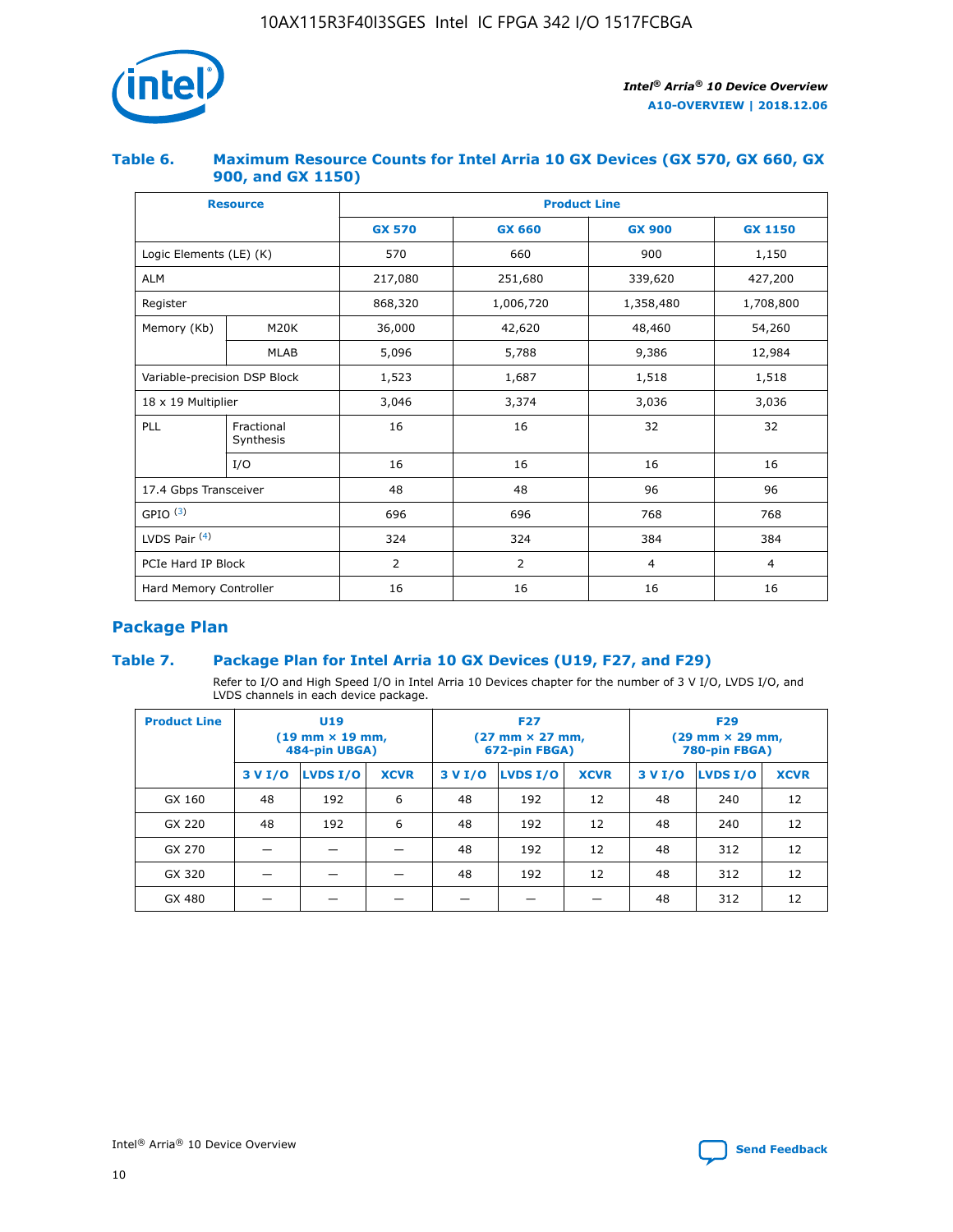

#### **Table 8. Package Plan for Intel Arria 10 GX Devices (F34, F35, NF40, and KF40)**

Refer to I/O and High Speed I/O in Intel Arria 10 Devices chapter for the number of 3 V I/O, LVDS I/O, and LVDS channels in each device package.

| <b>Product Line</b> | <b>F34</b><br>$(35 \text{ mm} \times 35 \text{ mm})$<br>1152-pin FBGA) |                    | <b>F35</b><br>$(35 \text{ mm} \times 35 \text{ mm})$<br><b>1152-pin FBGA)</b> |           | <b>KF40</b><br>$(40$ mm $\times$ 40 mm,<br>1517-pin FBGA) |             |           | <b>NF40</b><br>$(40$ mm $\times$ 40 mm,<br><b>1517-pin FBGA)</b> |             |            |                    |             |
|---------------------|------------------------------------------------------------------------|--------------------|-------------------------------------------------------------------------------|-----------|-----------------------------------------------------------|-------------|-----------|------------------------------------------------------------------|-------------|------------|--------------------|-------------|
|                     | 3V<br>I/O                                                              | <b>LVDS</b><br>I/O | <b>XCVR</b>                                                                   | 3V<br>I/O | <b>LVDS</b><br>I/O                                        | <b>XCVR</b> | 3V<br>I/O | <b>LVDS</b><br>I/O                                               | <b>XCVR</b> | 3 V<br>I/O | <b>LVDS</b><br>I/O | <b>XCVR</b> |
| GX 270              | 48                                                                     | 336                | 24                                                                            | 48        | 336                                                       | 24          |           |                                                                  |             |            |                    |             |
| GX 320              | 48                                                                     | 336                | 24                                                                            | 48        | 336                                                       | 24          |           |                                                                  |             |            |                    |             |
| GX 480              | 48                                                                     | 444                | 24                                                                            | 48        | 348                                                       | 36          |           |                                                                  |             |            |                    |             |
| GX 570              | 48                                                                     | 444                | 24                                                                            | 48        | 348                                                       | 36          | 96        | 600                                                              | 36          | 48         | 540                | 48          |
| GX 660              | 48                                                                     | 444                | 24                                                                            | 48        | 348                                                       | 36          | 96        | 600                                                              | 36          | 48         | 540                | 48          |
| GX 900              |                                                                        | 504                | 24                                                                            | -         |                                                           |             |           |                                                                  |             |            | 600                | 48          |
| GX 1150             |                                                                        | 504                | 24                                                                            |           |                                                           |             |           |                                                                  |             |            | 600                | 48          |

#### **Table 9. Package Plan for Intel Arria 10 GX Devices (RF40, NF45, SF45, and UF45)**

Refer to I/O and High Speed I/O in Intel Arria 10 Devices chapter for the number of 3 V I/O, LVDS I/O, and LVDS channels in each device package.

| <b>Product Line</b> | <b>RF40</b><br>$(40$ mm $\times$ 40 mm,<br>1517-pin FBGA) |                    |             | <b>NF45</b><br>$(45 \text{ mm} \times 45 \text{ mm})$<br><b>1932-pin FBGA)</b> |                    |             | <b>SF45</b><br>$(45 \text{ mm} \times 45 \text{ mm})$<br><b>1932-pin FBGA)</b> |                    |             | <b>UF45</b><br>$(45 \text{ mm} \times 45 \text{ mm})$<br><b>1932-pin FBGA)</b> |                    |             |
|---------------------|-----------------------------------------------------------|--------------------|-------------|--------------------------------------------------------------------------------|--------------------|-------------|--------------------------------------------------------------------------------|--------------------|-------------|--------------------------------------------------------------------------------|--------------------|-------------|
|                     | 3V<br>I/O                                                 | <b>LVDS</b><br>I/O | <b>XCVR</b> | 3 V<br>I/O                                                                     | <b>LVDS</b><br>I/O | <b>XCVR</b> | 3 V<br>I/O                                                                     | <b>LVDS</b><br>I/O | <b>XCVR</b> | 3V<br>I/O                                                                      | <b>LVDS</b><br>I/O | <b>XCVR</b> |
| GX 900              |                                                           | 342                | 66          | _                                                                              | 768                | 48          |                                                                                | 624                | 72          |                                                                                | 480                | 96          |
| GX 1150             |                                                           | 342                | 66          | _                                                                              | 768                | 48          |                                                                                | 624                | 72          |                                                                                | 480                | 96          |

#### **Related Information**

[I/O and High-Speed Differential I/O Interfaces in Intel Arria 10 Devices chapter, Intel](https://www.intel.com/content/www/us/en/programmable/documentation/sam1403482614086.html#sam1403482030321) [Arria 10 Device Handbook](https://www.intel.com/content/www/us/en/programmable/documentation/sam1403482614086.html#sam1403482030321)

Provides the number of 3 V and LVDS I/Os, and LVDS channels for each Intel Arria 10 device package.

## **Intel Arria 10 GT**

This section provides the available options, maximum resource counts, and package plan for the Intel Arria 10 GT devices.

The information in this section is correct at the time of publication. For the latest information and to get more details, refer to the Intel FPGA Product Selector.

#### **Related Information**

#### [Intel FPGA Product Selector](http://www.altera.com/products/selector/psg-selector.html)

Provides the latest information on Intel products.

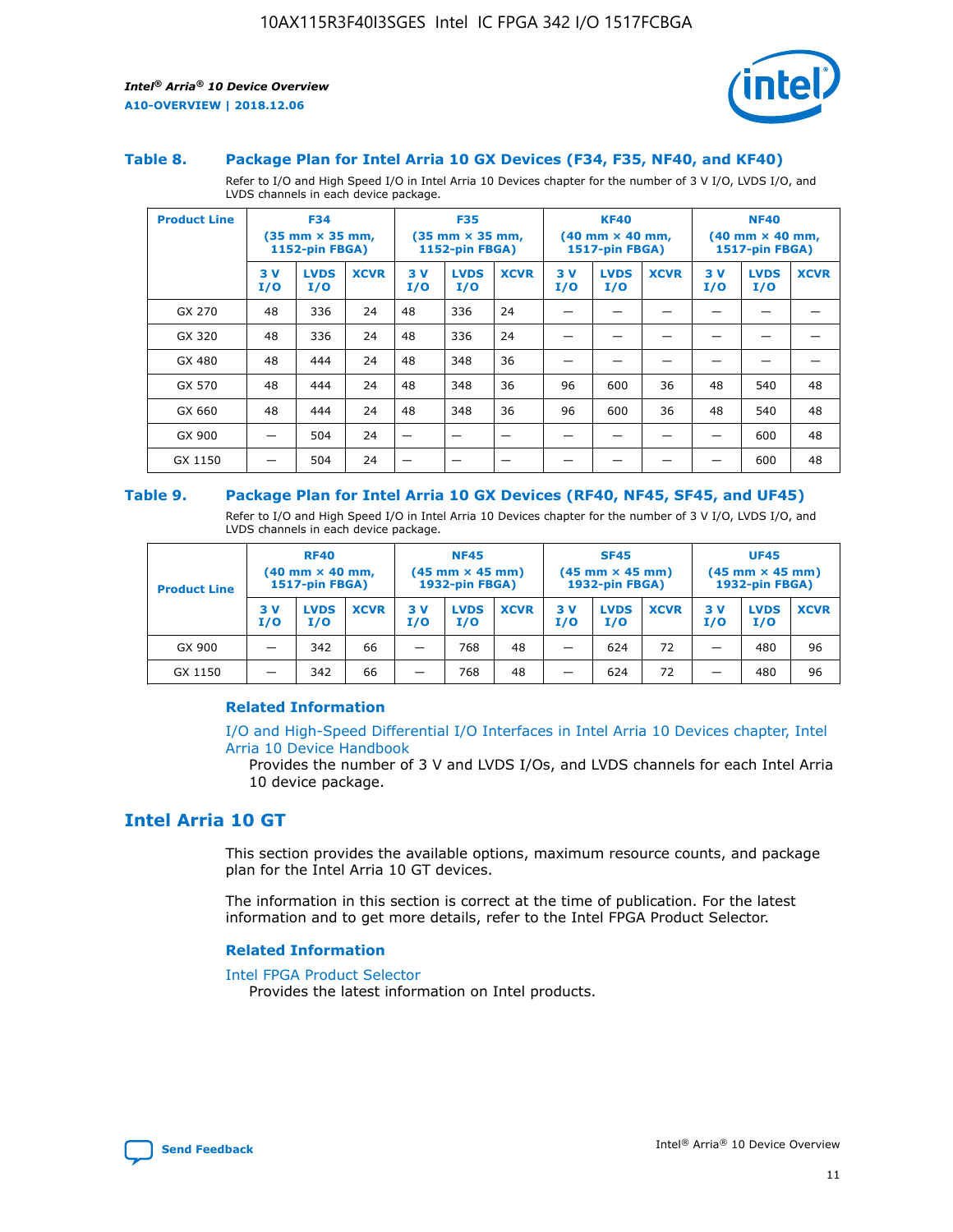

## **Available Options**

## **Figure 2. Sample Ordering Code and Available Options for Intel Arria 10 GT Devices**

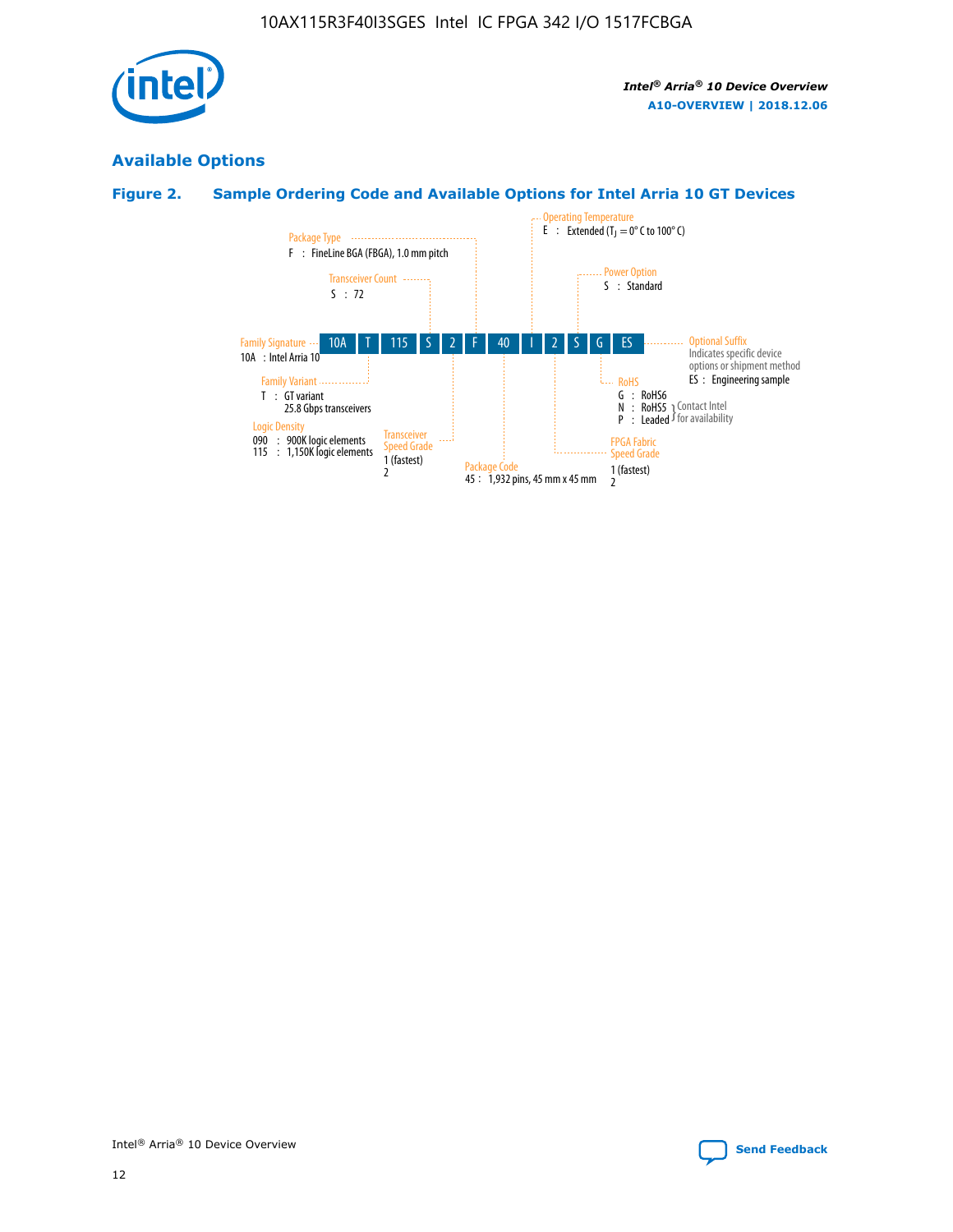

## **Maximum Resources**

#### **Table 10. Maximum Resource Counts for Intel Arria 10 GT Devices**

| <b>Resource</b>              |                      |                | <b>Product Line</b> |  |
|------------------------------|----------------------|----------------|---------------------|--|
|                              |                      | <b>GT 900</b>  | <b>GT 1150</b>      |  |
| Logic Elements (LE) (K)      |                      | 900            | 1,150               |  |
| <b>ALM</b>                   |                      | 339,620        | 427,200             |  |
| Register                     |                      | 1,358,480      | 1,708,800           |  |
| Memory (Kb)                  | M20K                 | 48,460         | 54,260              |  |
|                              | <b>MLAB</b>          | 9,386          | 12,984              |  |
| Variable-precision DSP Block |                      | 1,518          | 1,518               |  |
| 18 x 19 Multiplier           |                      | 3,036          | 3,036               |  |
| <b>PLL</b>                   | Fractional Synthesis | 32             | 32                  |  |
|                              | I/O                  | 16             | 16                  |  |
| Transceiver                  | 17.4 Gbps            | 72(5)          | 72(5)               |  |
|                              | 25.8 Gbps            | 6              | 6                   |  |
| GPIO <sup>(6)</sup>          |                      | 624            | 624                 |  |
| LVDS Pair $(7)$              |                      | 312            | 312                 |  |
| PCIe Hard IP Block           |                      | $\overline{4}$ | $\overline{4}$      |  |
| Hard Memory Controller       |                      | 16             | 16                  |  |

#### **Related Information**

#### [Intel Arria 10 GT Channel Usage](https://www.intel.com/content/www/us/en/programmable/documentation/nik1398707230472.html#nik1398707008178)

Configuring GT/GX channels in Intel Arria 10 GT devices.

## **Package Plan**

#### **Table 11. Package Plan for Intel Arria 10 GT Devices**

Refer to I/O and High Speed I/O in Intel Arria 10 Devices chapter for the number of 3 V I/O, LVDS I/O, and LVDS channels in each device package.

| <b>Product Line</b> | <b>SF45</b><br>(45 mm × 45 mm, 1932-pin FBGA) |                 |             |  |  |  |
|---------------------|-----------------------------------------------|-----------------|-------------|--|--|--|
|                     | 3 V I/O                                       | <b>LVDS I/O</b> | <b>XCVR</b> |  |  |  |
| GT 900              |                                               | 624             | 72          |  |  |  |
| GT 1150             |                                               | 624             | 72          |  |  |  |

<sup>(7)</sup> Each LVDS I/O pair can be used as differential input or output.



 $(5)$  If all 6 GT channels are in use, 12 of the GX channels are not usable.

<sup>(6)</sup> The number of GPIOs does not include transceiver I/Os. In the Intel Quartus Prime software, the number of user I/Os includes transceiver I/Os.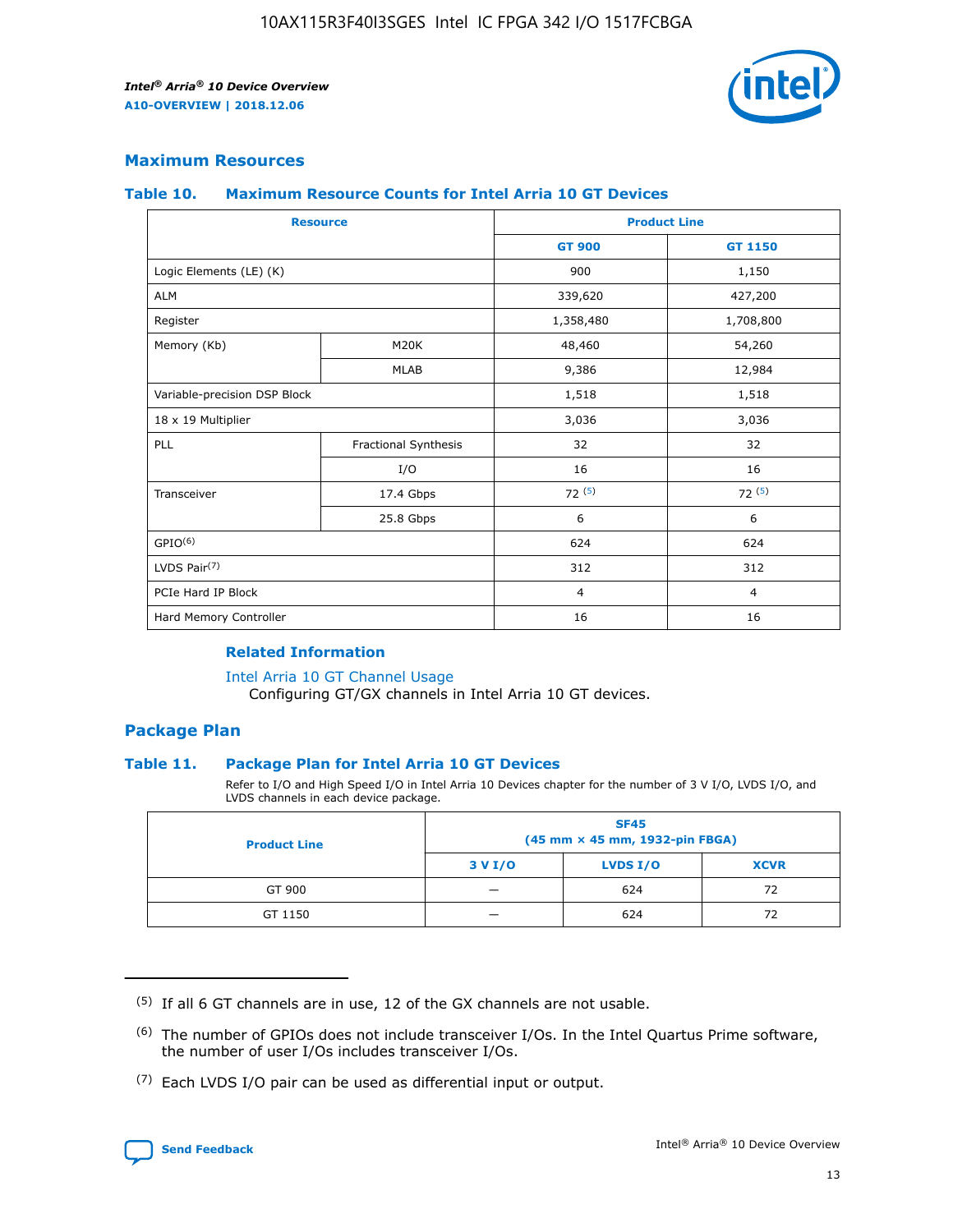

#### **Related Information**

[I/O and High-Speed Differential I/O Interfaces in Intel Arria 10 Devices chapter, Intel](https://www.intel.com/content/www/us/en/programmable/documentation/sam1403482614086.html#sam1403482030321) [Arria 10 Device Handbook](https://www.intel.com/content/www/us/en/programmable/documentation/sam1403482614086.html#sam1403482030321)

Provides the number of 3 V and LVDS I/Os, and LVDS channels for each Intel Arria 10 device package.

## **Intel Arria 10 SX**

This section provides the available options, maximum resource counts, and package plan for the Intel Arria 10 SX devices.

The information in this section is correct at the time of publication. For the latest information and to get more details, refer to the Intel FPGA Product Selector.

#### **Related Information**

[Intel FPGA Product Selector](http://www.altera.com/products/selector/psg-selector.html) Provides the latest information on Intel products.

#### **Available Options**

#### **Figure 3. Sample Ordering Code and Available Options for Intel Arria 10 SX Devices**



#### **Related Information**

[Transceiver Performance for Intel Arria 10 GX/SX Devices](https://www.intel.com/content/www/us/en/programmable/documentation/mcn1413182292568.html#mcn1413213965502) Provides more information about the transceiver speed grade.

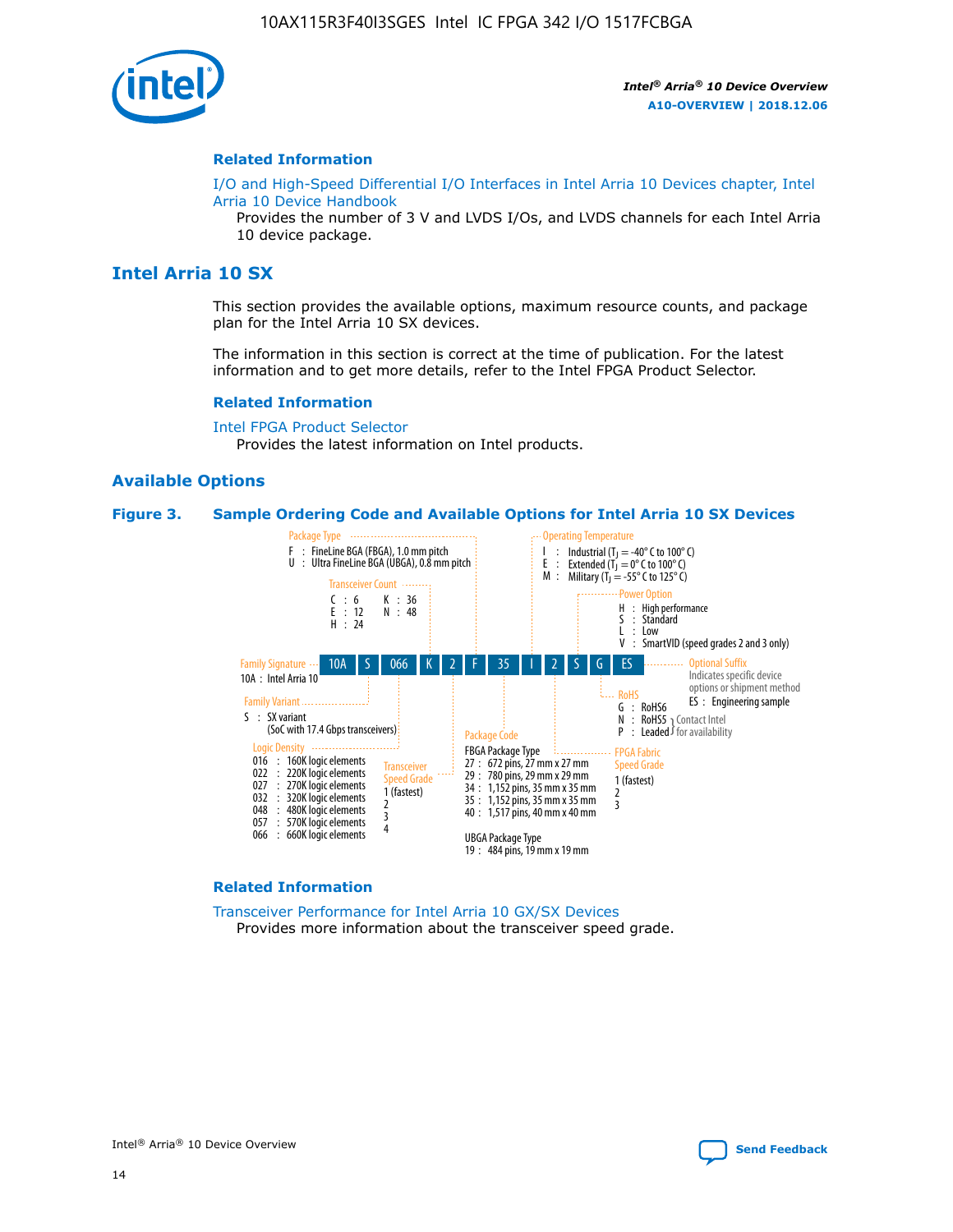

## **Maximum Resources**

#### **Table 12. Maximum Resource Counts for Intel Arria 10 SX Devices**

|                                   | <b>Resource</b>         | <b>Product Line</b> |               |                |                |                |                |                |  |  |  |
|-----------------------------------|-------------------------|---------------------|---------------|----------------|----------------|----------------|----------------|----------------|--|--|--|
|                                   |                         | <b>SX 160</b>       | <b>SX 220</b> | <b>SX 270</b>  | <b>SX 320</b>  | <b>SX 480</b>  | <b>SX 570</b>  | <b>SX 660</b>  |  |  |  |
| Logic Elements (LE) (K)           |                         | 160                 | 220           | 270            | 320            | 480            | 570            | 660            |  |  |  |
| <b>ALM</b>                        |                         | 61,510              | 80,330        | 101,620        | 119,900        | 183,590        | 217,080        | 251,680        |  |  |  |
| Register                          |                         | 246,040             | 321,320       | 406,480        | 479,600        | 734,360        | 868,320        | 1,006,720      |  |  |  |
| Memory (Kb)                       | M <sub>20</sub> K       | 8,800               | 11,740        | 15,000         | 17,820         | 28,620         | 36,000         | 42,620         |  |  |  |
|                                   | <b>MLAB</b>             | 1,050               | 1,690         | 2,452          | 2,727          | 4,164          | 5,096          | 5,788          |  |  |  |
| Variable-precision DSP Block      |                         | 156                 | 192           | 830            | 985            | 1,368          | 1,523          | 1,687          |  |  |  |
| 18 x 19 Multiplier                |                         | 312                 | 384           | 1,660          | 1,970          | 2,736          | 3,046          | 3,374          |  |  |  |
| <b>PLL</b>                        | Fractional<br>Synthesis | 6                   | 6             | 8              | 8              | 12             | 16             | 16             |  |  |  |
|                                   | I/O                     | 6                   | 6             | 8              | 8              | 12             | 16             | 16             |  |  |  |
| 17.4 Gbps Transceiver             |                         | 12                  | 12            | 24             | 24             | 36             | 48             | 48             |  |  |  |
| GPIO <sup>(8)</sup>               |                         | 288                 | 288           | 384            | 384            | 492            | 696            | 696            |  |  |  |
| LVDS Pair $(9)$                   |                         | 120                 | 120           | 168            | 168            | 174            | 324            | 324            |  |  |  |
| PCIe Hard IP Block                |                         | $\mathbf{1}$        | $\mathbf{1}$  | $\overline{2}$ | $\overline{2}$ | $\overline{2}$ | $\overline{2}$ | $\overline{2}$ |  |  |  |
| Hard Memory Controller            |                         | 6                   | 6             | 8              | 8              | 12             | 16             | 16             |  |  |  |
| ARM Cortex-A9 MPCore<br>Processor |                         | Yes                 | Yes           | Yes            | Yes            | Yes            | Yes            | Yes            |  |  |  |

## **Package Plan**

#### **Table 13. Package Plan for Intel Arria 10 SX Devices (U19, F27, F29, and F34)**

Refer to I/O and High Speed I/O in Intel Arria 10 Devices chapter for the number of 3 V I/O, LVDS I/O, and LVDS channels in each device package.

| <b>Product Line</b> | U19<br>$(19 \text{ mm} \times 19 \text{ mm})$<br>484-pin UBGA) |                    |             | <b>F27</b><br>$(27 \text{ mm} \times 27 \text{ mm})$ .<br>672-pin FBGA) |                    | <b>F29</b><br>$(29 \text{ mm} \times 29 \text{ mm})$ .<br>780-pin FBGA) |            |                    | <b>F34</b><br>$(35 \text{ mm} \times 35 \text{ mm})$<br><b>1152-pin FBGA)</b> |           |                    |             |
|---------------------|----------------------------------------------------------------|--------------------|-------------|-------------------------------------------------------------------------|--------------------|-------------------------------------------------------------------------|------------|--------------------|-------------------------------------------------------------------------------|-----------|--------------------|-------------|
|                     | 3V<br>I/O                                                      | <b>LVDS</b><br>I/O | <b>XCVR</b> | 3V<br>I/O                                                               | <b>LVDS</b><br>I/O | <b>XCVR</b>                                                             | 3 V<br>I/O | <b>LVDS</b><br>I/O | <b>XCVR</b>                                                                   | 3V<br>I/O | <b>LVDS</b><br>I/O | <b>XCVR</b> |
| SX 160              | 48                                                             | 144                | 6           | 48                                                                      | 192                | 12                                                                      | 48         | 240                | 12                                                                            |           |                    |             |
| SX 220              | 48                                                             | 144                | 6           | 48                                                                      | 192                | 12                                                                      | 48         | 240                | 12                                                                            |           |                    |             |
| SX 270              |                                                                |                    |             | 48                                                                      | 192                | 12                                                                      | 48         | 312                | 12                                                                            | 48        | 336                | 24          |
| SX 320              |                                                                |                    |             | 48                                                                      | 192                | 12                                                                      | 48         | 312                | 12                                                                            | 48        | 336                | 24          |
|                     |                                                                |                    |             |                                                                         |                    |                                                                         |            |                    |                                                                               |           |                    | continued   |

 $(8)$  The number of GPIOs does not include transceiver I/Os. In the Intel Quartus Prime software, the number of user I/Os includes transceiver I/Os.

 $(9)$  Each LVDS I/O pair can be used as differential input or output.

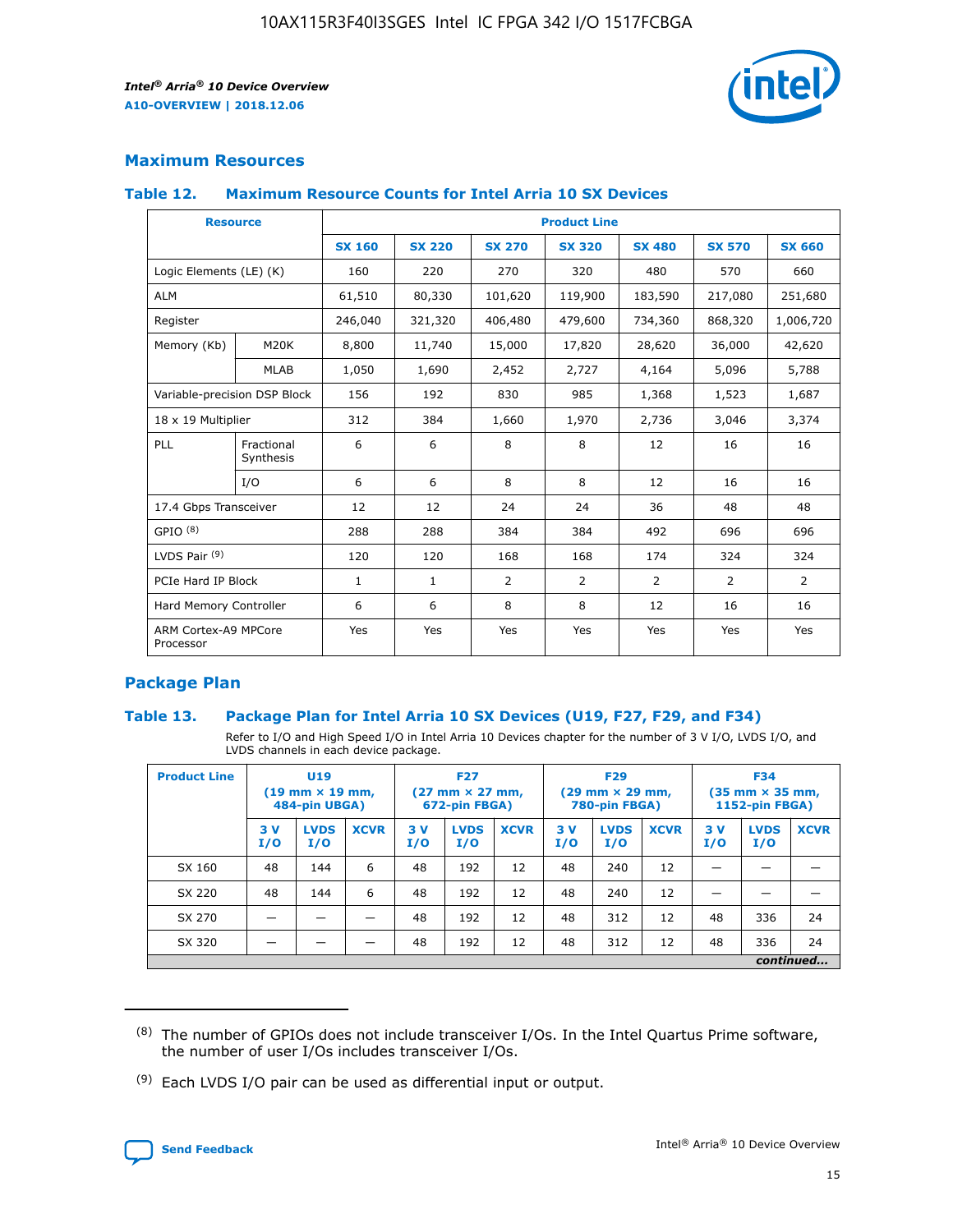

| <b>Product Line</b> | U <sub>19</sub><br>$(19 \text{ mm} \times 19 \text{ mm})$<br>484-pin UBGA) |                    | <b>F27</b><br>$(27 \text{ mm} \times 27 \text{ mm})$<br>672-pin FBGA) |           | <b>F29</b><br>$(29 \text{ mm} \times 29 \text{ mm})$<br>780-pin FBGA) |             |           | <b>F34</b><br>$(35 \text{ mm} \times 35 \text{ mm})$<br><b>1152-pin FBGA)</b> |             |           |                    |             |
|---------------------|----------------------------------------------------------------------------|--------------------|-----------------------------------------------------------------------|-----------|-----------------------------------------------------------------------|-------------|-----------|-------------------------------------------------------------------------------|-------------|-----------|--------------------|-------------|
|                     | 3 V<br>I/O                                                                 | <b>LVDS</b><br>I/O | <b>XCVR</b>                                                           | 3V<br>I/O | <b>LVDS</b><br>I/O                                                    | <b>XCVR</b> | 3V<br>I/O | <b>LVDS</b><br>I/O                                                            | <b>XCVR</b> | 3V<br>I/O | <b>LVDS</b><br>I/O | <b>XCVR</b> |
| SX 480              |                                                                            |                    |                                                                       |           |                                                                       |             | 48        | 312                                                                           | 12          | 48        | 444                | 24          |
| SX 570              |                                                                            |                    |                                                                       |           |                                                                       |             |           |                                                                               |             | 48        | 444                | 24          |
| SX 660              |                                                                            |                    |                                                                       |           |                                                                       |             |           |                                                                               |             | 48        | 444                | 24          |

## **Table 14. Package Plan for Intel Arria 10 SX Devices (F35, KF40, and NF40)**

Refer to I/O and High Speed I/O in Intel Arria 10 Devices chapter for the number of 3 V I/O, LVDS I/O, and LVDS channels in each device package.

| <b>Product Line</b> | <b>F35</b><br>$(35 \text{ mm} \times 35 \text{ mm})$<br><b>1152-pin FBGA)</b> |          |             |                                           | <b>KF40</b><br>(40 mm × 40 mm,<br>1517-pin FBGA) |    | <b>NF40</b><br>$(40 \text{ mm} \times 40 \text{ mm})$<br>1517-pin FBGA) |          |             |  |
|---------------------|-------------------------------------------------------------------------------|----------|-------------|-------------------------------------------|--------------------------------------------------|----|-------------------------------------------------------------------------|----------|-------------|--|
|                     | 3 V I/O                                                                       | LVDS I/O | <b>XCVR</b> | <b>LVDS I/O</b><br><b>XCVR</b><br>3 V I/O |                                                  |    | 3 V I/O                                                                 | LVDS I/O | <b>XCVR</b> |  |
| SX 270              | 48                                                                            | 336      | 24          |                                           |                                                  |    |                                                                         |          |             |  |
| SX 320              | 48                                                                            | 336      | 24          |                                           |                                                  |    |                                                                         |          |             |  |
| SX 480              | 48                                                                            | 348      | 36          |                                           |                                                  |    |                                                                         |          |             |  |
| SX 570              | 48                                                                            | 348      | 36          | 96                                        | 600                                              | 36 | 48                                                                      | 540      | 48          |  |
| SX 660              | 48                                                                            | 348      | 36          | 96                                        | 600                                              | 36 | 48                                                                      | 540      | 48          |  |

## **Related Information**

[I/O and High-Speed Differential I/O Interfaces in Intel Arria 10 Devices chapter, Intel](https://www.intel.com/content/www/us/en/programmable/documentation/sam1403482614086.html#sam1403482030321) [Arria 10 Device Handbook](https://www.intel.com/content/www/us/en/programmable/documentation/sam1403482614086.html#sam1403482030321)

Provides the number of 3 V and LVDS I/Os, and LVDS channels for each Intel Arria 10 device package.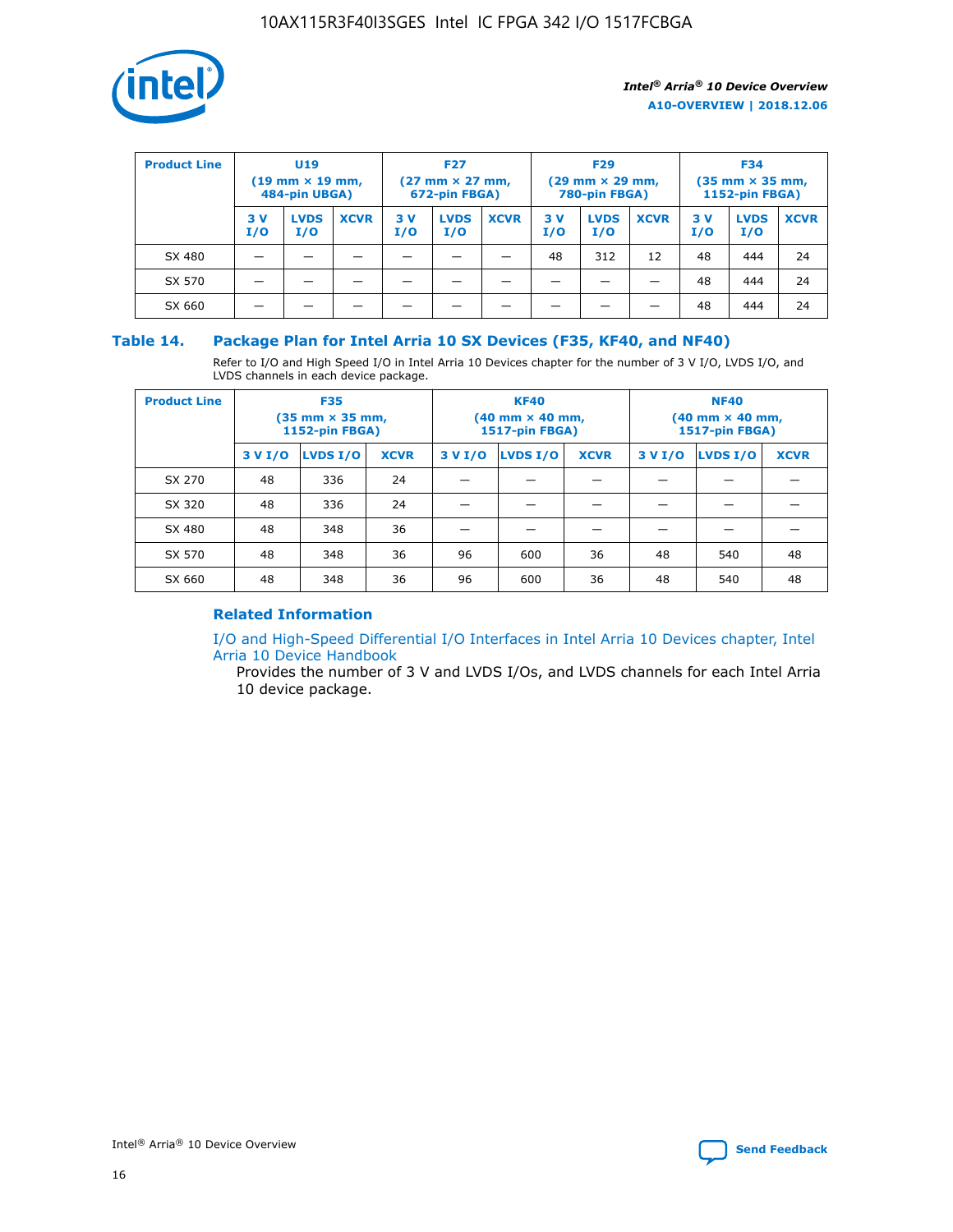

# **I/O Vertical Migration for Intel Arria 10 Devices**

#### **Figure 4. Migration Capability Across Intel Arria 10 Product Lines**

- The arrows indicate the migration paths. The devices included in each vertical migration path are shaded. Devices with fewer resources in the same path have lighter shades.
- To achieve the full I/O migration across product lines in the same migration path, restrict I/Os and transceivers usage to match the product line with the lowest I/O and transceiver counts.
- An LVDS I/O bank in the source device may be mapped to a 3 V I/O bank in the target device. To use memory interface clock frequency higher than 533 MHz, assign external memory interface pins only to banks that are LVDS I/O in both devices.
- There may be nominal 0.15 mm package height difference between some product lines in the same package type.
	- **Variant Product Line Package U19 F27 F29 F34 F35 KF40 NF40 RF40 NF45 SF45 UF45** Intel® Arria® 10 GX GX 160 GX 220 GX 270 GX 320 GX 480 GX 570 GX 660 GX 900 GX 1150 Intel Arria 10 GT GT 900 GT 1150 Intel Arria 10 SX SX 160 SX 220 SX 270 SX 320 SX 480 SX 570 SX 660
- Some migration paths are not shown in the Intel Quartus Prime software **Pin Migration View**.

*Note:* To verify the pin migration compatibility, use the **Pin Migration View** window in the Intel Quartus Prime software Pin Planner.

# **Adaptive Logic Module**

Intel Arria 10 devices use a 20 nm ALM as the basic building block of the logic fabric.

The ALM architecture is the same as the previous generation FPGAs, allowing for efficient implementation of logic functions and easy conversion of IP between the device generations.

The ALM, as shown in following figure, uses an 8-input fracturable look-up table (LUT) with four dedicated registers to help improve timing closure in register-rich designs and achieve an even higher design packing capability than the traditional two-register per LUT architecture.

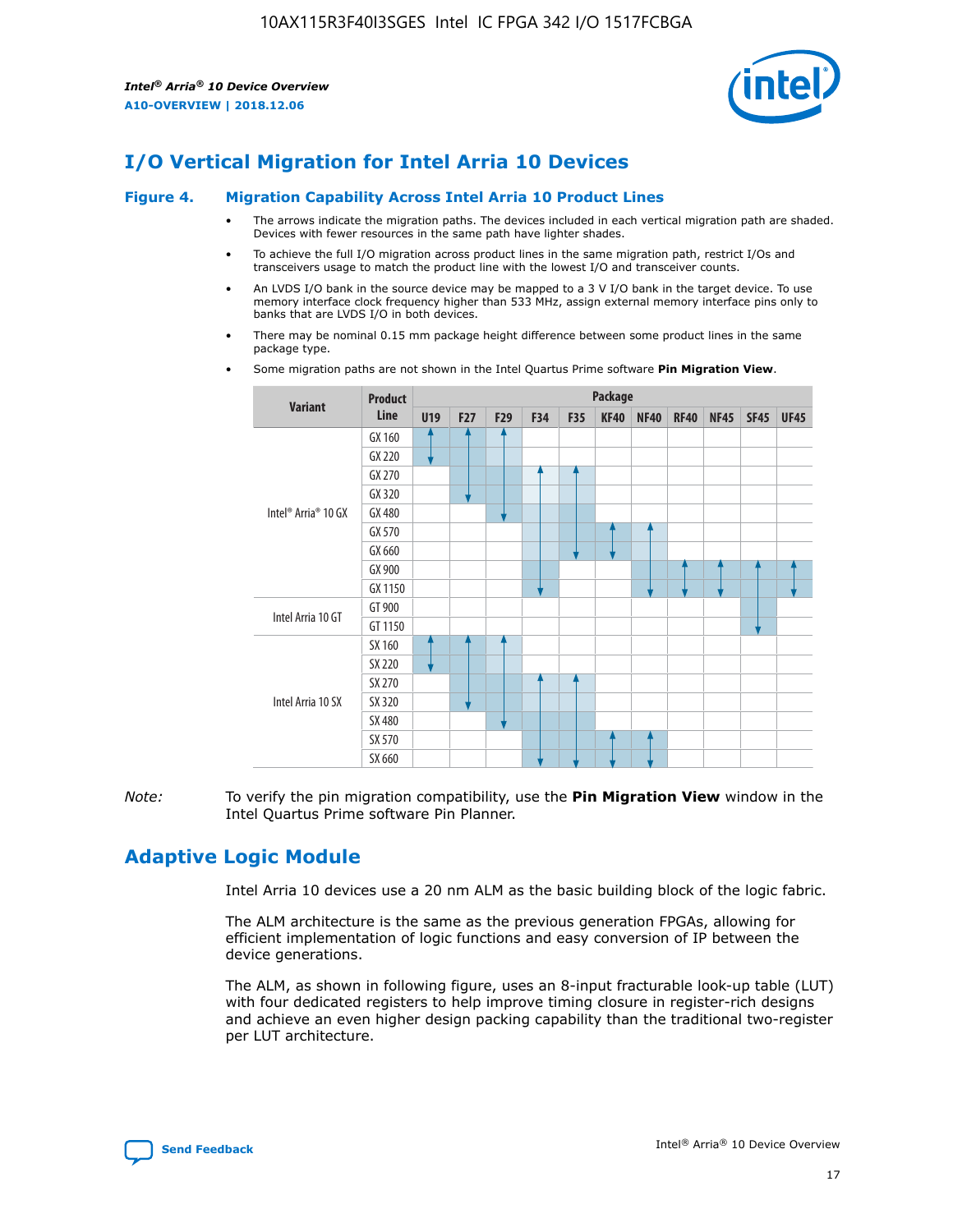

**Figure 5. ALM for Intel Arria 10 Devices**



The Intel Quartus Prime software optimizes your design according to the ALM logic structure and automatically maps legacy designs into the Intel Arria 10 ALM architecture.

## **Variable-Precision DSP Block**

The Intel Arria 10 variable precision DSP blocks support fixed-point arithmetic and floating-point arithmetic.

Features for fixed-point arithmetic:

- High-performance, power-optimized, and fully registered multiplication operations
- 18-bit and 27-bit word lengths
- Two 18 x 19 multipliers or one 27 x 27 multiplier per DSP block
- Built-in addition, subtraction, and 64-bit double accumulation register to combine multiplication results
- Cascading 19-bit or 27-bit when pre-adder is disabled and cascading 18-bit when pre-adder is used to form the tap-delay line for filtering applications
- Cascading 64-bit output bus to propagate output results from one block to the next block without external logic support
- Hard pre-adder supported in 19-bit and 27-bit modes for symmetric filters
- Internal coefficient register bank in both 18-bit and 27-bit modes for filter implementation
- 18-bit and 27-bit systolic finite impulse response (FIR) filters with distributed output adder
- Biased rounding support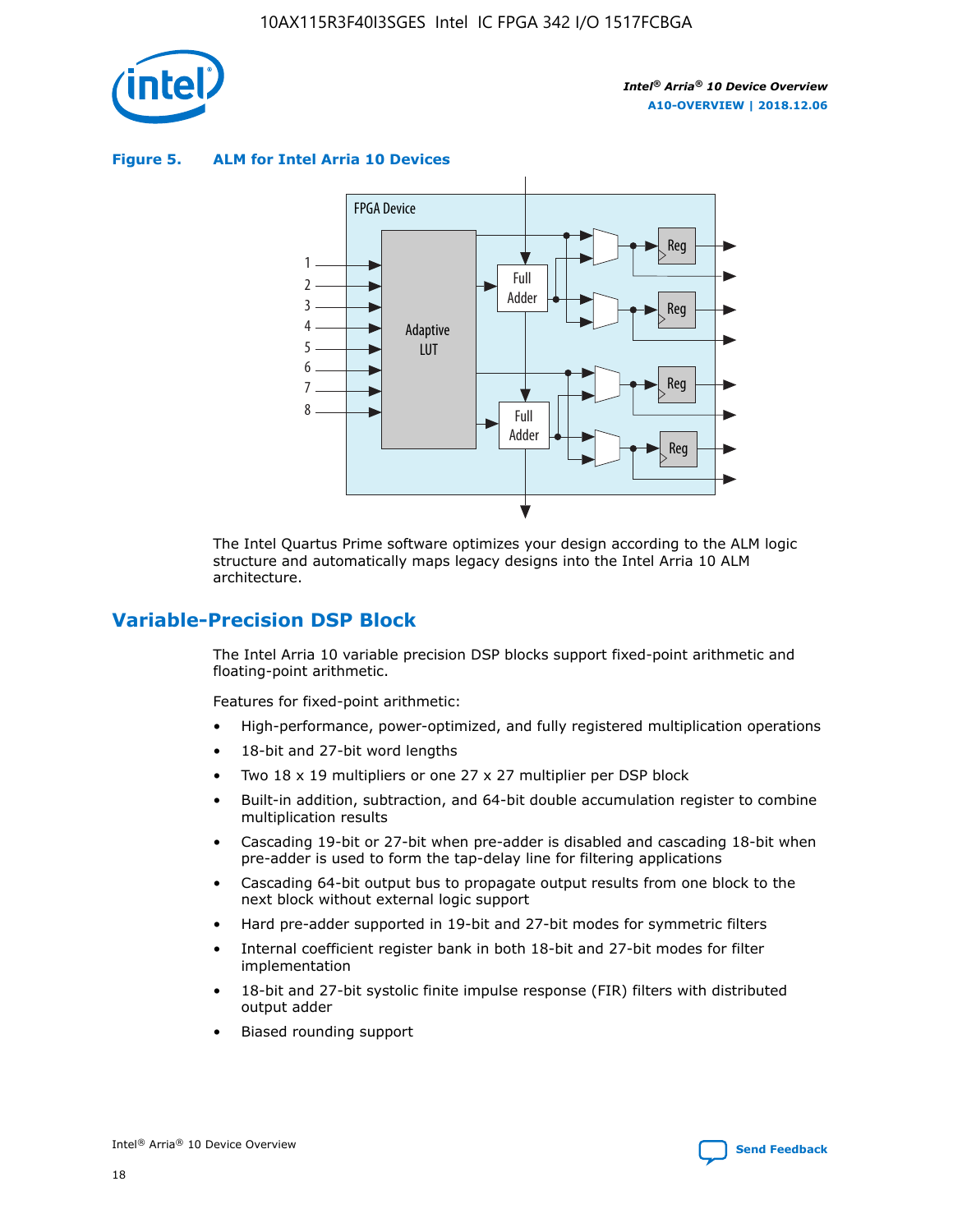

Features for floating-point arithmetic:

- A completely hardened architecture that supports multiplication, addition, subtraction, multiply-add, and multiply-subtract
- Multiplication with accumulation capability and a dynamic accumulator reset control
- Multiplication with cascade summation capability
- Multiplication with cascade subtraction capability
- Complex multiplication
- Direct vector dot product
- Systolic FIR filter

#### **Table 15. Variable-Precision DSP Block Configurations for Intel Arria 10 Devices**

| <b>Usage Example</b>                                       | <b>Multiplier Size (Bit)</b>    | <b>DSP Block Resources</b> |
|------------------------------------------------------------|---------------------------------|----------------------------|
| Medium precision fixed point                               | Two 18 x 19                     |                            |
| High precision fixed or Single precision<br>floating point | One 27 x 27                     |                            |
| Fixed point FFTs                                           | One 19 x 36 with external adder |                            |
| Very high precision fixed point                            | One 36 x 36 with external adder |                            |
| Double precision floating point                            | One 54 x 54 with external adder | 4                          |

#### **Table 16. Resources for Fixed-Point Arithmetic in Intel Arria 10 Devices**

The table lists the variable-precision DSP resources by bit precision for each Intel Arria 10 device.

| <b>Variant</b>  | <b>Product Line</b> | Variable-<br>precision<br><b>DSP Block</b> | <b>Independent Input and Output</b><br><b>Multiplications Operator</b> |                                     | 18 x 19<br><b>Multiplier</b><br><b>Adder Sum</b> | $18 \times 18$<br><b>Multiplier</b><br><b>Adder</b> |
|-----------------|---------------------|--------------------------------------------|------------------------------------------------------------------------|-------------------------------------|--------------------------------------------------|-----------------------------------------------------|
|                 |                     |                                            | 18 x 19<br><b>Multiplier</b>                                           | $27 \times 27$<br><b>Multiplier</b> | <b>Mode</b>                                      | <b>Summed with</b><br>36 bit Input                  |
| AIntel Arria 10 | GX 160              | 156                                        | 312                                                                    | 156                                 | 156                                              | 156                                                 |
| GX              | GX 220              | 192                                        | 384                                                                    | 192                                 | 192                                              | 192                                                 |
|                 | GX 270              | 830                                        | 1,660                                                                  | 830                                 | 830                                              | 830                                                 |
|                 | GX 320              | 984                                        | 1,968                                                                  | 984                                 | 984                                              | 984                                                 |
|                 | GX 480              | 1,368                                      | 2,736                                                                  | 1,368                               | 1,368                                            | 1,368                                               |
|                 | GX 570              | 1,523                                      | 3,046                                                                  | 1,523                               | 1,523                                            | 1,523                                               |
|                 | GX 660              | 1,687                                      | 3,374                                                                  | 1,687                               | 1,687                                            | 1,687                                               |
|                 | GX 900              | 1,518                                      | 3,036                                                                  | 1,518                               | 1,518                                            | 1,518                                               |
|                 | GX 1150             | 1,518                                      | 3,036                                                                  | 1,518                               | 1,518                                            | 1,518                                               |
| Intel Arria 10  | GT 900              | 1,518                                      | 3,036                                                                  | 1,518                               | 1,518                                            | 1,518                                               |
| GT              | GT 1150             | 1,518                                      | 3,036                                                                  | 1,518                               | 1,518                                            | 1,518                                               |
| Intel Arria 10  | SX 160              | 156                                        | 312                                                                    | 156                                 | 156                                              | 156                                                 |
| <b>SX</b>       | SX 220              | 192                                        | 384                                                                    | 192                                 | 192                                              | 192                                                 |
|                 | SX 270              | 830                                        | 1,660                                                                  | 830                                 | 830                                              | 830                                                 |
|                 |                     |                                            |                                                                        |                                     |                                                  | continued                                           |

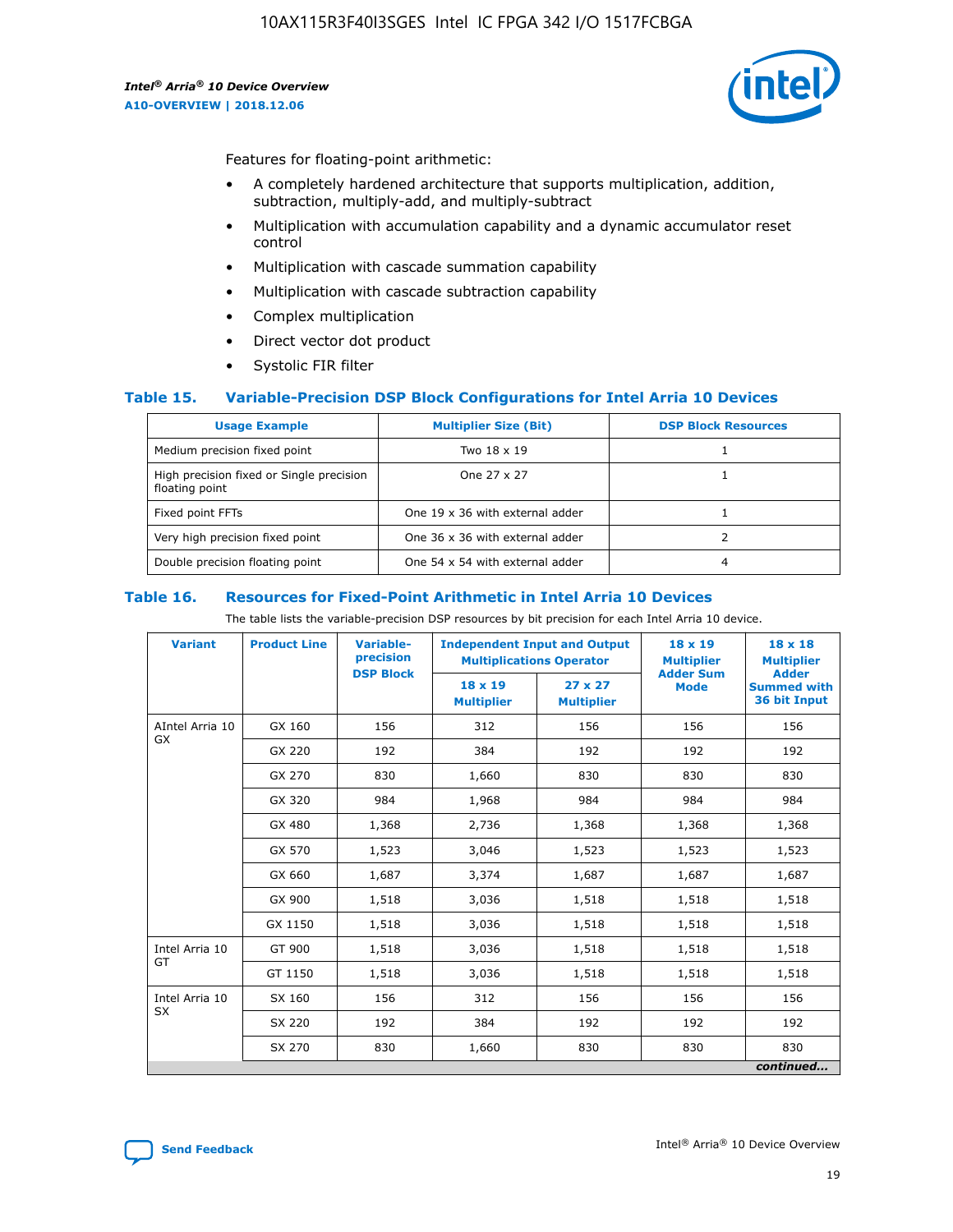

| <b>Variant</b> | <b>Product Line</b> | <b>Variable-</b><br>precision<br><b>DSP Block</b> | <b>Independent Input and Output</b><br><b>Multiplications Operator</b> |                                     | $18 \times 19$<br><b>Multiplier</b><br><b>Adder Sum</b> | $18 \times 18$<br><b>Multiplier</b><br><b>Adder</b> |  |
|----------------|---------------------|---------------------------------------------------|------------------------------------------------------------------------|-------------------------------------|---------------------------------------------------------|-----------------------------------------------------|--|
|                |                     |                                                   | $18 \times 19$<br><b>Multiplier</b>                                    | $27 \times 27$<br><b>Multiplier</b> | <b>Mode</b>                                             | <b>Summed with</b><br>36 bit Input                  |  |
|                | SX 320              | 984                                               | 1,968                                                                  | 984                                 | 984                                                     | 984                                                 |  |
|                | SX 480              | 1,368                                             | 2,736                                                                  | 1,368                               | 1,368                                                   | 1,368                                               |  |
|                | SX 570              | 1,523                                             | 3,046                                                                  | 1,523                               | 1,523                                                   | 1,523                                               |  |
|                | SX 660              | 1,687                                             | 3,374                                                                  | 1,687                               | 1,687                                                   | 1,687                                               |  |

## **Table 17. Resources for Floating-Point Arithmetic in Intel Arria 10 Devices**

The table lists the variable-precision DSP resources by bit precision for each Intel Arria 10 device.

| <b>Variant</b>              | <b>Product Line</b> | <b>Variable-</b><br>precision<br><b>DSP Block</b> | <b>Single</b><br><b>Precision</b><br><b>Floating-Point</b><br><b>Multiplication</b><br><b>Mode</b> | <b>Single-Precision</b><br><b>Floating-Point</b><br><b>Adder Mode</b> | Single-<br><b>Precision</b><br><b>Floating-Point</b><br><b>Multiply</b><br><b>Accumulate</b><br><b>Mode</b> | <b>Peak</b><br><b>Giga Floating-</b><br><b>Point</b><br><b>Operations</b><br>per Second<br>(GFLOPs) |
|-----------------------------|---------------------|---------------------------------------------------|----------------------------------------------------------------------------------------------------|-----------------------------------------------------------------------|-------------------------------------------------------------------------------------------------------------|-----------------------------------------------------------------------------------------------------|
| Intel Arria 10<br>GX        | GX 160              | 156                                               | 156                                                                                                | 156                                                                   | 156                                                                                                         | 140                                                                                                 |
|                             | GX 220              | 192                                               | 192                                                                                                | 192                                                                   | 192                                                                                                         | 173                                                                                                 |
|                             | GX 270              | 830                                               | 830                                                                                                | 830                                                                   | 830                                                                                                         | 747                                                                                                 |
|                             | GX 320              | 984                                               | 984                                                                                                | 984                                                                   | 984                                                                                                         | 886                                                                                                 |
|                             | GX 480              | 1,369                                             | 1,368                                                                                              | 1,368                                                                 | 1,368                                                                                                       | 1,231                                                                                               |
|                             | GX 570              | 1,523                                             | 1,523                                                                                              | 1,523                                                                 | 1,523                                                                                                       | 1,371                                                                                               |
|                             | GX 660              | 1,687                                             | 1,687                                                                                              | 1,687                                                                 | 1,687                                                                                                       | 1,518                                                                                               |
|                             | GX 900              | 1,518                                             | 1,518                                                                                              | 1,518                                                                 | 1,518                                                                                                       | 1,366                                                                                               |
|                             | GX 1150             | 1,518                                             | 1,518                                                                                              | 1,518                                                                 | 1,518                                                                                                       | 1,366                                                                                               |
| Intel Arria 10              | GT 900              | 1,518                                             | 1,518                                                                                              | 1,518                                                                 | 1,518                                                                                                       | 1,366                                                                                               |
| GT                          | GT 1150             | 1,518                                             | 1,518                                                                                              | 1,518                                                                 | 1,518                                                                                                       | 1,366                                                                                               |
| Intel Arria 10<br><b>SX</b> | SX 160              | 156                                               | 156                                                                                                | 156                                                                   | 156                                                                                                         | 140                                                                                                 |
|                             | SX 220              | 192                                               | 192                                                                                                | 192                                                                   | 192                                                                                                         | 173                                                                                                 |
|                             | SX 270              | 830                                               | 830                                                                                                | 830                                                                   | 830                                                                                                         | 747                                                                                                 |
|                             | SX 320              | 984                                               | 984                                                                                                | 984                                                                   | 984                                                                                                         | 886                                                                                                 |
|                             | SX 480              | 1,369                                             | 1,368                                                                                              | 1,368                                                                 | 1,368                                                                                                       | 1,231                                                                                               |
|                             | SX 570              | 1,523                                             | 1,523                                                                                              | 1,523                                                                 | 1,523                                                                                                       | 1,371                                                                                               |
|                             | SX 660              | 1,687                                             | 1,687                                                                                              | 1,687                                                                 | 1,687                                                                                                       | 1,518                                                                                               |

# **Embedded Memory Blocks**

The embedded memory blocks in the devices are flexible and designed to provide an optimal amount of small- and large-sized memory arrays to fit your design requirements.

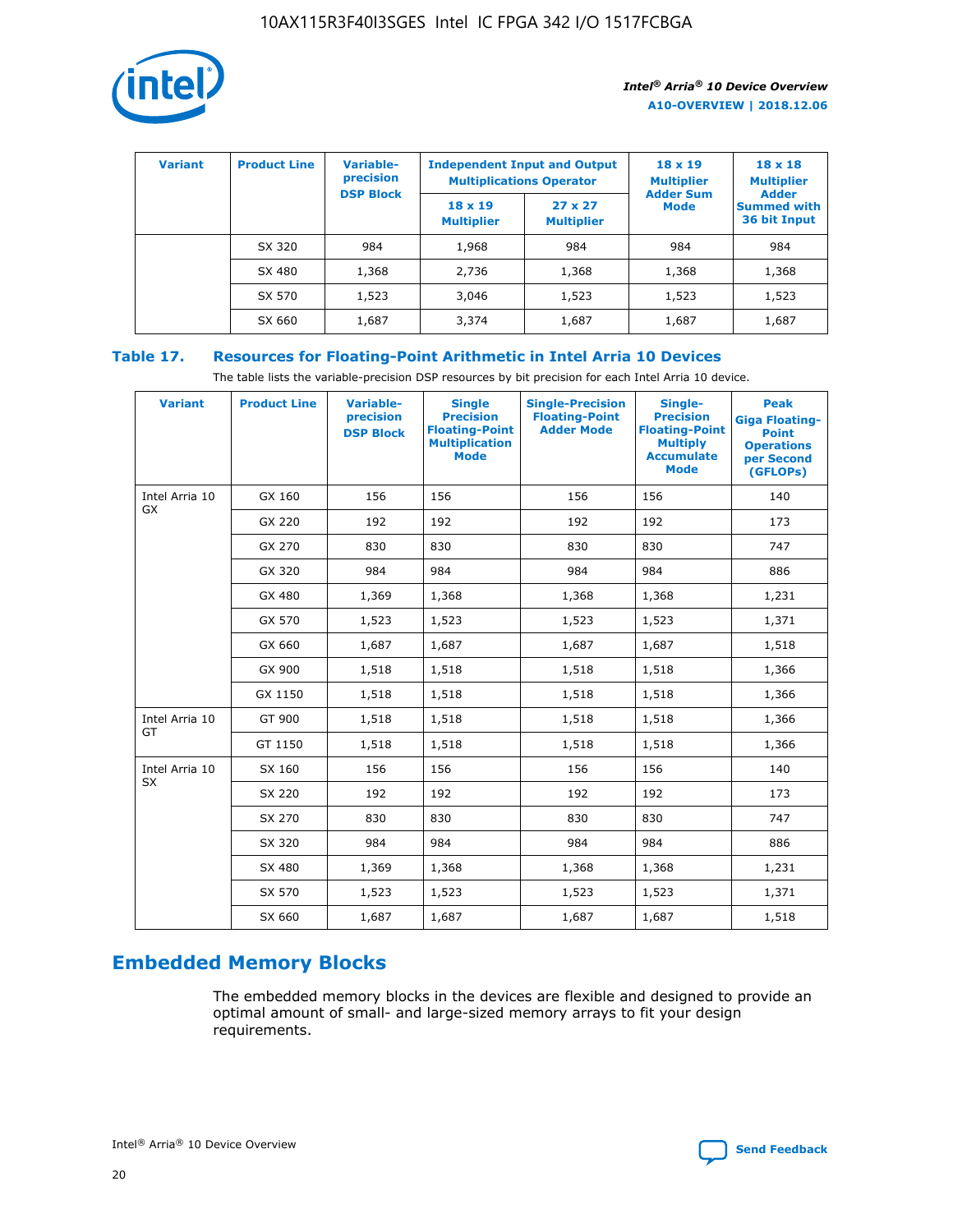

# **Types of Embedded Memory**

The Intel Arria 10 devices contain two types of memory blocks:

- 20 Kb M20K blocks—blocks of dedicated memory resources. The M20K blocks are ideal for larger memory arrays while still providing a large number of independent ports.
- 640 bit memory logic array blocks (MLABs)—enhanced memory blocks that are configured from dual-purpose logic array blocks (LABs). The MLABs are ideal for wide and shallow memory arrays. The MLABs are optimized for implementation of shift registers for digital signal processing (DSP) applications, wide and shallow FIFO buffers, and filter delay lines. Each MLAB is made up of ten adaptive logic modules (ALMs). In the Intel Arria 10 devices, you can configure these ALMs as ten 32 x 2 blocks, giving you one 32 x 20 simple dual-port SRAM block per MLAB.

## **Embedded Memory Capacity in Intel Arria 10 Devices**

|                   | <b>Product</b> |              | <b>M20K</b>         |              | <b>MLAB</b>         | <b>Total RAM Bit</b> |
|-------------------|----------------|--------------|---------------------|--------------|---------------------|----------------------|
| <b>Variant</b>    | Line           | <b>Block</b> | <b>RAM Bit (Kb)</b> | <b>Block</b> | <b>RAM Bit (Kb)</b> | (Kb)                 |
| Intel Arria 10 GX | GX 160         | 440          | 8,800               | 1,680        | 1,050               | 9,850                |
|                   | GX 220         | 587          | 11,740              | 2,703        | 1,690               | 13,430               |
|                   | GX 270         | 750          | 15,000              | 3,922        | 2,452               | 17,452               |
|                   | GX 320         | 891          | 17,820              | 4,363        | 2,727               | 20,547               |
|                   | GX 480         | 1,431        | 28,620              | 6,662        | 4,164               | 32,784               |
|                   | GX 570         | 1,800        | 36,000              | 8,153        | 5,096               | 41,096               |
|                   | GX 660         | 2,131        | 42,620              | 9,260        | 5,788               | 48,408               |
|                   | GX 900         | 2,423        | 48,460              | 15,017       | 9,386               | 57,846               |
|                   | GX 1150        | 2,713        | 54,260              | 20,774       | 12,984              | 67,244               |
| Intel Arria 10 GT | GT 900         | 2,423        | 48,460              | 15,017       | 9,386               | 57,846               |
|                   | GT 1150        | 2,713        | 54,260              | 20,774       | 12,984              | 67,244               |
| Intel Arria 10 SX | SX 160         | 440          | 8,800               | 1,680        | 1,050               | 9,850                |
|                   | SX 220         | 587          | 11,740              | 2,703        | 1,690               | 13,430               |
|                   | SX 270         | 750          | 15,000              | 3,922        | 2,452               | 17,452               |
|                   | SX 320         | 891          | 17,820              | 4,363        | 2,727               | 20,547               |
|                   | SX 480         | 1,431        | 28,620              | 6,662        | 4,164               | 32,784               |
|                   | SX 570         | 1,800        | 36,000              | 8,153        | 5,096               | 41,096               |
|                   | SX 660         | 2,131        | 42,620              | 9,260        | 5,788               | 48,408               |

#### **Table 18. Embedded Memory Capacity and Distribution in Intel Arria 10 Devices**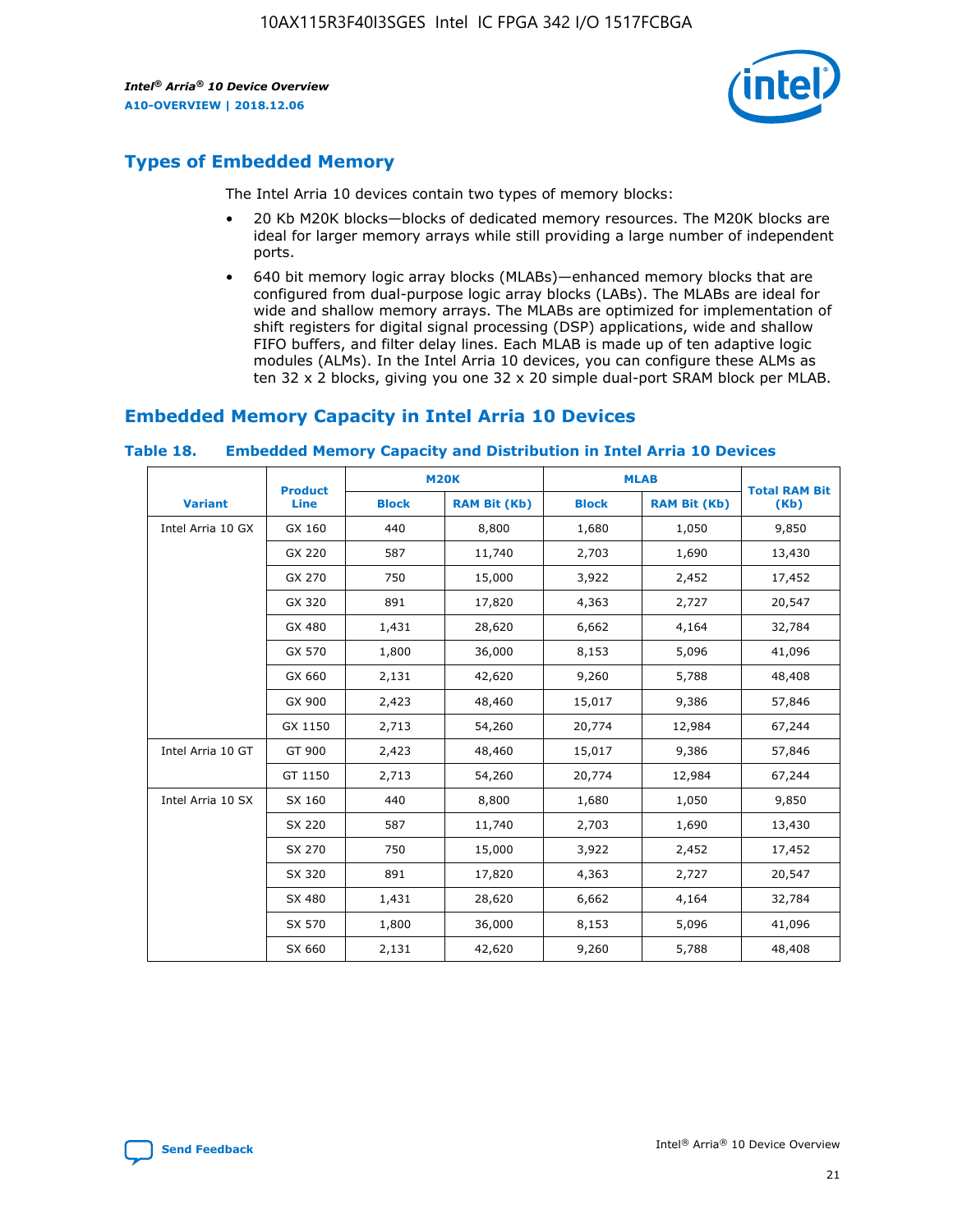

## **Embedded Memory Configurations for Single-port Mode**

#### **Table 19. Single-port Embedded Memory Configurations for Intel Arria 10 Devices**

This table lists the maximum configurations supported for single-port RAM and ROM modes.

| <b>Memory Block</b> | Depth (bits) | <b>Programmable Width</b> |
|---------------------|--------------|---------------------------|
| MLAB                | 32           | x16, x18, or x20          |
|                     | 64(10)       | x8, x9, x10               |
| M20K                | 512          | x40, x32                  |
|                     | 1K           | x20, x16                  |
|                     | 2K           | x10, x8                   |
|                     | 4K           | x5, x4                    |
|                     | 8K           | x2                        |
|                     | 16K          | x1                        |

# **Clock Networks and PLL Clock Sources**

The clock network architecture is based on Intel's global, regional, and peripheral clock structure. This clock structure is supported by dedicated clock input pins, fractional clock synthesis PLLs, and integer I/O PLLs.

## **Clock Networks**

The Intel Arria 10 core clock networks are capable of up to 800 MHz fabric operation across the full industrial temperature range. For the external memory interface, the clock network supports the hard memory controller with speeds up to 2,400 Mbps in a quarter-rate transfer.

To reduce power consumption, the Intel Quartus Prime software identifies all unused sections of the clock network and powers them down.

## **Fractional Synthesis and I/O PLLs**

Intel Arria 10 devices contain up to 32 fractional synthesis PLLs and up to 16 I/O PLLs that are available for both specific and general purpose uses in the core:

- Fractional synthesis PLLs—located in the column adjacent to the transceiver blocks
- I/O PLLs—located in each bank of the 48 I/Os

## **Fractional Synthesis PLLs**

You can use the fractional synthesis PLLs to:

- Reduce the number of oscillators that are required on your board
- Reduce the number of clock pins that are used in the device by synthesizing multiple clock frequencies from a single reference clock source

<sup>(10)</sup> Supported through software emulation and consumes additional MLAB blocks.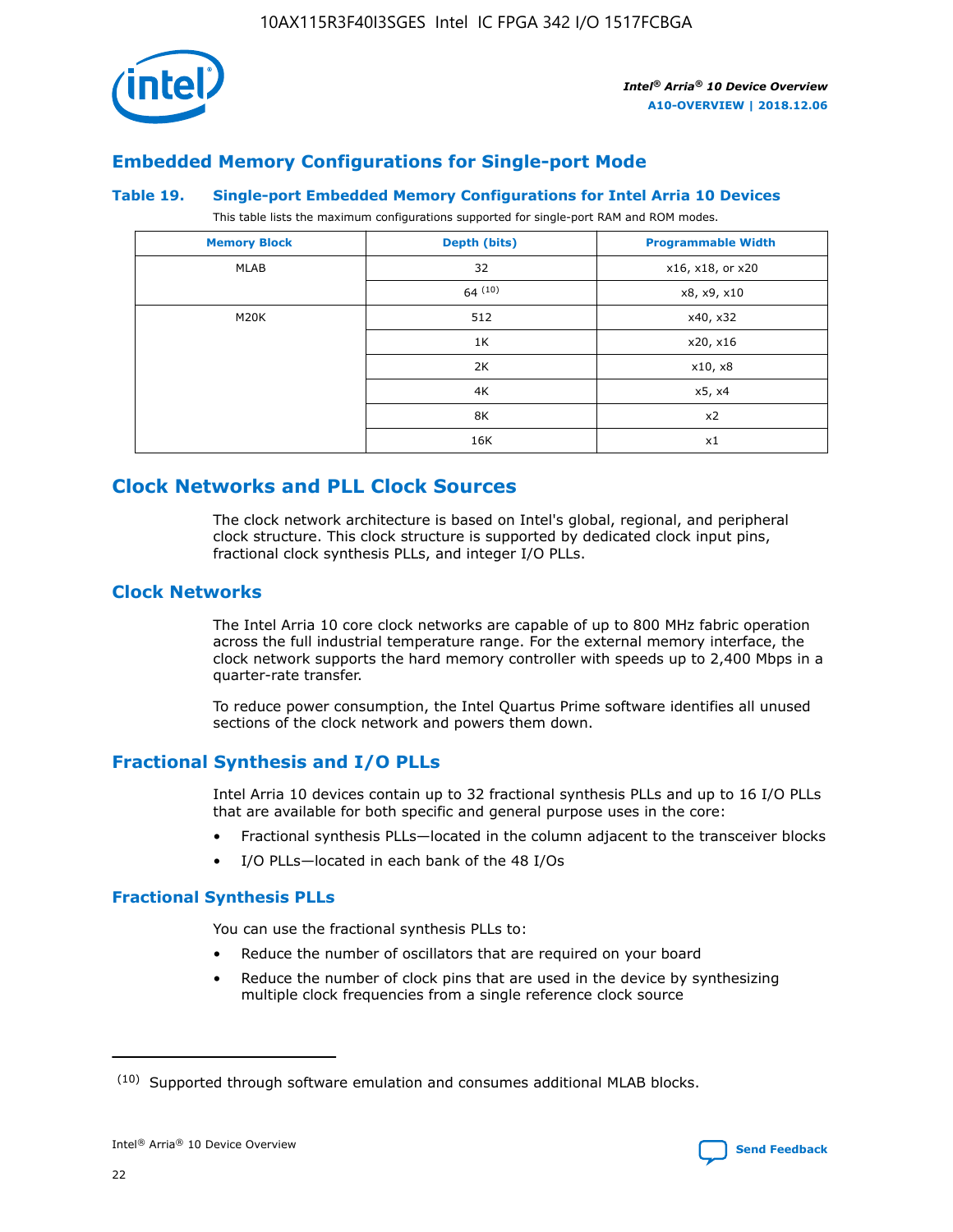

The fractional synthesis PLLs support the following features:

- Reference clock frequency synthesis for transceiver CMU and Advanced Transmit (ATX) PLLs
- Clock network delay compensation
- Zero-delay buffering
- Direct transmit clocking for transceivers
- Independently configurable into two modes:
	- Conventional integer mode equivalent to the general purpose PLL
	- Enhanced fractional mode with third order delta-sigma modulation
- PLL cascading

## **I/O PLLs**

The integer mode I/O PLLs are located in each bank of 48 I/Os. You can use the I/O PLLs to simplify the design of external memory and high-speed LVDS interfaces.

In each I/O bank, the I/O PLLs are adjacent to the hard memory controllers and LVDS SERDES. Because these PLLs are tightly coupled with the I/Os that need to use them, it makes it easier to close timing.

You can use the I/O PLLs for general purpose applications in the core such as clock network delay compensation and zero-delay buffering.

Intel Arria 10 devices support PLL-to-PLL cascading.

# **FPGA General Purpose I/O**

Intel Arria 10 devices offer highly configurable GPIOs. Each I/O bank contains 48 general purpose I/Os and a high-efficiency hard memory controller.

The following list describes the features of the GPIOs:

- Consist of 3 V I/Os for high-voltage application and LVDS I/Os for differential signaling
	- Up to two 3 V I/O banks, available in some devices, that support up to 3 V I/O standards
	- LVDS I/O banks that support up to 1.8 V I/O standards
- Support a wide range of single-ended and differential I/O interfaces
- LVDS speeds up to 1.6 Gbps
- Each LVDS pair of pins has differential input and output buffers, allowing you to configure the LVDS direction for each pair.
- Programmable bus hold and weak pull-up
- Programmable differential output voltage  $(V_{OD})$  and programmable pre-emphasis

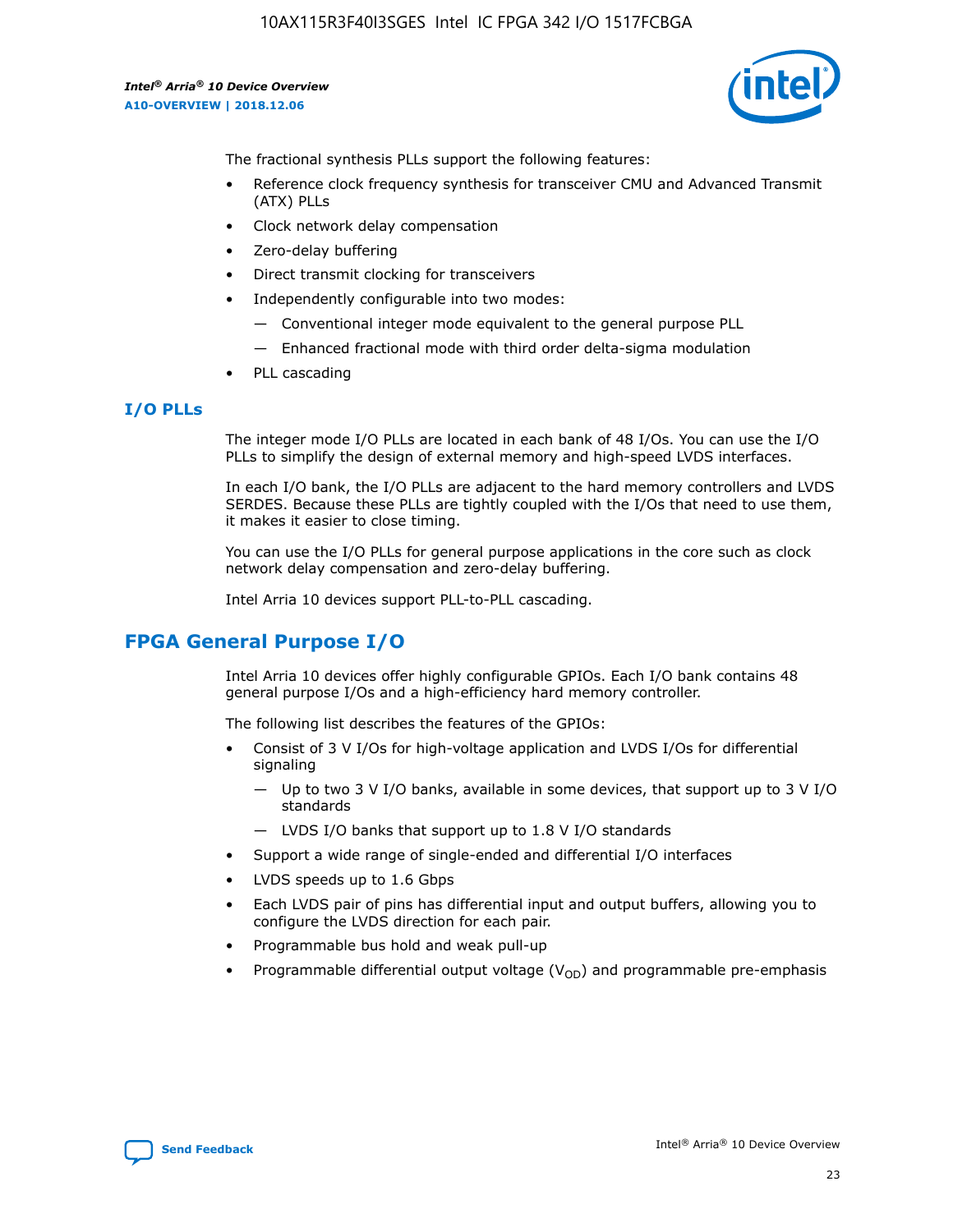

- Series (R<sub>S</sub>) and parallel (R<sub>T</sub>) on-chip termination (OCT) for all I/O banks with OCT calibration to limit the termination impedance variation
- On-chip dynamic termination that has the ability to swap between series and parallel termination, depending on whether there is read or write on a common bus for signal integrity
- Easy timing closure support using the hard read FIFO in the input register path, and delay-locked loop (DLL) delay chain with fine and coarse architecture

# **External Memory Interface**

Intel Arria 10 devices offer massive external memory bandwidth, with up to seven 32 bit DDR4 memory interfaces running at up to 2,400 Mbps. This bandwidth provides additional ease of design, lower power, and resource efficiencies of hardened highperformance memory controllers.

The memory interface within Intel Arria 10 FPGAs and SoCs delivers the highest performance and ease of use. You can configure up to a maximum width of 144 bits when using the hard or soft memory controllers. If required, you can bypass the hard memory controller and use a soft controller implemented in the user logic.

Each I/O contains a hardened DDR read/write path (PHY) capable of performing key memory interface functionality such as read/write leveling, FIFO buffering to lower latency and improve margin, timing calibration, and on-chip termination.

The timing calibration is aided by the inclusion of hard microcontrollers based on Intel's Nios® II technology, specifically tailored to control the calibration of multiple memory interfaces. This calibration allows the Intel Arria 10 device to compensate for any changes in process, voltage, or temperature either within the Intel Arria 10 device itself, or within the external memory device. The advanced calibration algorithms ensure maximum bandwidth and robust timing margin across all operating conditions.

In addition to parallel memory interfaces, Intel Arria 10 devices support serial memory technologies such as the Hybrid Memory Cube (HMC). The HMC is supported by the Intel Arria 10 high-speed serial transceivers which connect up to four HMC links, with each link running at data rates up to 15 Gbps.

#### **Related Information**

#### [External Memory Interface Spec Estimator](http://www.altera.com/technology/memory/estimator/mem-emif-index.html)

Provides a parametric tool that allows you to find and compare the performance of the supported external memory interfaces in IntelFPGAs.

## **Memory Standards Supported by Intel Arria 10 Devices**

The I/Os are designed to provide high performance support for existing and emerging external memory standards.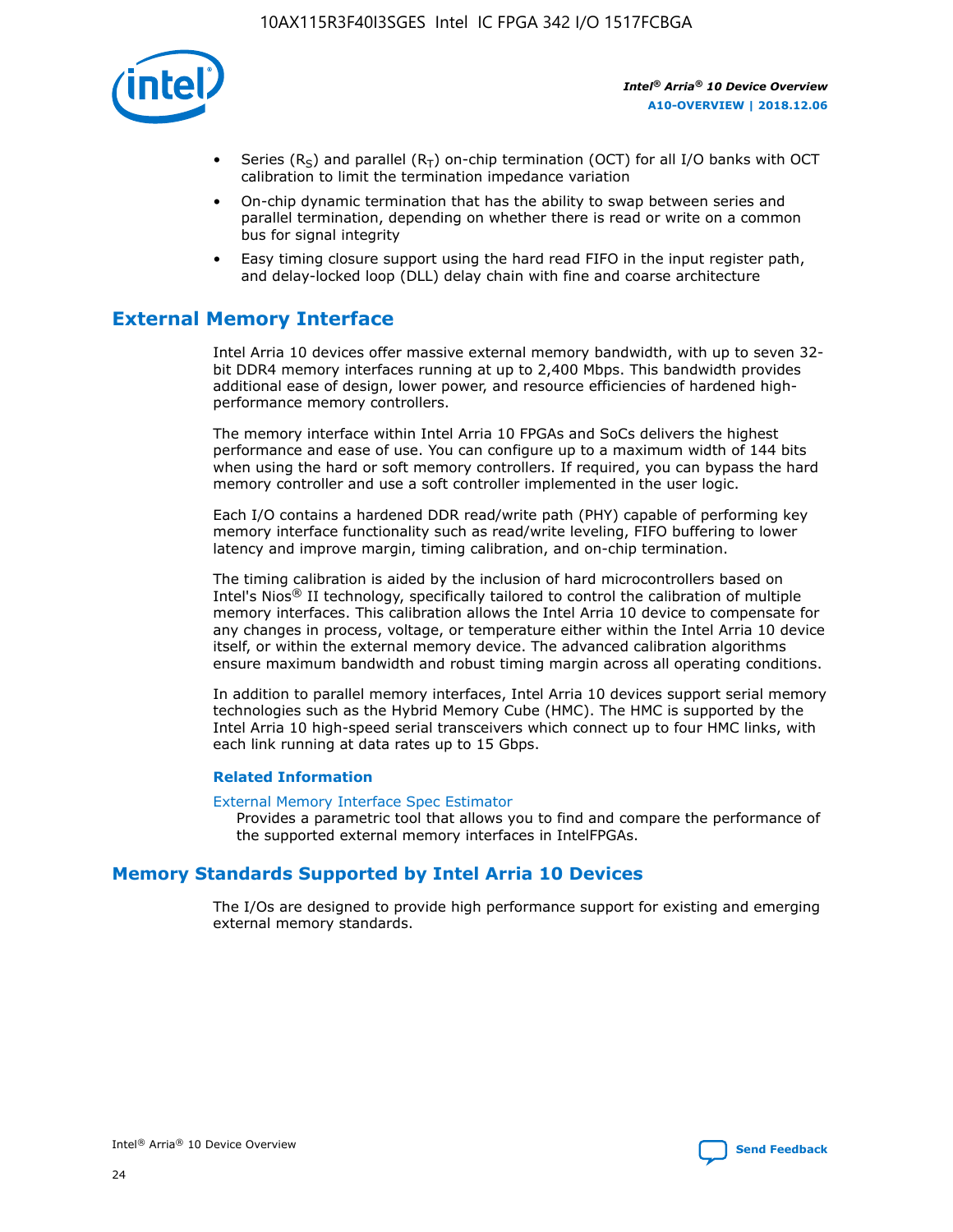

#### **Table 20. Memory Standards Supported by the Hard Memory Controller**

This table lists the overall capability of the hard memory controller. For specific details, refer to the External Memory Interface Spec Estimator and Intel Arria 10 Device Datasheet.

| <b>Memory Standard</b> | <b>Rate Support</b> | <b>Ping Pong PHY Support</b> | <b>Maximum Frequency</b><br>(MHz) |
|------------------------|---------------------|------------------------------|-----------------------------------|
| <b>DDR4 SDRAM</b>      | Quarter rate        | Yes                          | 1,067                             |
|                        |                     |                              | 1,200                             |
| DDR3 SDRAM             | Half rate           | Yes                          | 533                               |
|                        |                     |                              | 667                               |
|                        | Quarter rate        | Yes                          | 1,067                             |
|                        |                     |                              | 1,067                             |
| <b>DDR3L SDRAM</b>     | Half rate           | Yes                          | 533                               |
|                        |                     |                              | 667                               |
|                        | Quarter rate        | Yes                          | 933                               |
|                        |                     |                              | 933                               |
| LPDDR3 SDRAM           | Half rate           |                              | 533                               |
|                        | Quarter rate        |                              | 800                               |

#### **Table 21. Memory Standards Supported by the Soft Memory Controller**

| <b>Memory Standard</b>      | <b>Rate Support</b> | <b>Maximum Frequency</b><br>(MHz) |
|-----------------------------|---------------------|-----------------------------------|
| <b>RLDRAM 3 (11)</b>        | Quarter rate        | 1,200                             |
| ODR IV SRAM <sup>(11)</sup> | Quarter rate        | 1,067                             |
| <b>ODR II SRAM</b>          | Full rate           | 333                               |
|                             | Half rate           | 633                               |
| <b>ODR II+ SRAM</b>         | Full rate           | 333                               |
|                             | Half rate           | 633                               |
| <b>ODR II+ Xtreme SRAM</b>  | Full rate           | 333                               |
|                             | Half rate           | 633                               |

#### **Table 22. Memory Standards Supported by the HPS Hard Memory Controller**

The hard processor system (HPS) is available in Intel Arria 10 SoC devices only.

| <b>Memory Standard</b> | <b>Rate Support</b> | <b>Maximum Frequency</b><br>(MHz) |
|------------------------|---------------------|-----------------------------------|
| <b>DDR4 SDRAM</b>      | Half rate           | 1,200                             |
| <b>DDR3 SDRAM</b>      | Half rate           | 1,067                             |
| <b>DDR3L SDRAM</b>     | Half rate           | 933                               |

<sup>(11)</sup> Intel Arria 10 devices support this external memory interface using hard PHY with soft memory controller.

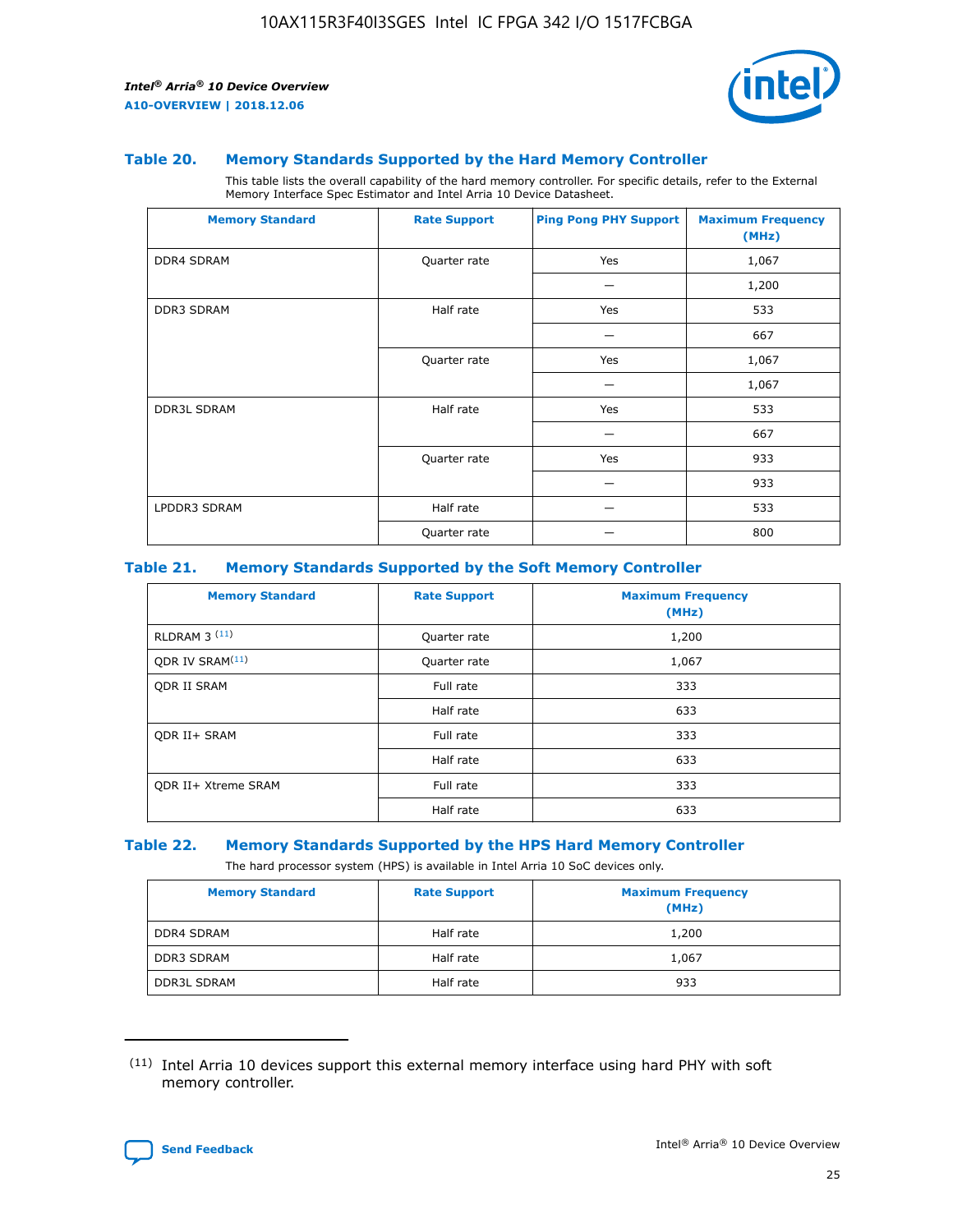

#### **Related Information**

#### [Intel Arria 10 Device Datasheet](https://www.intel.com/content/www/us/en/programmable/documentation/mcn1413182292568.html#mcn1413182153340)

Lists the memory interface performance according to memory interface standards, rank or chip select configurations, and Intel Arria 10 device speed grades.

# **PCIe Gen1, Gen2, and Gen3 Hard IP**

Intel Arria 10 devices contain PCIe hard IP that is designed for performance and ease-of-use:

- Includes all layers of the PCIe stack—transaction, data link and physical layers.
- Supports PCIe Gen3, Gen2, and Gen1 Endpoint and Root Port in x1, x2, x4, or x8 lane configuration.
- Operates independently from the core logic—optional configuration via protocol (CvP) allows the PCIe link to power up and complete link training in less than 100 ms while the Intel Arria 10 device completes loading the programming file for the rest of the FPGA.
- Provides added functionality that makes it easier to support emerging features such as Single Root I/O Virtualization (SR-IOV) and optional protocol extensions.
- Provides improved end-to-end datapath protection using ECC.
- Supports FPGA configuration via protocol (CvP) using PCIe at Gen3, Gen2, or Gen1 speed.

#### **Related Information**

PCS Features on page 30

# **Enhanced PCS Hard IP for Interlaken and 10 Gbps Ethernet**

## **Interlaken Support**

The Intel Arria 10 enhanced PCS hard IP provides integrated Interlaken PCS supporting rates up to 25.8 Gbps per lane.

The Interlaken PCS is based on the proven functionality of the PCS developed for Intel's previous generation FPGAs, which demonstrated interoperability with Interlaken ASSP vendors and third-party IP suppliers. The Interlaken PCS is present in every transceiver channel in Intel Arria 10 devices.

#### **Related Information**

PCS Features on page 30

## **10 Gbps Ethernet Support**

The Intel Arria 10 enhanced PCS hard IP supports 10GBASE-R PCS compliant with IEEE 802.3 10 Gbps Ethernet (10GbE). The integrated hard IP support for 10GbE and the 10 Gbps transceivers save external PHY cost, board space, and system power.

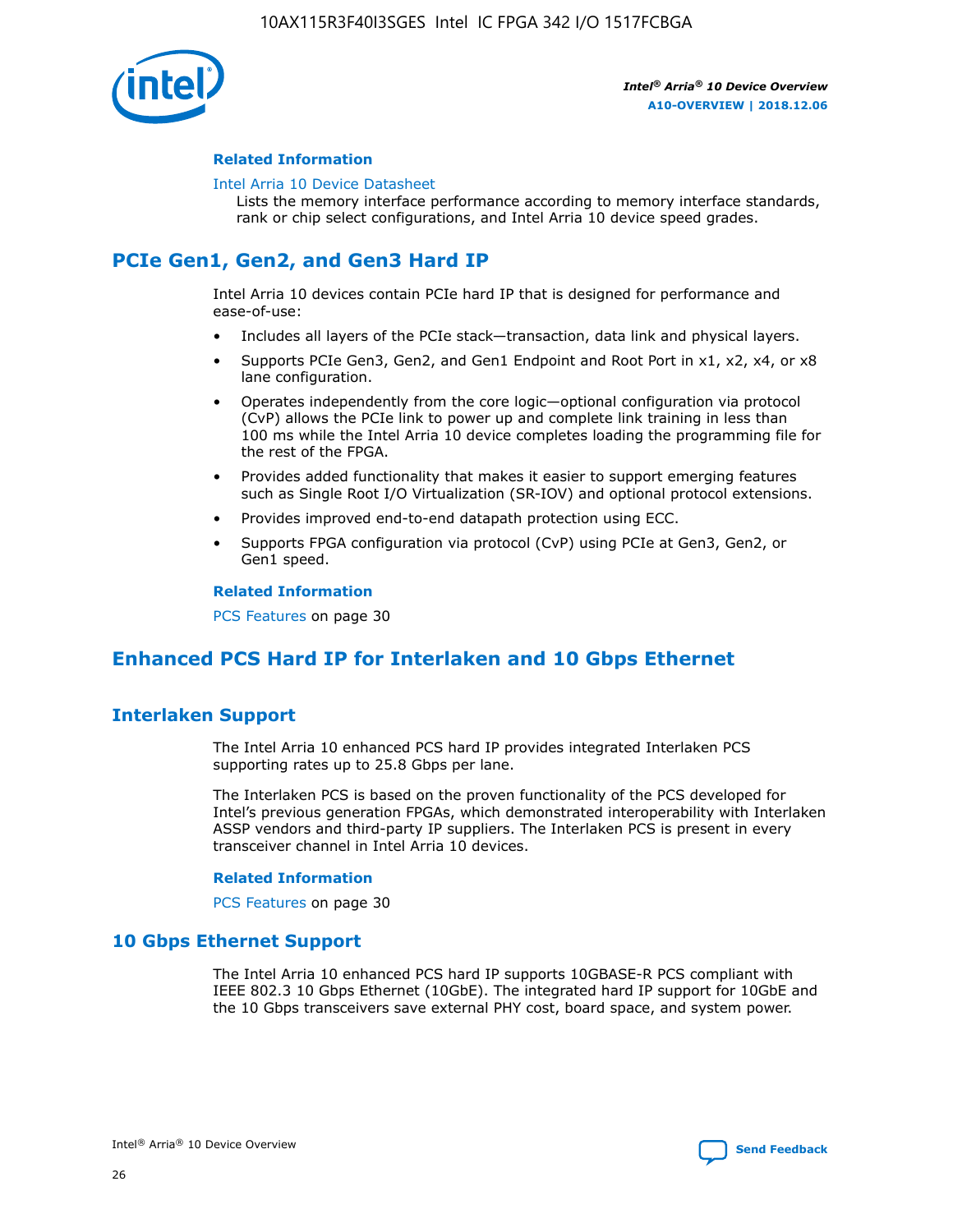

The scalable hard IP supports multiple independent 10GbE ports while using a single PLL for all the 10GBASE-R PCS instantiations, which saves on core logic resources and clock networks:

- Simplifies multiport 10GbE systems compared to XAUI interfaces that require an external XAUI-to-10G PHY.
- Incorporates Electronic Dispersion Compensation (EDC), which enables direct connection to standard 10 Gbps XFP and SFP+ pluggable optical modules.
- Supports backplane Ethernet applications and includes a hard 10GBASE-KR Forward Error Correction (FEC) circuit that you can use for 10 Gbps and 40 Gbps applications.

The 10 Gbps Ethernet PCS hard IP and 10GBASE-KR FEC are present in every transceiver channel.

#### **Related Information**

PCS Features on page 30

# **Low Power Serial Transceivers**

Intel Arria 10 FPGAs and SoCs include lowest power transceivers that deliver high bandwidth, throughput and low latency.

Intel Arria 10 devices deliver the industry's lowest power consumption per transceiver channel:

- 12.5 Gbps transceivers at as low as 242 mW
- 10 Gbps transceivers at as low as 168 mW
- 6 Gbps transceivers at as low as 117 mW

Intel Arria 10 transceivers support various data rates according to application:

- Chip-to-chip and chip-to-module applications—from 1 Gbps up to 25.8 Gbps
- Long reach and backplane applications—from 1 Gbps up to 12.5 with advanced adaptive equalization
- Critical power sensitive applications—from 1 Gbps up to 11.3 Gbps using lower power modes

The combination of 20 nm process technology and architectural advances provide the following benefits:

- Significant reduction in die area and power consumption
- Increase of up to two times in transceiver I/O density compared to previous generation devices while maintaining optimal signal integrity
- Up to 72 total transceiver channels—you can configure up to 6 of these channels to run as fast as 25.8 Gbps
- All channels feature continuous data rate support up to the maximum rated speed

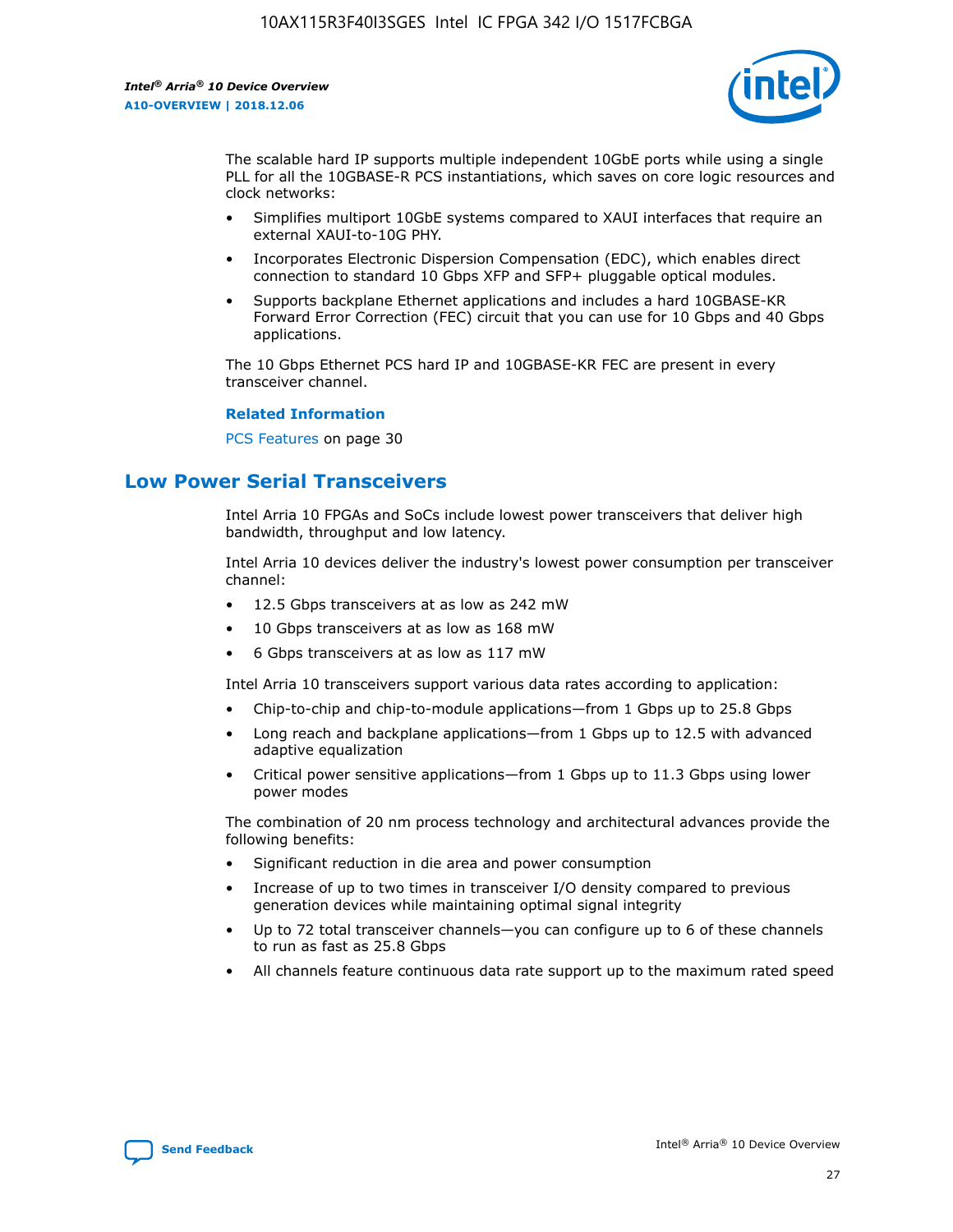

## Transceiver PMA TX/RX PCS ATX PLL Transceiver PMA TX/RX PCS fPLL Network Flexible Clock Distribution Network PCS Transceiver PMA TX/RX FPGA **Clock Distribution** Fabric PCS Transceiver PMA TX/RX ATX Flexible PLL PCS Transceiver PMA TX/RX ▲ fPLL Transceiver PMA TX/RX PCS 4

## **Figure 6. Intel Arria 10 Transceiver Block Architecture**

## **Transceiver Channels**

All transceiver channels feature a dedicated Physical Medium Attachment (PMA) and a hardened Physical Coding Sublayer (PCS).

- The PMA provides primary interfacing capabilities to physical channels.
- The PCS typically handles encoding/decoding, word alignment, and other preprocessing functions before transferring data to the FPGA core fabric.

A transceiver channel consists of a PMA and a PCS block. Most transceiver banks have 6 channels. There are some transceiver banks that contain only 3 channels.

A wide variety of bonded and non-bonded data rate configurations is possible using a highly configurable clock distribution network. Up to 80 independent transceiver data rates can be configured.

The following figures are graphical representations of top views of the silicon die, which correspond to reverse views for flip chip packages. Different Intel Arria 10 devices may have different floorplans than the ones shown in the figures.

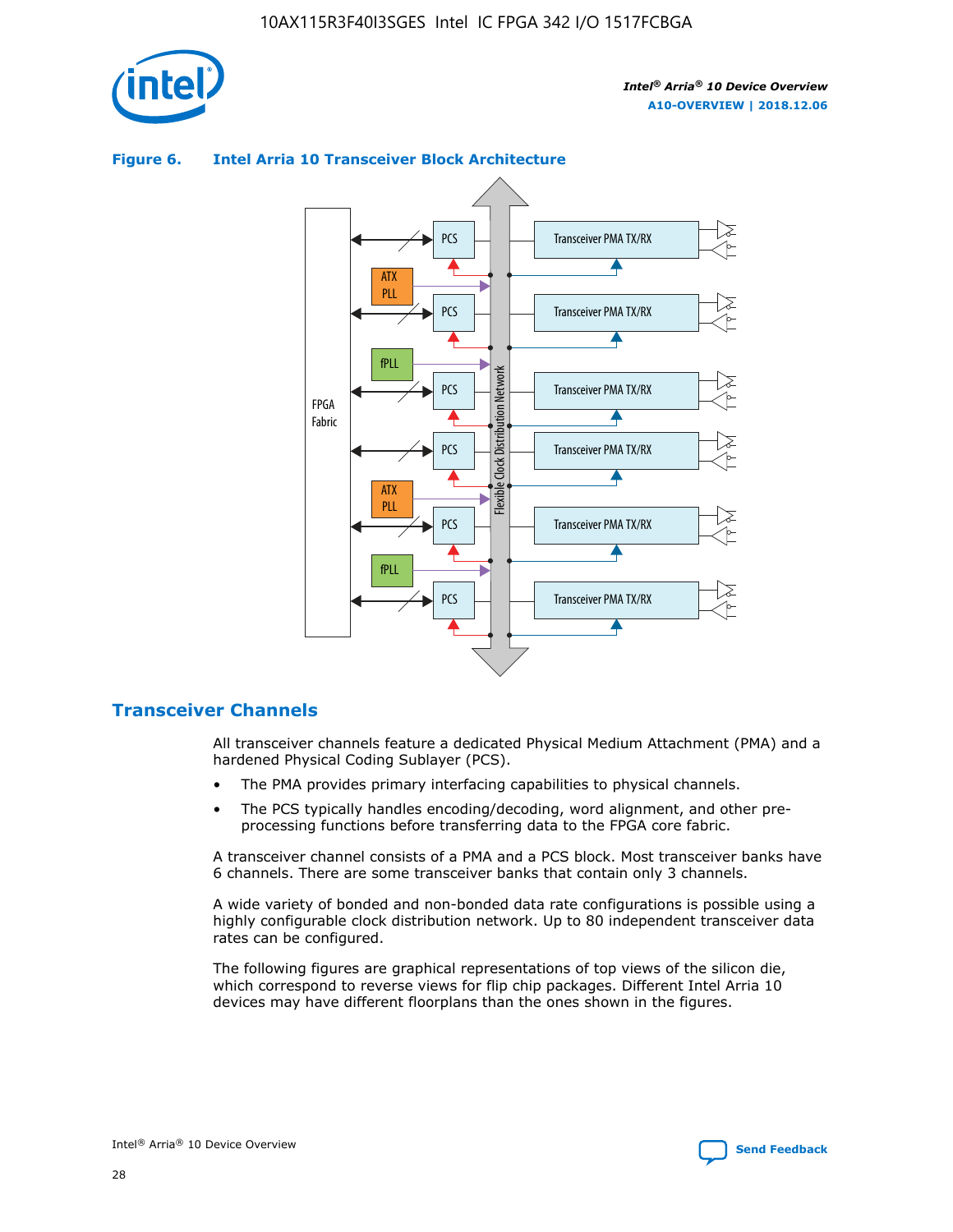

### **Figure 7. Device Chip Overview for Intel Arria 10 GX and GT Devices**



M20K Internal Memory Blocks Core Logic Fabric Transceiver Channels Hard IP Per Transceiver: Standard PCS and Enhanced PCS Hard IPs PCI Express Gen3 Hard IP Fractional PLLs M20K Internal Memory Blocks PCI Express Gen3 Hard IP Variable Precision DSP Blocks I/O PLLs Hard Memory Controllers, General-Purpose I/O Cells, LVDS Hard Processor Subsystem, Dual-Core ARM Cortex A9 M20K Internal Memory Blocks Variable Precision DSP Blocks M20K Internal Memory Blocks Core Logic Fabric I/O PLLs Hard Memory Controllers, General-Purpose I/O Cells, LVDS M20K Internal Memory Blocks Variable Precision DSP Blocks M20K Internal Memory Blocks Transceiver Channels Hard IP Per Transceiver: Standard PCS and Enhanced PCS Hard IPs PCI Express Gen3 Hard IP Fractional PLLs PCI Express Gen3 Hard IP Hard PCS Hard PCS Hard PCS Hard PCS Hard PCS Hard PCS Hard PCS Hard PCS Transceiver PMA Transceiver PMA Transceiver PMA Transceiver PMA Transceiver PMA Transceiver PMA Unused transceiver chann can be used as additional transceiver transmit PLLs Transceiver PMA Transceiver PMA Transceiver Clock Networks ATX (LC) **Transmit** PLL fPLL ATX (LC) Transmi PLL fPLL ATX (LC) **Transmit** PLL

## **PMA Features**

Intel Arria 10 transceivers provide exceptional signal integrity at data rates up to 25.8 Gbps. Clocking options include ultra-low jitter ATX PLLs (LC tank based), clock multiplier unit (CMU) PLLs, and fractional PLLs.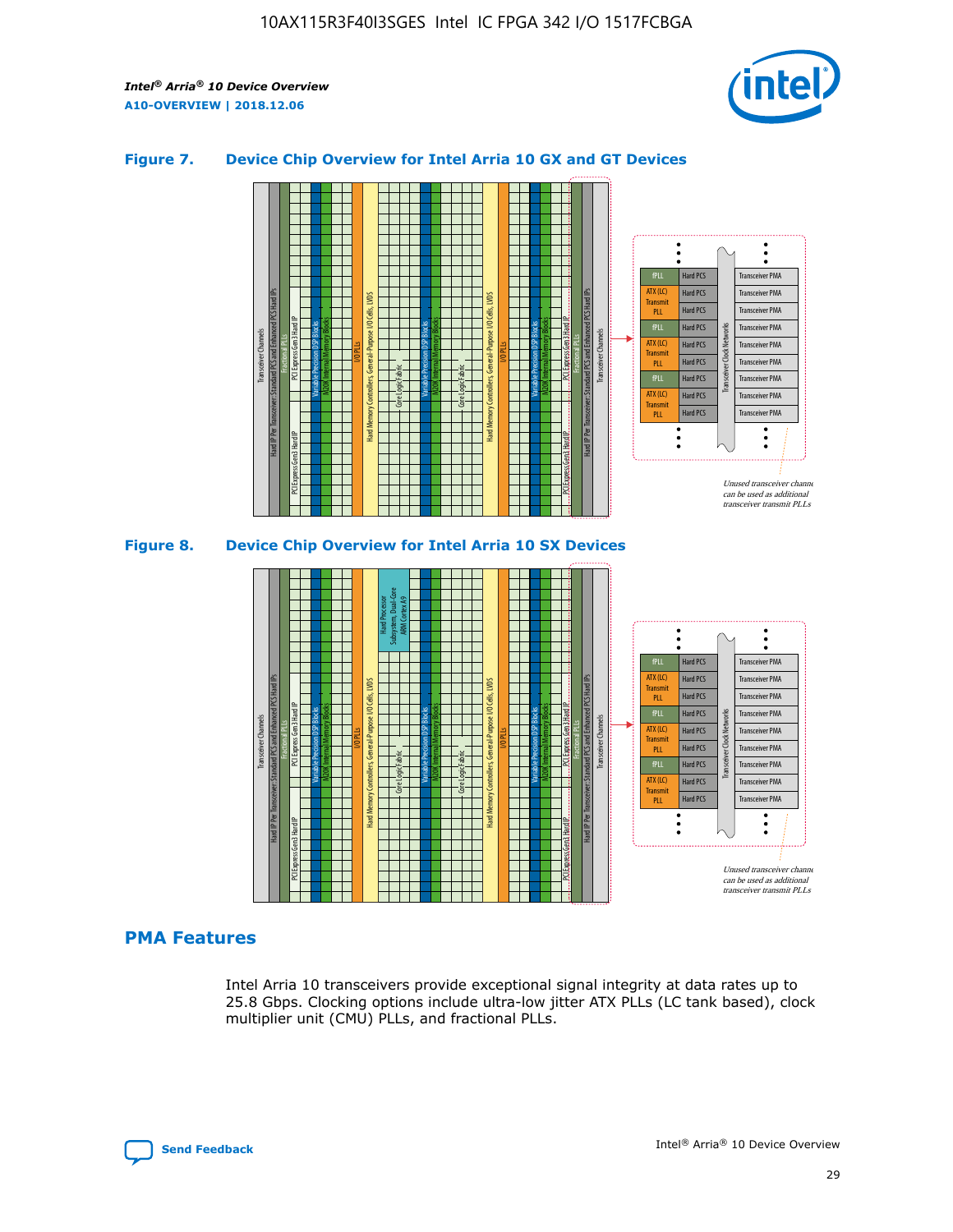

Each transceiver channel contains a channel PLL that can be used as the CMU PLL or clock data recovery (CDR) PLL. In CDR mode, the channel PLL recovers the receiver clock and data in the transceiver channel. Up to 80 independent data rates can be configured on a single Intel Arria 10 device.

## **Table 23. PMA Features of the Transceivers in Intel Arria 10 Devices**

| <b>Feature</b>                                             | <b>Capability</b>                                                                                                                                                                                                             |
|------------------------------------------------------------|-------------------------------------------------------------------------------------------------------------------------------------------------------------------------------------------------------------------------------|
| Chip-to-Chip Data Rates                                    | 1 Gbps to 17.4 Gbps (Intel Arria 10 GX devices)<br>1 Gbps to 25.8 Gbps (Intel Arria 10 GT devices)                                                                                                                            |
| <b>Backplane Support</b>                                   | Drive backplanes at data rates up to 12.5 Gbps                                                                                                                                                                                |
| <b>Optical Module Support</b>                              | SFP+/SFP, XFP, CXP, QSFP/QSFP28, CFP/CFP2/CFP4                                                                                                                                                                                |
| Cable Driving Support                                      | SFP+ Direct Attach, PCI Express over cable, eSATA                                                                                                                                                                             |
| Transmit Pre-Emphasis                                      | 4-tap transmit pre-emphasis and de-emphasis to compensate for system channel loss                                                                                                                                             |
| Continuous Time Linear<br>Equalizer (CTLE)                 | Dual mode, high-gain, and high-data rate, linear receive equalization to compensate for<br>system channel loss                                                                                                                |
| Decision Feedback Equalizer<br>(DFE)                       | 7-fixed and 4-floating tap DFE to equalize backplane channel loss in the presence of<br>crosstalk and noisy environments                                                                                                      |
| Variable Gain Amplifier                                    | Optimizes the signal amplitude prior to the CDR sampling and operates in fixed and<br>adaptive modes                                                                                                                          |
| Altera Digital Adaptive<br>Parametric Tuning (ADAPT)       | Fully digital adaptation engine to automatically adjust all link equalization parameters-<br>including CTLE, DFE, and variable gain amplifier blocks—that provide optimal link margin<br>without intervention from user logic |
| Precision Signal Integrity<br>Calibration Engine (PreSICE) | Hardened calibration controller to quickly calibrate all transceiver control parameters on<br>power-up, which provides the optimal signal integrity and jitter performance                                                    |
| Advanced Transmit (ATX)<br>PLL                             | Low jitter ATX (LC tank based) PLLs with continuous tuning range to cover a wide range of<br>standard and proprietary protocols                                                                                               |
| <b>Fractional PLLs</b>                                     | On-chip fractional frequency synthesizers to replace on-board crystal oscillators and reduce<br>system cost                                                                                                                   |
| Digitally Assisted Analog<br><b>CDR</b>                    | Superior jitter tolerance with fast lock time                                                                                                                                                                                 |
| Dynamic Partial<br>Reconfiguration                         | Allows independent control of the Avalon memory-mapped interface of each transceiver<br>channel for the highest transceiver flexibility                                                                                       |
| Multiple PCS-PMA and PCS-<br>PLD interface widths          | 8-, 10-, 16-, 20-, 32-, 40-, or 64-bit interface widths for flexibility of deserialization width,<br>encoding, and reduced latency                                                                                            |

## **PCS Features**

This table summarizes the Intel Arria 10 transceiver PCS features. You can use the transceiver PCS to support a wide range of protocols ranging from 1 Gbps to 25.8 Gbps.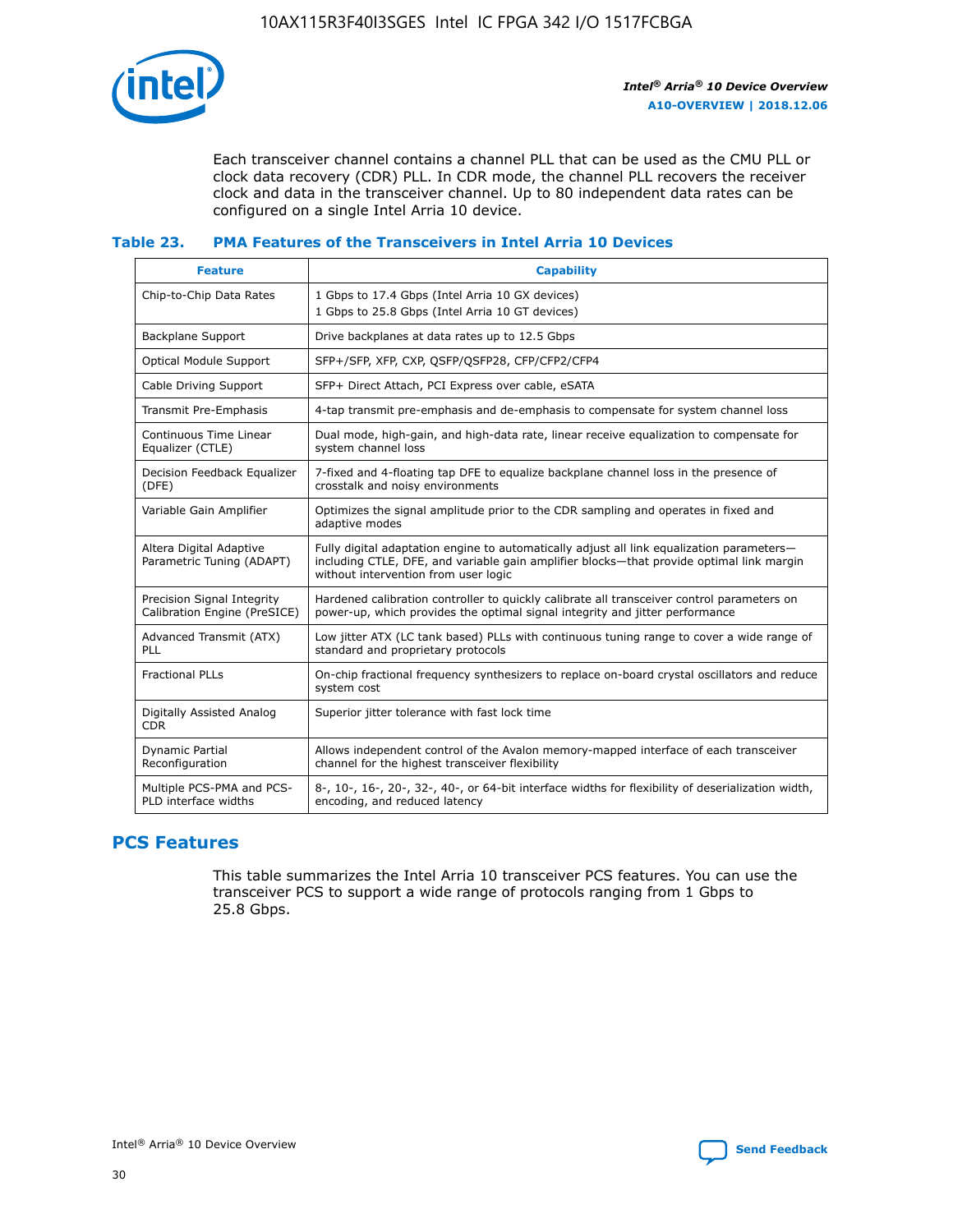

| <b>PCS</b>    | <b>Description</b>                                                                                                                                                                                                                                                                                                                                                                                             |
|---------------|----------------------------------------------------------------------------------------------------------------------------------------------------------------------------------------------------------------------------------------------------------------------------------------------------------------------------------------------------------------------------------------------------------------|
| Standard PCS  | Operates at a data rate up to 12 Gbps<br>Supports protocols such as PCI-Express, CPRI 4.2+, GigE, IEEE 1588 in Hard PCS<br>Implements other protocols using Basic/Custom (Standard PCS) transceiver<br>configuration rules.                                                                                                                                                                                    |
| Enhanced PCS  | Performs functions common to most serial data industry standards, such as word<br>alignment, encoding/decoding, and framing, before data is sent or received off-chip<br>through the PMA<br>• Handles data transfer to and from the FPGA fabric<br>Handles data transfer internally to and from the PMA<br>Provides frequency compensation<br>Performs channel bonding for multi-channel low skew applications |
| PCIe Gen3 PCS | Supports the seamless switching of Data and Clock between the Gen1, Gen2, and Gen3<br>data rates<br>Provides support for PIPE 3.0 features<br>Supports the PIPE interface with the Hard IP enabled, as well as with the Hard IP<br>bypassed                                                                                                                                                                    |

#### **Related Information**

- PCIe Gen1, Gen2, and Gen3 Hard IP on page 26
- Interlaken Support on page 26
- 10 Gbps Ethernet Support on page 26

## **PCS Protocol Support**

This table lists some of the protocols supported by the Intel Arria 10 transceiver PCS. For more information about the blocks in the transmitter and receiver data paths, refer to the related information.

| <b>Protocol</b>                                 | <b>Data Rate</b><br>(Gbps) | <b>Transceiver IP</b>       | <b>PCS Support</b>                      |  |
|-------------------------------------------------|----------------------------|-----------------------------|-----------------------------------------|--|
| PCIe Gen3 x1, x2, x4, x8                        | 8.0                        | Native PHY (PIPE)           | Standard PCS and PCIe<br>Gen3 PCS       |  |
| PCIe Gen2 x1, x2, x4, x8                        | 5.0                        | Native PHY (PIPE)           | <b>Standard PCS</b>                     |  |
| PCIe Gen1 x1, x2, x4, x8                        | 2.5                        | Native PHY (PIPE)           | Standard PCS                            |  |
| 1000BASE-X Gigabit Ethernet                     | 1.25                       | Native PHY                  | Standard PCS                            |  |
| 1000BASE-X Gigabit Ethernet with<br>IEEE 1588v2 | 1.25                       | Native PHY                  | Standard PCS                            |  |
| 10GBASE-R                                       | 10.3125                    | Native PHY                  | <b>Enhanced PCS</b>                     |  |
| 10GBASE-R with IEEE 1588v2                      | 10.3125                    | Native PHY                  | <b>Enhanced PCS</b>                     |  |
| 10GBASE-R with KR FEC                           | 10.3125                    | Native PHY                  | <b>Enhanced PCS</b>                     |  |
| 10GBASE-KR and 1000BASE-X                       | 10.3125                    | 1G/10GbE and 10GBASE-KR PHY | Standard PCS and<br><b>Enhanced PCS</b> |  |
| Interlaken (CEI-6G/11G)                         | 3.125 to 17.4              | Native PHY                  | <b>Enhanced PCS</b>                     |  |
| SFI-S/SFI-5.2                                   | 11.2                       | Native PHY                  | <b>Enhanced PCS</b>                     |  |
| $10G$ SDI                                       | 10.692                     | Native PHY                  | <b>Enhanced PCS</b>                     |  |
|                                                 |                            |                             | continued                               |  |

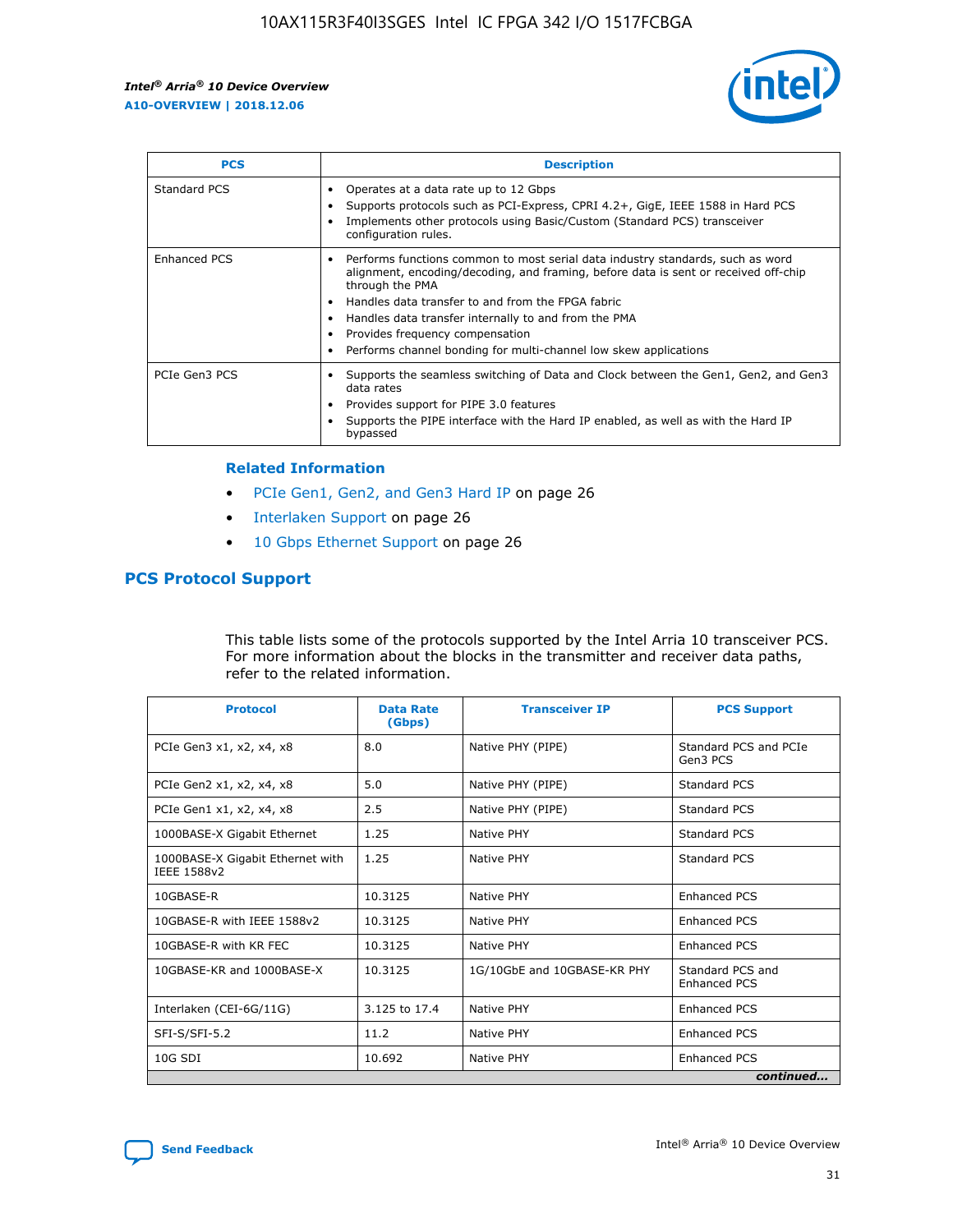

| <b>Protocol</b>      | <b>Data Rate</b><br>(Gbps) | <b>Transceiver IP</b> | <b>PCS Support</b> |
|----------------------|----------------------------|-----------------------|--------------------|
| CPRI 6.0 (64B/66B)   | 0.6144 to<br>10.1376       | Native PHY            | Enhanced PCS       |
| CPRI 4.2 (8B/10B)    | $0.6144$ to<br>9.8304      | Native PHY            | Standard PCS       |
| OBSAI RP3 v4.2       | 0.6144 to 6.144            | Native PHY            | Standard PCS       |
| SD-SDI/HD-SDI/3G-SDI | $0.143(12)$ to<br>2.97     | Native PHY            | Standard PCS       |

## **Related Information**

#### [Intel Arria 10 Transceiver PHY User Guide](https://www.intel.com/content/www/us/en/programmable/documentation/nik1398707230472.html#nik1398707091164)

Provides more information about the supported transceiver protocols and PHY IP, the PMA architecture, and the standard, enhanced, and PCIe Gen3 PCS architecture.

# **SoC with Hard Processor System**

Each SoC device combines an FPGA fabric and a hard processor system (HPS) in a single device. This combination delivers the flexibility of programmable logic with the power and cost savings of hard IP in these ways:

- Reduces board space, system power, and bill of materials cost by eliminating a discrete embedded processor
- Allows you to differentiate the end product in both hardware and software, and to support virtually any interface standard
- Extends the product life and revenue through in-field hardware and software updates

 $(12)$  The 0.143 Gbps data rate is supported using oversampling of user logic that you must implement in the FPGA fabric.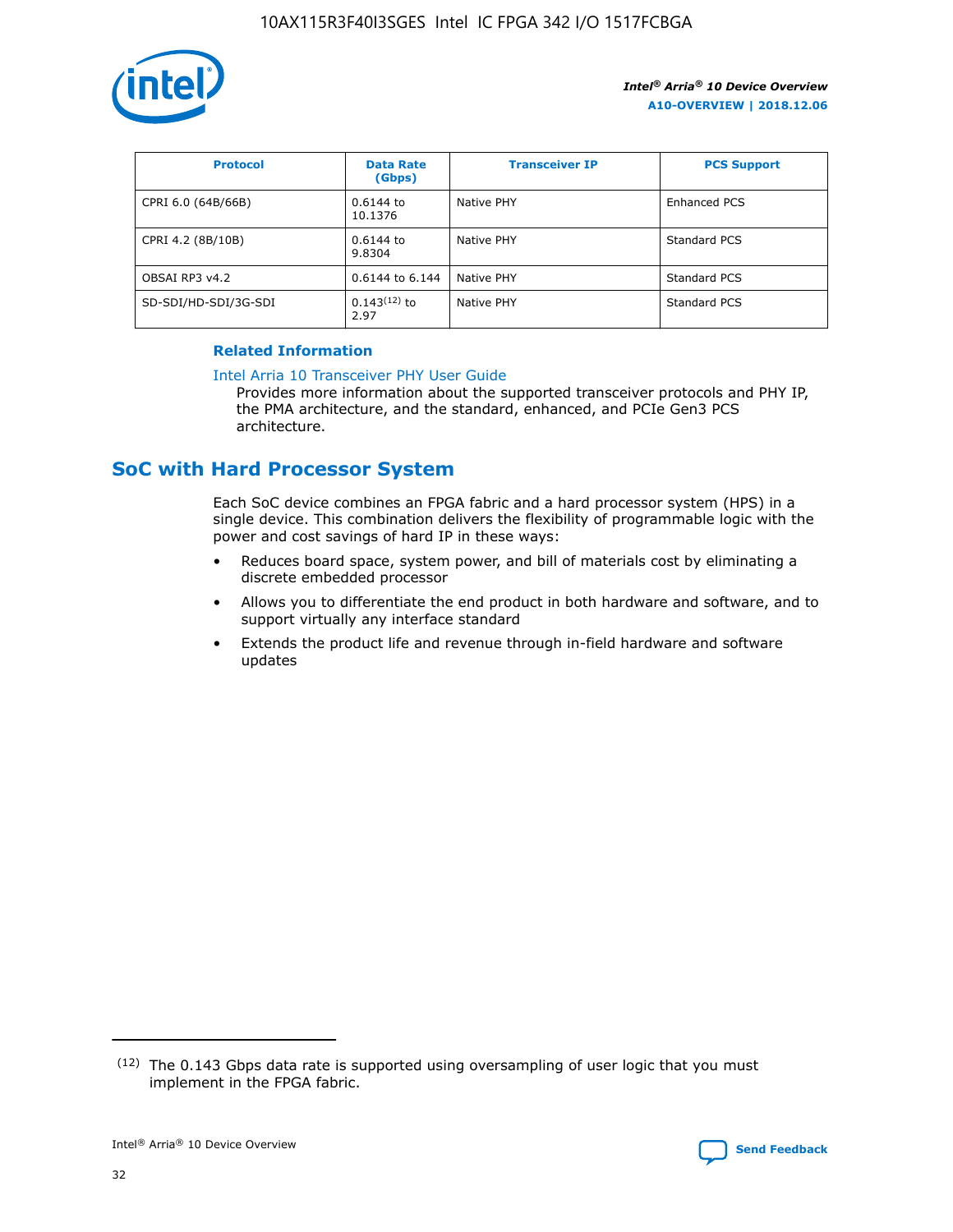

#### **Figure 9. HPS Block Diagram**

This figure shows a block diagram of the HPS with the dual ARM Cortex-A9 MPCore processor.



## **Key Advantages of 20-nm HPS**

The 20-nm HPS strikes a balance between enabling maximum software compatibility with 28-nm SoCs while still improving upon the 28-nm HPS architecture. These improvements address the requirements of the next generation target markets such as wireless and wireline communications, compute and storage equipment, broadcast and military in terms of performance, memory bandwidth, connectivity via backplane and security.

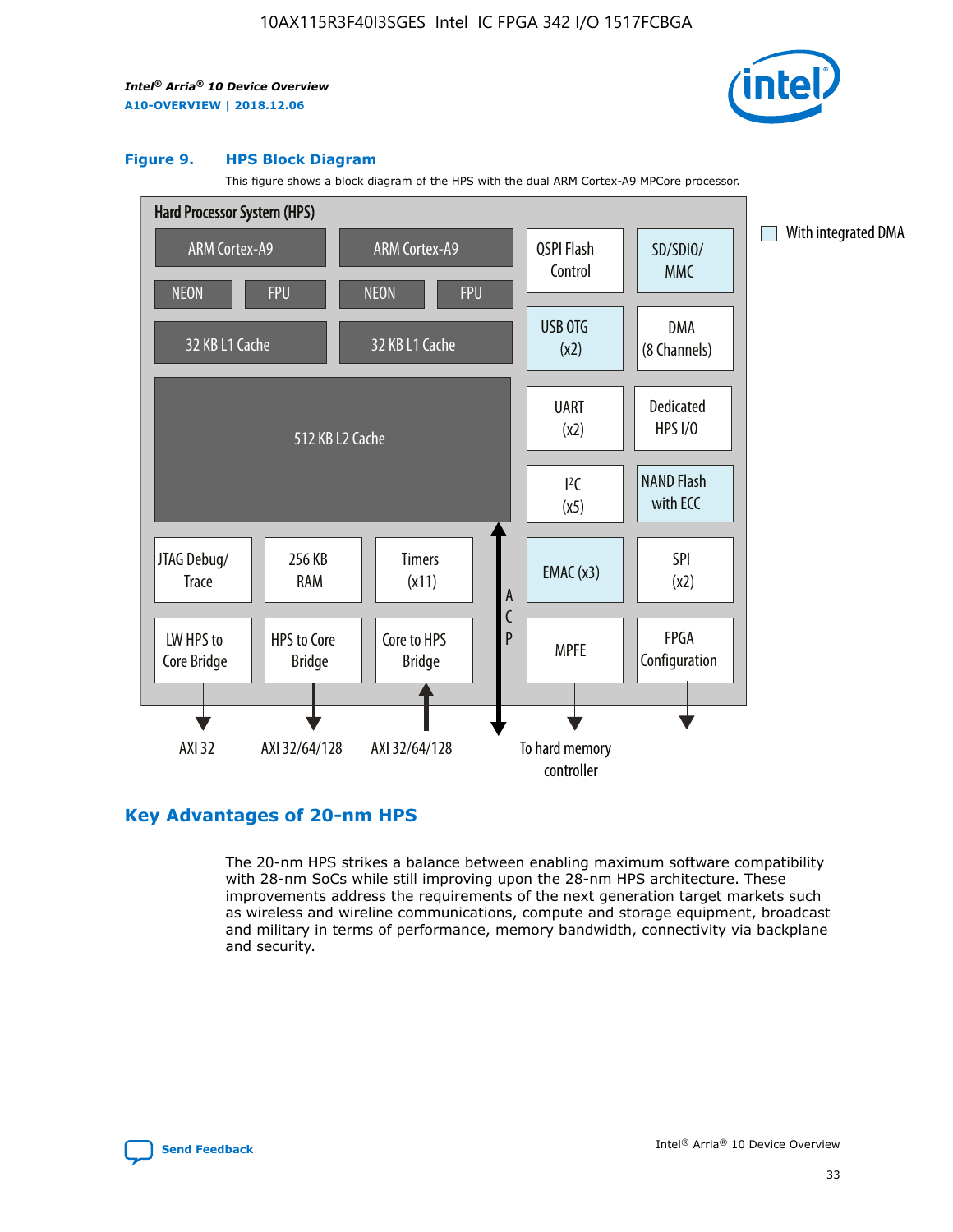

## **Table 24. Improvements in 20 nm HPS**

This table lists the key improvements of the 20 nm HPS compared to the 28 nm HPS.

| Advantages/<br><b>Improvements</b>                          | <b>Description</b>                                                                                                                                                                                                                                                                                                                                                                                                                                                                                                                                                                                                                                                                                                                                                                                                                                                                                                                                |
|-------------------------------------------------------------|---------------------------------------------------------------------------------------------------------------------------------------------------------------------------------------------------------------------------------------------------------------------------------------------------------------------------------------------------------------------------------------------------------------------------------------------------------------------------------------------------------------------------------------------------------------------------------------------------------------------------------------------------------------------------------------------------------------------------------------------------------------------------------------------------------------------------------------------------------------------------------------------------------------------------------------------------|
| Increased performance and<br>overdrive capability           | While the nominal processor frequency is 1.2 GHz, the 20 nm HPS offers an "overdrive"<br>feature which enables a higher processor operating frequency. This requires a higher supply<br>voltage value that is unique to the HPS and may require a separate regulator.                                                                                                                                                                                                                                                                                                                                                                                                                                                                                                                                                                                                                                                                             |
| Increased processor memory<br>bandwidth and DDR4<br>support | Up to 64-bit DDR4 memory at 2,400 Mbps support is available for the processor. The hard<br>memory controller for the HPS comprises a multi-port front end that manages connections<br>to a single port memory controller. The multi-port front end allows logic core and the HPS<br>to share ports and thereby the available bandwidth of the memory controller.                                                                                                                                                                                                                                                                                                                                                                                                                                                                                                                                                                                  |
| Flexible I/O sharing                                        | An advanced I/O pin muxing scheme allows improved sharing of I/O between the HPS and<br>the core logic. The following types of I/O are available for SoC:<br>17 dedicated I/Os-physically located inside the HPS block and are not accessible to<br>$\bullet$<br>logic within the core. The 17 dedicated I/Os are used for HPS clock, resets, and<br>interfacing with boot devices, QSPI, and SD/MMC.<br>48 direct shared I/O-located closest to the HPS block and are ideal for high speed HPS<br>$\bullet$<br>peripherals such as EMAC, USB, and others. There is one bank of 48 I/Os that supports<br>direct sharing where the 48 I/Os can be shared 12 I/Os at a time.<br>Standard (shared) I/O-all standard I/Os can be shared by the HPS peripherals and any<br>logic within the core. For designs where more than 48 I/Os are reguired to fully use all<br>the peripherals in the HPS, these I/Os can be connected through the core logic. |
| <b>EMAC</b> core                                            | Three EMAC cores are available in the HPS. The EMAC cores enable an application to<br>support two redundant Ethernet connections; for example, backplane, or two EMAC cores<br>for managing IEEE 1588 time stamp information while allowing a third EMAC core for debug<br>and configuration. All three EMACs can potentially share the same time stamps, simplifying<br>the 1588 time stamping implementation. A new serial time stamp interface allows core<br>logic to access and read the time stamp values. The integrated EMAC controllers can be<br>connected to external Ethernet PHY through the provided MDIO or I <sup>2</sup> C interface.                                                                                                                                                                                                                                                                                            |
| On-chip memory                                              | The on-chip memory is updated to 256 KB support and can support larger data sets and<br>real time algorithms.                                                                                                                                                                                                                                                                                                                                                                                                                                                                                                                                                                                                                                                                                                                                                                                                                                     |
| <b>ECC</b> enhancements                                     | Improvements in L2 Cache ECC management allow identification of errors down to the<br>address level. ECC enhancements also enable improved error injection and status reporting<br>via the introduction of new memory mapped access to syndrome and data signals.                                                                                                                                                                                                                                                                                                                                                                                                                                                                                                                                                                                                                                                                                 |
| HPS to FPGA Interconnect<br>Backbone                        | Although the HPS and the Logic Core can operate independently, they are tightly coupled<br>via a high-bandwidth system interconnect built from high-performance ARM AMBA AXI bus<br>bridges. IP bus masters in the FPGA fabric have access to HPS bus slaves via the FPGA-to-<br>HPS interconnect. Similarly, HPS bus masters have access to bus slaves in the core fabric<br>via the HPS-to-FPGA bridge. Both bridges are AMBA AXI-3 compliant and support<br>simultaneous read and write transactions. Up to three masters within the core fabric can<br>share the HPS SDRAM controller with the processor. Additionally, the processor can be used<br>to configure the core fabric under program control via a dedicated 32-bit configuration port.                                                                                                                                                                                            |
| FPGA configuration and HPS<br>booting                       | The FPGA fabric and HPS in the SoCs are powered independently. You can reduce the clock<br>frequencies or gate the clocks to reduce dynamic power.<br>You can configure the FPGA fabric and boot the HPS independently, in any order, providing<br>you with more design flexibility.                                                                                                                                                                                                                                                                                                                                                                                                                                                                                                                                                                                                                                                              |
| Security                                                    | New security features have been introduced for anti-tamper management, secure boot,<br>encryption (AES), and authentication (SHA).                                                                                                                                                                                                                                                                                                                                                                                                                                                                                                                                                                                                                                                                                                                                                                                                                |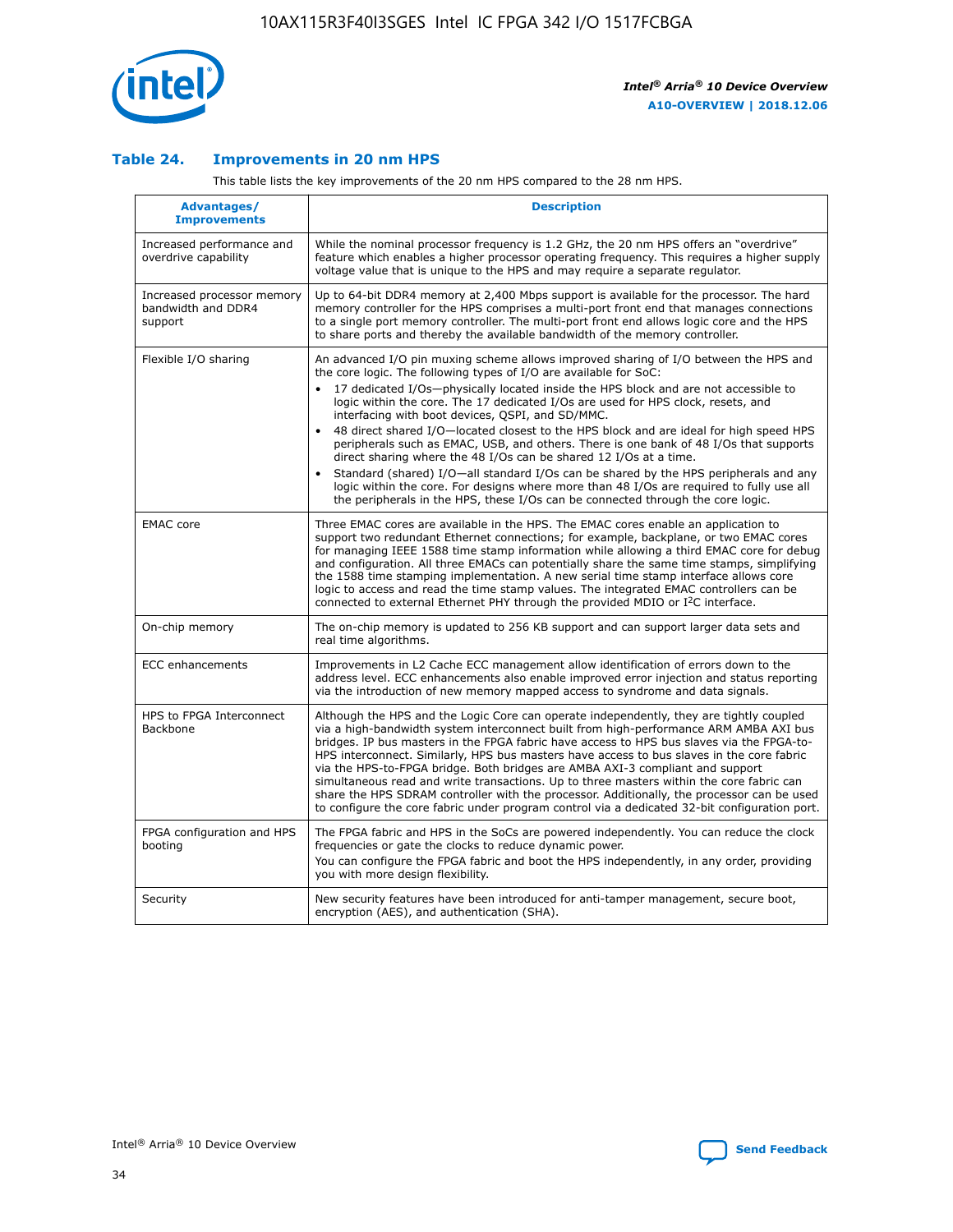

## **Features of the HPS**

The HPS has the following features:

- 1.2-GHz, dual-core ARM Cortex-A9 MPCore processor with up to 1.5-GHz via overdrive
	- ARMv7-A architecture that runs 32-bit ARM instructions, 16-bit and 32-bit Thumb instructions, and 8-bit Java byte codes in Jazelle style
	- Superscalar, variable length, out-of-order pipeline with dynamic branch prediction
	- Instruction Efficiency 2.5 MIPS/MHz, which provides total performance of 7500 MIPS at 1.5 GHz
- Each processor core includes:
	- 32 KB of L1 instruction cache, 32 KB of L1 data cache
	- Single- and double-precision floating-point unit and NEON media engine
	- CoreSight debug and trace technology
	- Snoop Control Unit (SCU) and Acceleration Coherency Port (ACP)
- 512 KB of shared L2 cache
- 256 KB of scratch RAM
- Hard memory controller with support for DDR3, DDR4 and optional error correction code (ECC) support
- Multiport Front End (MPFE) Scheduler interface to the hard memory controller
- 8-channel direct memory access (DMA) controller
- QSPI flash controller with SIO, DIO, QIO SPI Flash support
- NAND flash controller (ONFI 1.0 or later) with DMA and ECC support, updated to support 8 and 16-bit Flash devices and new command DMA to offload CPU for fast power down recovery
- Updated SD/SDIO/MMC controller to eMMC 4.5 with DMA with CE-ATA digital command support
- 3 10/100/1000 Ethernet media access control (MAC) with DMA
- 2 USB On-the-Go (OTG) controllers with DMA
- $\bullet$  5 I<sup>2</sup>C controllers (3 can be used by EMAC for MIO to external PHY)
- 2 UART 16550 Compatible controllers
- 4 serial peripheral interfaces (SPI) (2 Master, 2 Slaves)
- 62 programmable general-purpose I/Os, which includes 48 direct share I/Os that allows the HPS peripherals to connect directly to the FPGA I/Os
- 7 general-purpose timers
- 4 watchdog timers
- Anti-tamper, Secure Boot, Encryption (AES) and Authentication (SHA)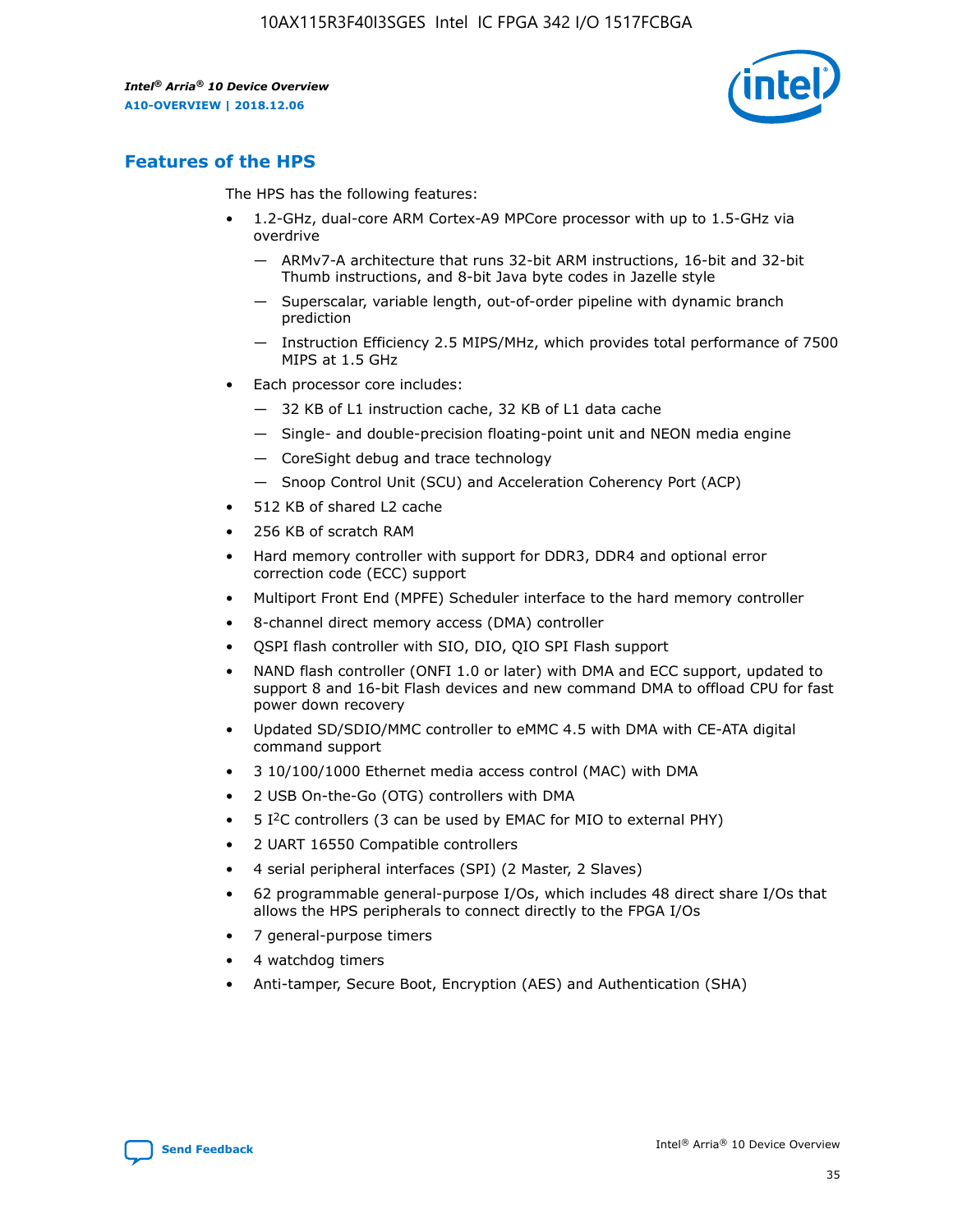

## **System Peripherals and Debug Access Port**

Each Ethernet MAC, USB OTG, NAND flash controller, and SD/MMC controller module has an integrated DMA controller. For modules without an integrated DMA controller, an additional DMA controller module provides up to eight channels of high-bandwidth data transfers. Peripherals that communicate off-chip are multiplexed with other peripherals at the HPS pin level. This allows you to choose which peripherals interface with other devices on your PCB.

The debug access port provides interfaces to industry standard JTAG debug probes and supports ARM CoreSight debug and core traces to facilitate software development.

## **HPS–FPGA AXI Bridges**

The HPS–FPGA bridges, which support the Advanced Microcontroller Bus Architecture (AMBA) Advanced eXtensible Interface (AXI™) specifications, consist of the following bridges:

- FPGA-to-HPS AMBA AXI bridge—a high-performance bus supporting 32, 64, and 128 bit data widths that allows the FPGA fabric to issue transactions to slaves in the HPS.
- HPS-to-FPGA Avalon/AMBA AXI bridge—a high-performance bus supporting 32, 64, and 128 bit data widths that allows the HPS to issue transactions to slaves in the FPGA fabric.
- Lightweight HPS-to-FPGA AXI bridge—a lower latency 32 bit width bus that allows the HPS to issue transactions to soft peripherals in the FPGA fabric. This bridge is primarily used for control and status register (CSR) accesses to peripherals in the FPGA fabric.

The HPS–FPGA AXI bridges allow masters in the FPGA fabric to communicate with slaves in the HPS logic, and vice versa. For example, the HPS-to-FPGA AXI bridge allows you to share memories instantiated in the FPGA fabric with one or both microprocessors in the HPS, while the FPGA-to-HPS AXI bridge allows logic in the FPGA fabric to access the memory and peripherals in the HPS.

Each HPS–FPGA bridge also provides asynchronous clock crossing for data transferred between the FPGA fabric and the HPS.

#### **HPS SDRAM Controller Subsystem**

The HPS SDRAM controller subsystem contains a multiport SDRAM controller and DDR PHY that are shared between the FPGA fabric (through the FPGA-to-HPS SDRAM interface), the level 2 (L2) cache, and the level 3 (L3) system interconnect. The FPGA-to-HPS SDRAM interface supports AMBA AXI and Avalon® Memory-Mapped (Avalon-MM) interface standards, and provides up to six individual ports for access by masters implemented in the FPGA fabric.

The HPS SDRAM controller supports up to 3 masters (command ports), 3x 64-bit read data ports and 3x 64-bit write data ports.

To maximize memory performance, the SDRAM controller subsystem supports command and data reordering, deficit round-robin arbitration with aging, and high-priority bypass features.

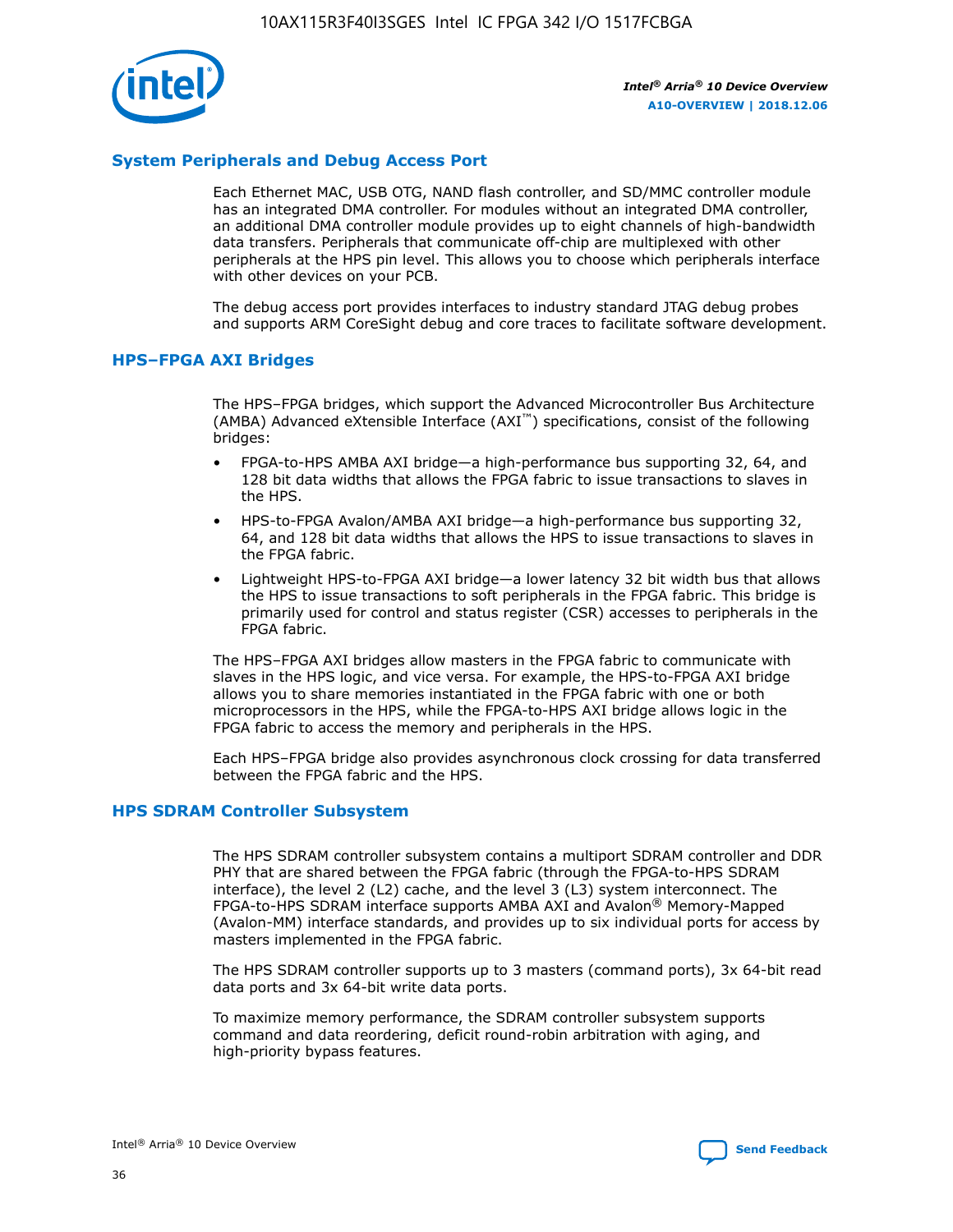

## **FPGA Configuration and HPS Booting**

The FPGA fabric and HPS in the SoC FPGA must be powered at the same time. You can reduce the clock frequencies or gate the clocks to reduce dynamic power.

Once powered, the FPGA fabric and HPS can be configured independently thus providing you with more design flexibility:

- You can boot the HPS independently. After the HPS is running, the HPS can fully or partially reconfigure the FPGA fabric at any time under software control. The HPS can also configure other FPGAs on the board through the FPGA configuration controller.
- Configure the FPGA fabric first, and then boot the HPS from memory accessible to the FPGA fabric.

## **Hardware and Software Development**

For hardware development, you can configure the HPS and connect your soft logic in the FPGA fabric to the HPS interfaces using the Platform Designer system integration tool in the Intel Quartus Prime software.

For software development, the ARM-based SoC FPGA devices inherit the rich software development ecosystem available for the ARM Cortex-A9 MPCore processor. The software development process for Intel SoC FPGAs follows the same steps as those for other SoC devices from other manufacturers. Support for Linux\*, VxWorks\*, and other operating systems are available for the SoC FPGAs. For more information on the operating systems support availability, contact the Intel FPGA sales team.

You can begin device-specific firmware and software development on the Intel SoC FPGA Virtual Target. The Virtual Target is a fast PC-based functional simulation of a target development system—a model of a complete development board. The Virtual Target enables the development of device-specific production software that can run unmodified on actual hardware.

## **Dynamic and Partial Reconfiguration**

The Intel Arria 10 devices support dynamic and partial reconfiguration. You can use dynamic and partial reconfiguration simultaneously to enable seamless reconfiguration of both the device core and transceivers.

## **Dynamic Reconfiguration**

You can reconfigure the PMA and PCS blocks while the device continues to operate. This feature allows you to change the data rates, protocol, and analog settings of a channel in a transceiver bank without affecting on-going data transfer in other transceiver banks. This feature is ideal for applications that require dynamic multiprotocol or multirate support.

## **Partial Reconfiguration**

Using partial reconfiguration, you can reconfigure some parts of the device while keeping the device in operation.

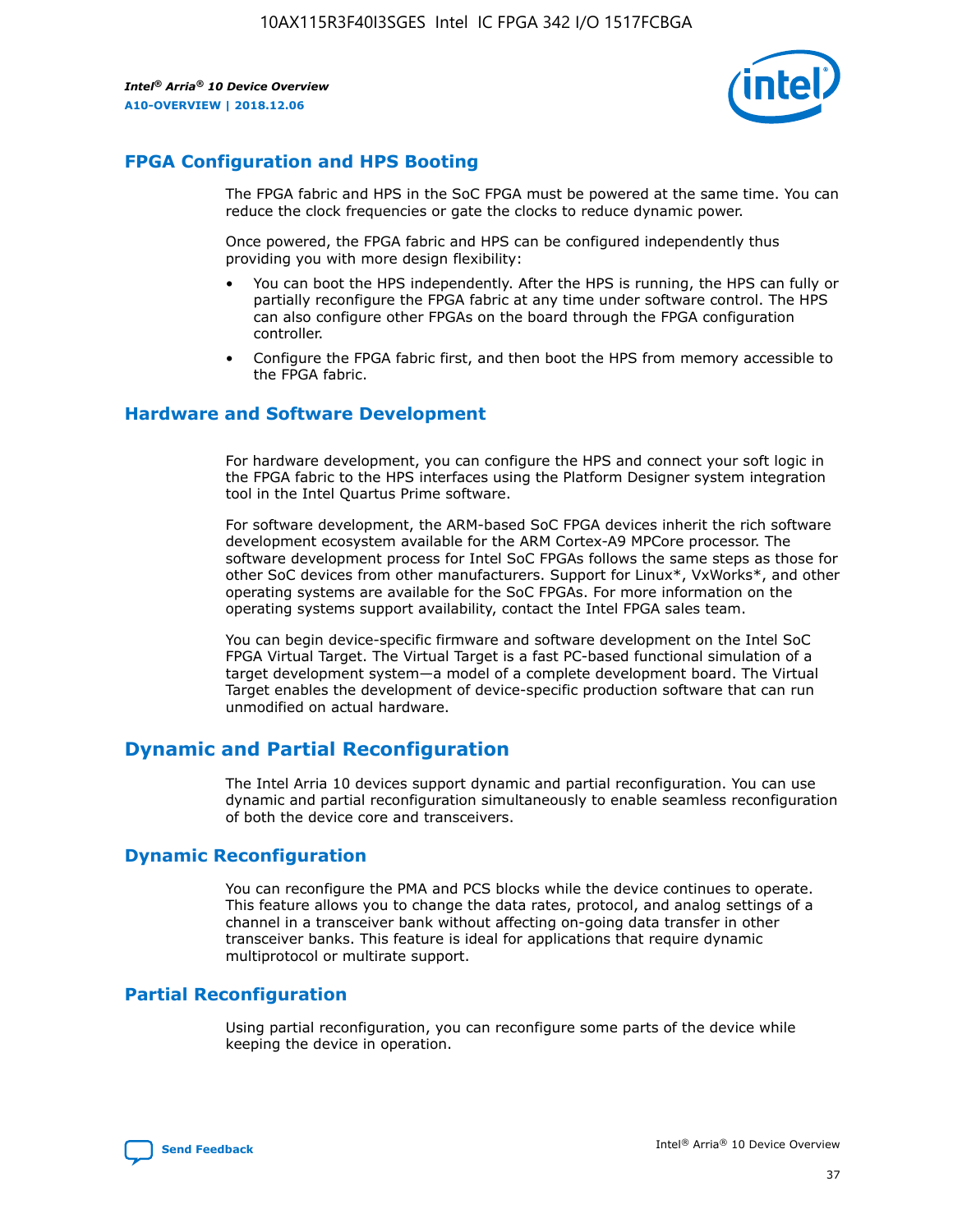

Instead of placing all device functions in the FPGA fabric, you can store some functions that do not run simultaneously in external memory and load them only when required. This capability increases the effective logic density of the device, and lowers cost and power consumption.

In the Intel solution, you do not have to worry about intricate device architecture to perform a partial reconfiguration. The partial reconfiguration capability is built into the Intel Quartus Prime design software, making such time-intensive task simple.

Intel Arria 10 devices support partial reconfiguration in the following configuration options:

- Using an internal host:
	- All supported configuration modes where the FPGA has access to external memory devices such as serial and parallel flash memory.
	- Configuration via Protocol [CvP (PCIe)]
- Using an external host—passive serial (PS), fast passive parallel (FPP) x8, FPP x16, and FPP x32 I/O interface.

# **Enhanced Configuration and Configuration via Protocol**

## **Table 25. Configuration Schemes and Features of Intel Arria 10 Devices**

Intel Arria 10 devices support 1.8 V programming voltage and several configuration schemes.

| <b>Scheme</b>                                                          | <b>Data</b><br><b>Width</b> | <b>Max Clock</b><br>Rate<br>(MHz) | <b>Max Data</b><br>Rate<br>(Mbps)<br>(13) | <b>Decompression</b> | <b>Design</b><br>Security <sup>(1</sup><br>4) | <b>Partial</b><br>Reconfiguration<br>(15) | <b>Remote</b><br><b>System</b><br><b>Update</b> |
|------------------------------------------------------------------------|-----------------------------|-----------------------------------|-------------------------------------------|----------------------|-----------------------------------------------|-------------------------------------------|-------------------------------------------------|
| <b>JTAG</b>                                                            | 1 bit                       | 33                                | 33                                        |                      |                                               | Yes(16)                                   |                                                 |
| Active Serial (AS)<br>through the<br>EPCO-L<br>configuration<br>device | 1 bit,<br>4 bits            | 100                               | 400                                       | Yes                  | Yes                                           | Yes(16)                                   | Yes                                             |
| Passive serial (PS)<br>through CPLD or<br>external<br>microcontroller  | 1 bit                       | 100                               | 100                                       | Yes                  | Yes                                           | Yes <sup>(16)</sup>                       | Parallel<br>Flash<br>Loader<br>(PFL) IP<br>core |
|                                                                        |                             |                                   |                                           |                      |                                               |                                           | continued                                       |

<sup>(13)</sup> Enabling either compression or design security features affects the maximum data rate. Refer to the Intel Arria 10 Device Datasheet for more information.

<sup>(14)</sup> Encryption and compression cannot be used simultaneously.

 $(15)$  Partial reconfiguration is an advanced feature of the device family. If you are interested in using partial reconfiguration, contact Intel for support.

 $(16)$  Partial configuration can be performed only when it is configured as internal host.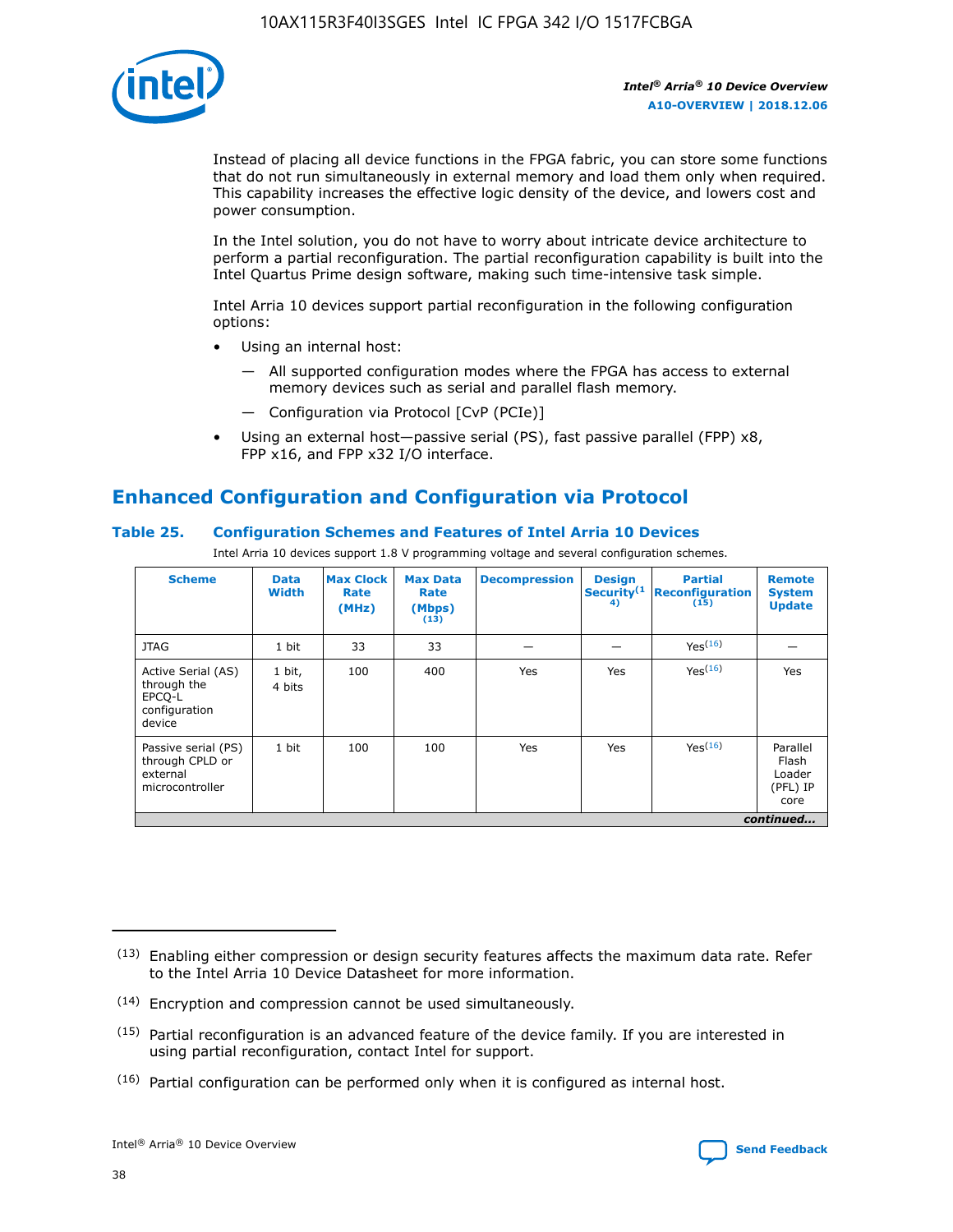

| <b>Scheme</b>                                    | <b>Data</b><br><b>Width</b> | <b>Max Clock</b><br>Rate<br>(MHz) | <b>Max Data</b><br>Rate<br>(Mbps)<br>(13) | <b>Decompression</b> | <b>Design</b><br>Security <sup>(1</sup><br>4) | <b>Partial</b><br><b>Reconfiguration</b><br>(15) | <b>Remote</b><br><b>System</b><br><b>Update</b> |
|--------------------------------------------------|-----------------------------|-----------------------------------|-------------------------------------------|----------------------|-----------------------------------------------|--------------------------------------------------|-------------------------------------------------|
| Fast passive                                     | 8 bits                      | 100                               | 3200                                      | Yes                  | Yes                                           | Yes(17)                                          | PFL IP                                          |
| parallel (FPP)<br>through CPLD or                | 16 bits                     |                                   |                                           | Yes                  | Yes                                           |                                                  | core                                            |
| external<br>microcontroller                      | 32 bits                     |                                   |                                           | Yes                  | Yes                                           |                                                  |                                                 |
| Configuration via                                | 16 bits                     | 100                               | 3200                                      | Yes                  | Yes                                           | Yes <sup>(17)</sup>                              |                                                 |
| <b>HPS</b>                                       | 32 bits                     |                                   |                                           | Yes                  | Yes                                           |                                                  |                                                 |
| Configuration via<br>Protocol [CvP<br>$(PCIe^*)$ | x1, x2,<br>x4, x8<br>lanes  |                                   | 8000                                      | Yes                  | Yes                                           | Yes(16)                                          |                                                 |

You can configure Intel Arria 10 devices through PCIe using Configuration via Protocol (CvP). The Intel Arria 10 CvP implementation conforms to the PCIe 100 ms power-up-to-active time requirement.

#### **Related Information**

[Configuration via Protocol \(CvP\) Implementation in Intel FPGAs User Guide](https://www.intel.com/content/www/us/en/programmable/documentation/dsu1441819344145.html#dsu1442269728522) Provides more information about the CvP configuration scheme.

# **SEU Error Detection and Correction**

Intel Arria 10 devices offer robust and easy-to-use single-event upset (SEU) error detection and correction circuitry.

The detection and correction circuitry includes protection for Configuration RAM (CRAM) programming bits and user memories. The CRAM is protected by a continuously running CRC error detection circuit with integrated ECC that automatically corrects one or two errors and detects higher order multi-bit errors. When more than two errors occur, correction is available through reloading of the core programming file, providing a complete design refresh while the FPGA continues to operate.

The physical layout of the Intel Arria 10 CRAM array is optimized to make the majority of multi-bit upsets appear as independent single-bit or double-bit errors which are automatically corrected by the integrated CRAM ECC circuitry. In addition to the CRAM protection, the M20K memory blocks also include integrated ECC circuitry and are layout-optimized for error detection and correction. The MLAB does not have ECC.

(14) Encryption and compression cannot be used simultaneously.

<sup>(17)</sup> Supported at a maximum clock rate of 100 MHz.



 $(13)$  Enabling either compression or design security features affects the maximum data rate. Refer to the Intel Arria 10 Device Datasheet for more information.

 $(15)$  Partial reconfiguration is an advanced feature of the device family. If you are interested in using partial reconfiguration, contact Intel for support.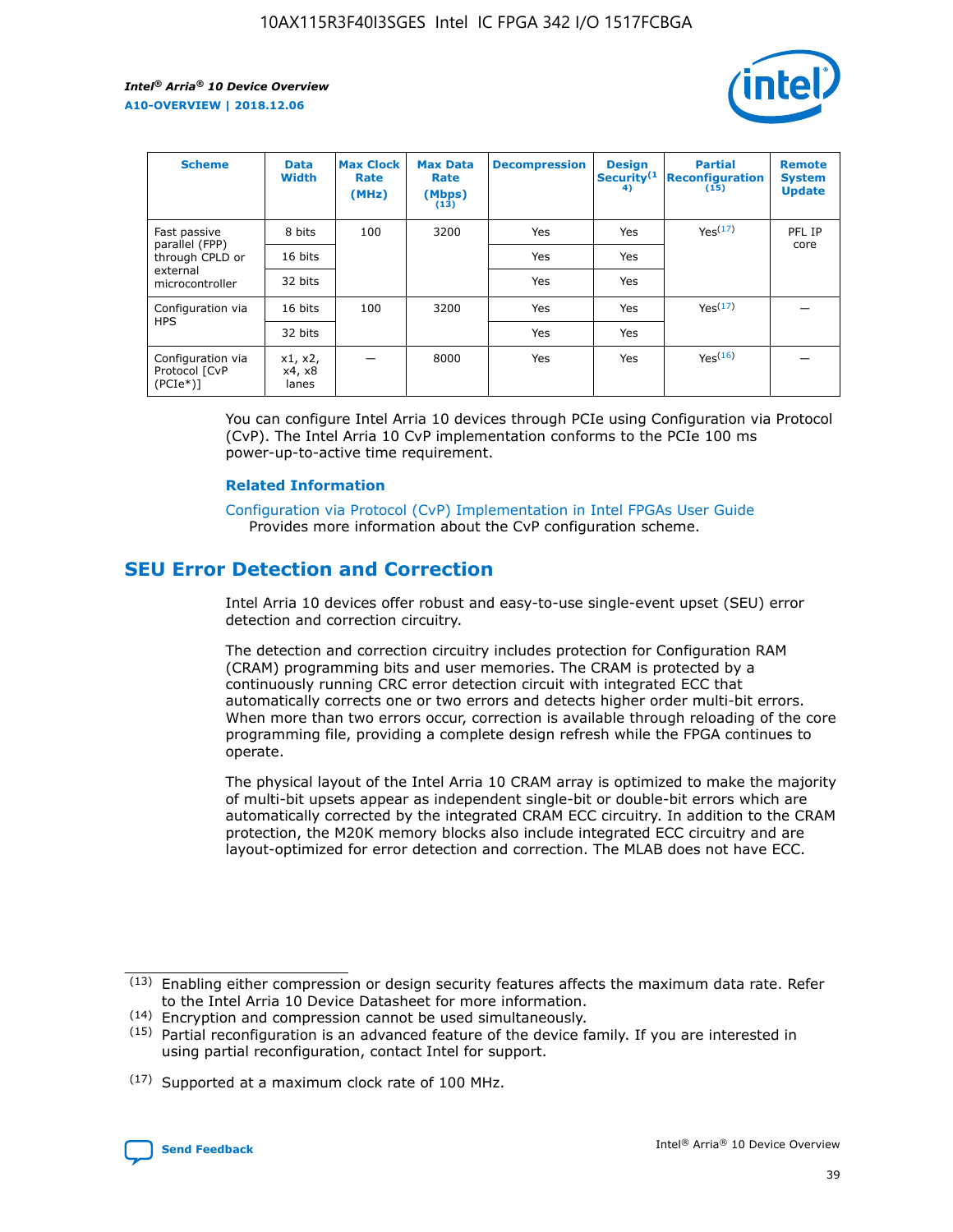

## **Power Management**

Intel Arria 10 devices leverage the advanced 20 nm process technology, a low 0.9 V core power supply, an enhanced core architecture, and several optional power reduction techniques to reduce total power consumption by as much as 40% compared to Arria V devices and as much as 60% compared to Stratix V devices.

The optional power reduction techniques in Intel Arria 10 devices include:

- **SmartVID**—a code is programmed into each device during manufacturing that allows a smart regulator to operate the device at lower core  $V_{CC}$  while maintaining performance
- **Programmable Power Technology**—non-critical timing paths are identified by the Intel Quartus Prime software and the logic in these paths is biased for low power instead of high performance
- **Low Static Power Options**—devices are available with either standard static power or low static power while maintaining performance

Furthermore, Intel Arria 10 devices feature Intel's industry-leading low power transceivers and include a number of hard IP blocks that not only reduce logic resources but also deliver substantial power savings compared to soft implementations. In general, hard IP blocks consume up to 90% less power than the equivalent soft logic implementations.

# **Incremental Compilation**

The Intel Quartus Prime software incremental compilation feature reduces compilation time and helps preserve performance to ease timing closure. The incremental compilation feature enables the partial reconfiguration flow for Intel Arria 10 devices.

Incremental compilation supports top-down, bottom-up, and team-based design flows. This feature facilitates modular, hierarchical, and team-based design flows where different designers compile their respective design sections in parallel. Furthermore, different designers or IP providers can develop and optimize different blocks of the design independently. These blocks can then be imported into the top level project.

# **Document Revision History for Intel Arria 10 Device Overview**

| <b>Document</b><br><b>Version</b> | <b>Changes</b>                                                                                                                                                                                                                                                              |
|-----------------------------------|-----------------------------------------------------------------------------------------------------------------------------------------------------------------------------------------------------------------------------------------------------------------------------|
| 2018.12.06                        | Added links to Intel Arria 10 device errata documents.<br>Removed automotive temperature option from the Intel Arria 10 GX devices.<br>Removed -3 fabric speed grade from the Intel Arria 10 GT devices.<br>Updated power options for the Intel Arria 10 GX and GT devices. |
| 2018.04.09                        | Updated the lowest $V_{CC}$ from 0.83 V to 0.82 V in the topic listing a summary of the device features.                                                                                                                                                                    |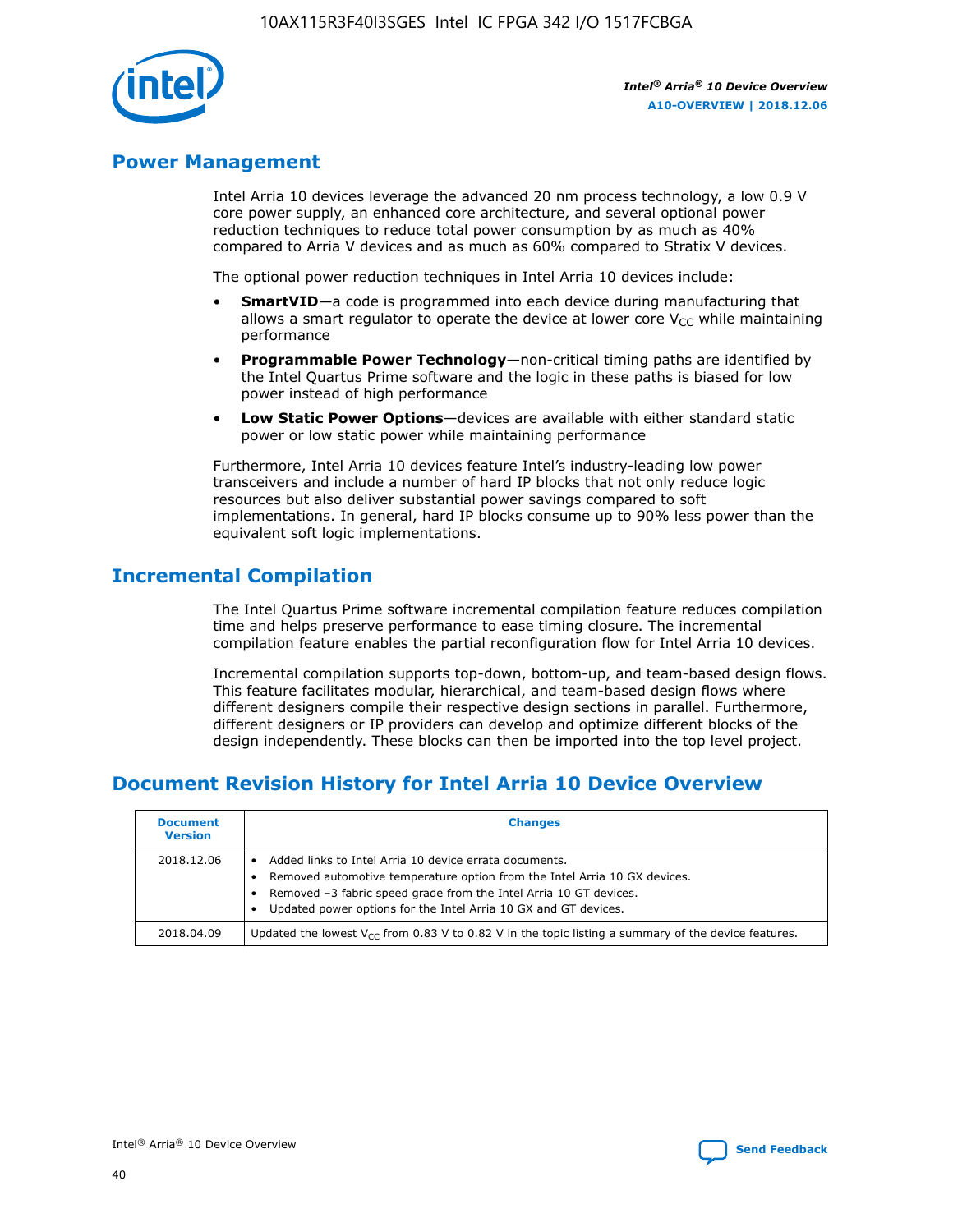*Intel® Arria® 10 Device Overview* **A10-OVERVIEW | 2018.12.06**



| <b>Date</b>    | <b>Version</b> | <b>Changes</b>                                                                                                                                                                                                                                                                                                                                                                                                                                                                                                                                                                                                                                                                                                                                                                                                                                                                                                                                                                         |
|----------------|----------------|----------------------------------------------------------------------------------------------------------------------------------------------------------------------------------------------------------------------------------------------------------------------------------------------------------------------------------------------------------------------------------------------------------------------------------------------------------------------------------------------------------------------------------------------------------------------------------------------------------------------------------------------------------------------------------------------------------------------------------------------------------------------------------------------------------------------------------------------------------------------------------------------------------------------------------------------------------------------------------------|
| January 2018   | 2018.01.17     | Updated the maximum data rate for HPS (Intel Arria 10 SX devices<br>external memory interface DDR3 controller from 2,166 Mbps to 2,133<br>Mbps.<br>Updated maximum frequency supported for half rate QDRII and QDRII<br>+ SRAM to 633 MHz in Memory Standards Supported by the Soft<br>Memory Controller table.<br>Updated transceiver backplane capability to 12.5 Gbps.<br>$\bullet$<br>Removed transceiver speed grade 5 in Sample Ordering Core and<br>$\bullet$<br>Available Options for Intel Arria 10 GX Devices figure.<br>Removed package code 40, low static power, SmartVID, industrial, and<br>military operating temperature support from Sample Ordering Core and<br>Available Options for Intel Arria 10 GT Devices figure.<br>Updated short reach transceiver rate for Intel Arria 10 GT devices to<br>25.8 Gbps.<br>Removed On-Die Instrumentation - EyeQ and Jitter Margin Tool<br>support from PMA Features of the Transceivers in Intel Arria 10 Devices<br>table. |
| September 2017 | 2017.09.20     | Updated the maximum speed of the DDR4 external memory interface from<br>1,333 MHz/2,666 Mbps to 1,200 MHz/2,400 Mbps.                                                                                                                                                                                                                                                                                                                                                                                                                                                                                                                                                                                                                                                                                                                                                                                                                                                                  |
| July 2017      | 2017.07.13     | Corrected the automotive temperature range in the figure showing the<br>available options for the Intel Arria 10 GX devices from "-40°C to 100°C"<br>to "-40°C to 125°C".                                                                                                                                                                                                                                                                                                                                                                                                                                                                                                                                                                                                                                                                                                                                                                                                              |
| July 2017      | 2017.07.06     | Added automotive temperature option to Intel Arria 10 GX device family.                                                                                                                                                                                                                                                                                                                                                                                                                                                                                                                                                                                                                                                                                                                                                                                                                                                                                                                |
| May 2017       | 2017.05.08     | Corrected protocol names with "1588" to "IEEE 1588v2".<br>$\bullet$<br>Updated the vertical migration table to remove vertical migration<br>$\bullet$<br>between Intel Arria 10 GX and Intel Arria 10 SX device variants.<br>Removed all "Preliminary" marks.<br>$\bullet$                                                                                                                                                                                                                                                                                                                                                                                                                                                                                                                                                                                                                                                                                                             |
| March 2017     | 2017.03.15     | Removed the topic about migration from Intel Arria 10 to Intel Stratix<br>$\bullet$<br>10 devices.<br>Rebranded as Intel.<br>$\bullet$                                                                                                                                                                                                                                                                                                                                                                                                                                                                                                                                                                                                                                                                                                                                                                                                                                                 |
| October 2016   | 2016.10.31     | Removed package F36 from Intel Arria 10 GX devices.<br>Updated Intel Arria 10 GT sample ordering code and maximum GX<br>$\bullet$<br>transceiver count. Intel Arria 10 GT devices are available only in the<br>SF45 package option with a maximum of 72 transceivers.                                                                                                                                                                                                                                                                                                                                                                                                                                                                                                                                                                                                                                                                                                                  |
| May 2016       | 2016.05.02     | Updated the FPGA Configuration and HPS Booting topic.<br>$\bullet$<br>Remove V <sub>CC</sub> PowerManager from the Summary of Features, Power<br>Management and Arria 10 Device Variants and packages topics. This<br>feature is no longer supported in Arria 10 devices.<br>Removed LPDDR3 from the Memory Standards Supported by the HPS<br>Hard Memory Controller table in the Memory Standards Supported by<br>Intel Arria 10 Devices topic. This standard is only supported by the<br>FPGA.<br>Removed transceiver speed grade 5 from the Device Variants and<br>Packages topic for Arria 10 GX and SX devices.                                                                                                                                                                                                                                                                                                                                                                   |
| February 2016  | 2016.02.11     | Changed the maximum Arria 10 GT datarate to 25.8 Gbps and the<br>minimum datarate to 1 Gbps globally.<br>Revised the state for Core clock networks in the Summary of Features<br>$\bullet$<br>topic.<br>Changed the transceiver parameters in the "Summary of Features for<br>$\bullet$<br>Arria 10 Devices" table.<br>• Changed the transceiver parameters in the "Maximum Resource Counts<br>for Arria 10 GT Devices" table.<br>Changed the package availability for GT devices in the "Package Plan<br>for Arria 10 GT Devices" table.<br>Changed the package configurations for GT devices in the "Migration"<br>Capability Across Arria 10 Product Lines" figure.<br>continued                                                                                                                                                                                                                                                                                                    |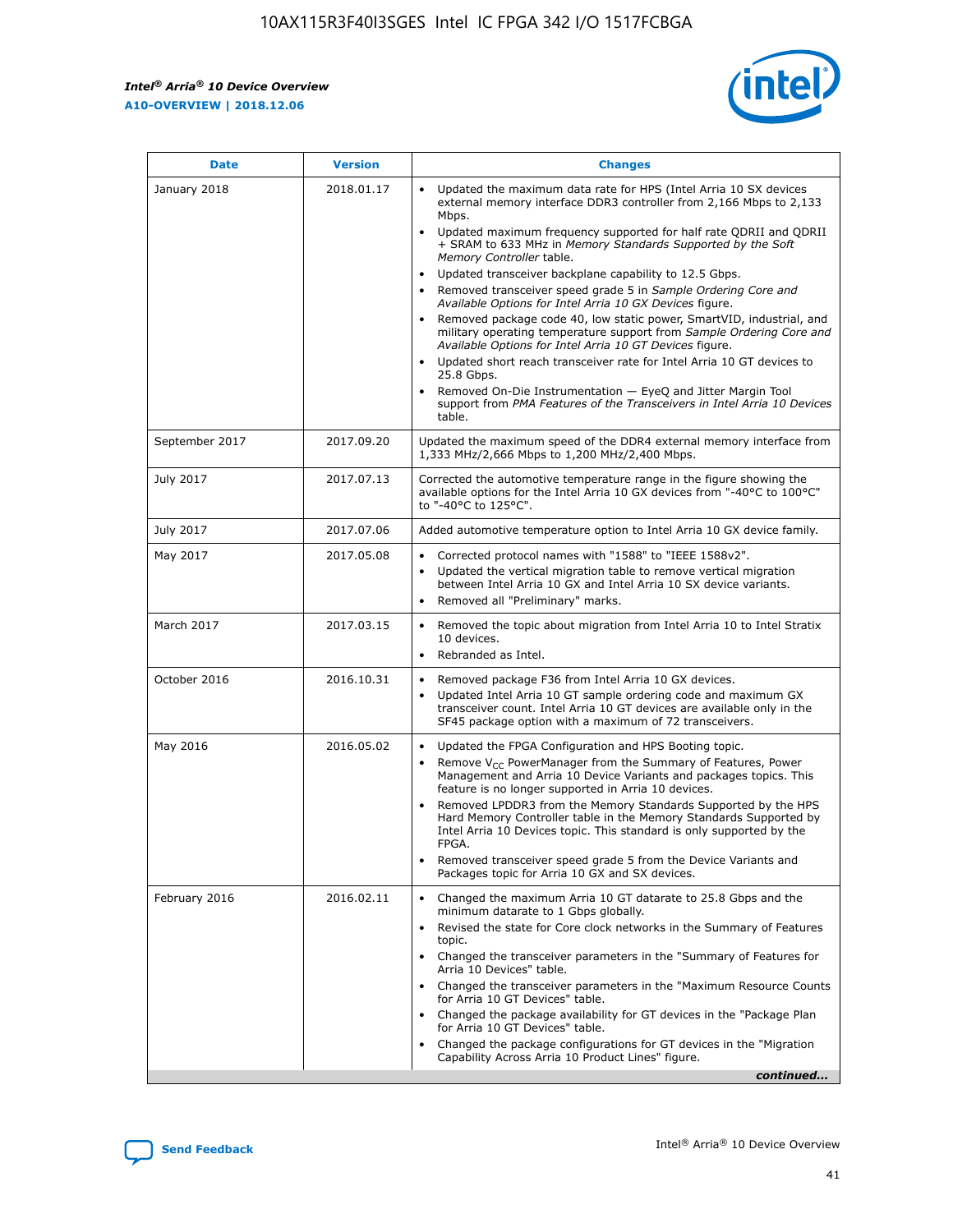

| <b>Date</b>   | <b>Version</b> | <b>Changes</b>                                                                                                                                                               |
|---------------|----------------|------------------------------------------------------------------------------------------------------------------------------------------------------------------------------|
|               |                | Changed transceiver parameters in the "Low Power Serial Transceivers"<br>$\bullet$<br>section.                                                                               |
|               |                | • Changed the transceiver descriptions in the "Device Variants for the<br>Arria 10 Device Family" table.                                                                     |
|               |                | • Changed the "Sample Ordering Code and Available Options for Arria 10<br>GT Devices" figure.                                                                                |
|               |                | Changed the datarates for GT devices in the "PMA Features" section.                                                                                                          |
|               |                | Changed the datarates for GT devices in the "PCS Features" section.<br>$\bullet$                                                                                             |
| December 2015 | 2015.12.14     | Updated the number of M20K memory blocks for Arria 10 GX 660 from<br>2133 to 2131 and corrected the total RAM bit from 48,448 Kb to<br>48,408 Kb.                            |
|               |                | Corrected the number of DSP blocks for Arria 10 GX 660 from 1688 to<br>$\bullet$<br>1687 in the table listing floating-point arithmetic resources.                           |
| November 2015 | 2015.11.02     | Updated the maximum resources for Arria 10 GX 220, GX 320, GX 480,<br>GX 660, SX 220, SX 320, SX 480, and SX 660.                                                            |
|               |                | Updated resource count for Arria 10 GX 320, GX 480, GX 660, SX 320,<br>SX 480, a SX 660 devices in Number of Multipliers in Intel Arria 10<br><b>Devices</b> table.          |
|               |                | Updated the available options for Arria 10 GX, GT, and SX.<br>$\bullet$                                                                                                      |
|               |                | Changed instances of Quartus II to Quartus Prime.<br>$\bullet$                                                                                                               |
| June 2015     | 2015.06.15     | Corrected label for Intel Arria 10 GT product lines in the vertical migration<br>figure.                                                                                     |
| May 2015      | 2015.05.15     | Corrected the DDR3 half rate and quarter rate maximum frequencies in the<br>table that lists the memory standards supported by the Intel Arria 10 hard<br>memory controller. |
| May 2015      | 2015.05.04     | • Added support for 13.5G JESD204b in the Summary of Features table.                                                                                                         |
|               |                | Added a link to Arria 10 GT Channel Usage in the Arria 10 GT Package<br>$\bullet$<br>Plan topic.                                                                             |
|               |                | • Added a note to the table, Maximum Resource Counts for Arria 10 GT<br>devices.                                                                                             |
|               |                | • Updated the power requirements of the transceivers in the Low Power<br>Serial Transceivers topic.                                                                          |
| January 2015  | 2015.01.23     | • Added floating point arithmetic features in the Summary of Features<br>table.                                                                                              |
|               |                | • Updated the total embedded memory from 38.38 megabits (Mb) to<br>65.6 Mb.                                                                                                  |
|               |                | • Updated the table that lists the memory standards supported by Intel<br>Arria 10 devices.                                                                                  |
|               |                | Removed support for DDR3U, LPDDR3 SDRAM, RLDRAM 2, and DDR2.                                                                                                                 |
|               |                | Moved RLDRAM 3 support from hard memory controller to soft memory<br>controller. RLDRAM 3 support uses hard PHY with soft memory<br>controller.                              |
|               |                | Added soft memory controller support for QDR IV.                                                                                                                             |
|               |                | Updated the maximum resource count table to include the number of<br>hard memory controllers available in each device variant.                                               |
|               |                | Updated the transceiver PCS data rate from 12.5 Gbps to 12 Gbps.                                                                                                             |
|               |                | Updated the max clock rate of PS, FPP x8, FPP x16, and Configuration<br>via HPS from 125 MHz to 100 MHz.                                                                     |
|               |                | Added a feature for fractional synthesis PLLs: PLL cascading.                                                                                                                |
|               |                | Updated the HPS programmable general-purpose I/Os from 54 to 62.<br>$\bullet$                                                                                                |
|               |                | continued                                                                                                                                                                    |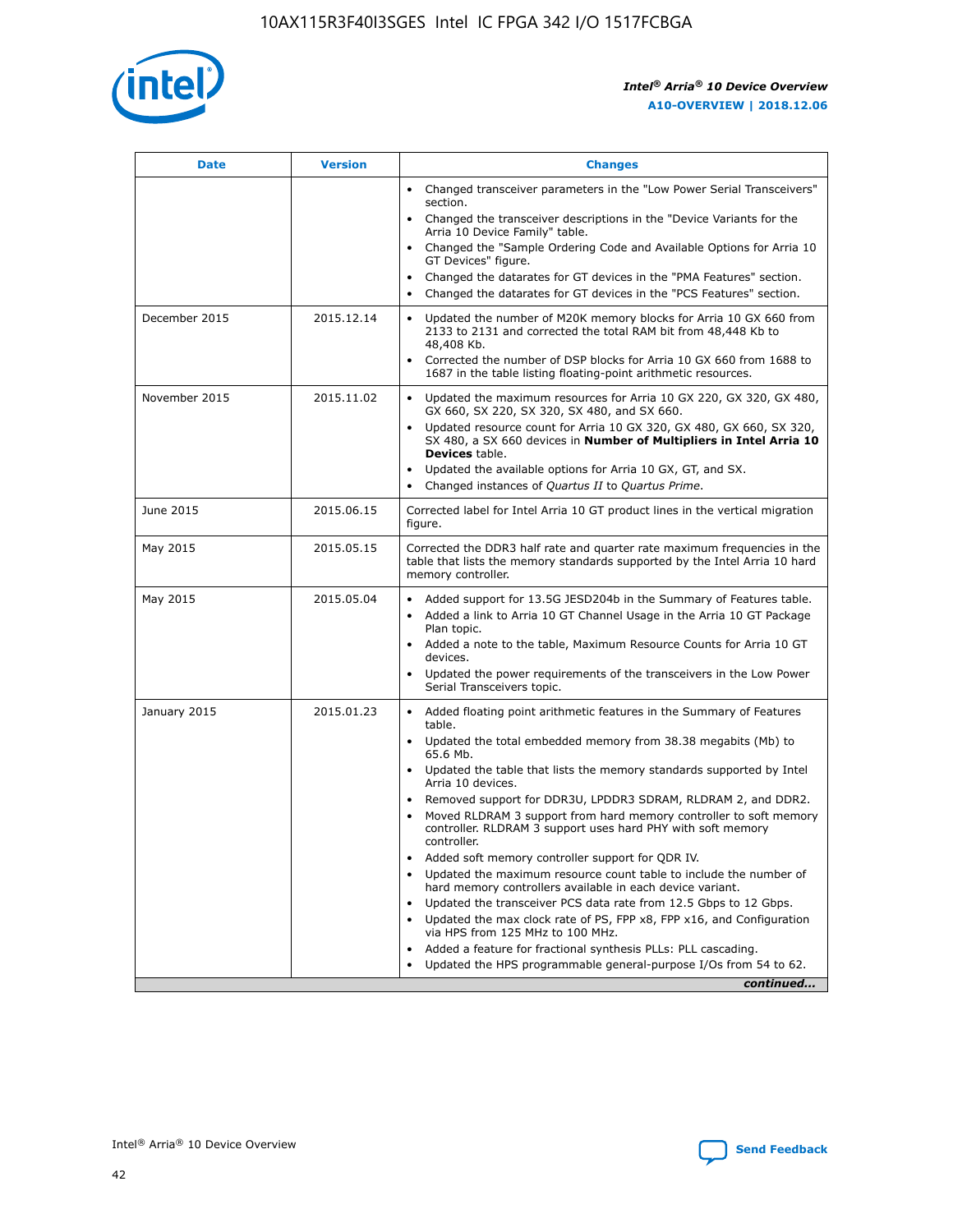r



| <b>Date</b>    | <b>Version</b> | <b>Changes</b>                                                                                                                                                                                                                                                                                                                                                                                                                                                                                                                                      |
|----------------|----------------|-----------------------------------------------------------------------------------------------------------------------------------------------------------------------------------------------------------------------------------------------------------------------------------------------------------------------------------------------------------------------------------------------------------------------------------------------------------------------------------------------------------------------------------------------------|
| September 2014 | 2014.09.30     | Corrected the 3 V I/O and LVDS I/O counts for F35 and F36 packages<br>$\bullet$<br>of Arria 10 GX.<br>Corrected the 3 V I/O, LVDS I/O, and transceiver counts for the NF40<br>$\bullet$<br>package of the Arria GX 570 and 660.<br>Removed 3 V I/O, LVDS I/O, and transceiver counts for the NF40<br>package of the Arria GX 900 and 1150. The NF40 package is not<br>available for Arria 10 GX 900 and 1150.                                                                                                                                       |
| August 2014    | 2014.08.18     | Updated Memory (Kb) M20K maximum resources for Arria 10 GX 660<br>devices from 42,660 to 42,620.<br>Added GPIO columns consisting of LVDS I/O Bank and 3V I/O Bank in<br>$\bullet$<br>the Package Plan table.<br>Added how to use memory interface clock frequency higher than 533<br>$\bullet$<br>MHz in the I/O vertical migration.<br>Added information to clarify that RLDRAM3 support uses hard PHY with<br>$\bullet$<br>soft memory controller.<br>Added variable precision DSP blocks support for floating-point<br>$\bullet$<br>arithmetic. |
| June 2014      | 2014.06.19     | Updated number of dedicated I/Os in the HPS block to 17.                                                                                                                                                                                                                                                                                                                                                                                                                                                                                            |
| February 2014  | 2014.02.21     | Updated transceiver speed grade options for GT devices in Figure 2.                                                                                                                                                                                                                                                                                                                                                                                                                                                                                 |
| February 2014  | 2014.02.06     | Updated data rate for Arria 10 GT devices from 28.1 Gbps to 28.3 Gbps.                                                                                                                                                                                                                                                                                                                                                                                                                                                                              |
| December 2013  | 2013.12.10     | Updated the HPS memory standards support from LPDDR2 to LPDDR3.<br>Updated HPS block diagram to include dedicated HPS I/O and FPGA<br>$\bullet$<br>Configuration blocks as well as repositioned SD/SDIO/MMC, DMA, SPI<br>and NAND Flash with ECC blocks.                                                                                                                                                                                                                                                                                            |
| December 2013  | 2013.12.02     | Initial release.                                                                                                                                                                                                                                                                                                                                                                                                                                                                                                                                    |